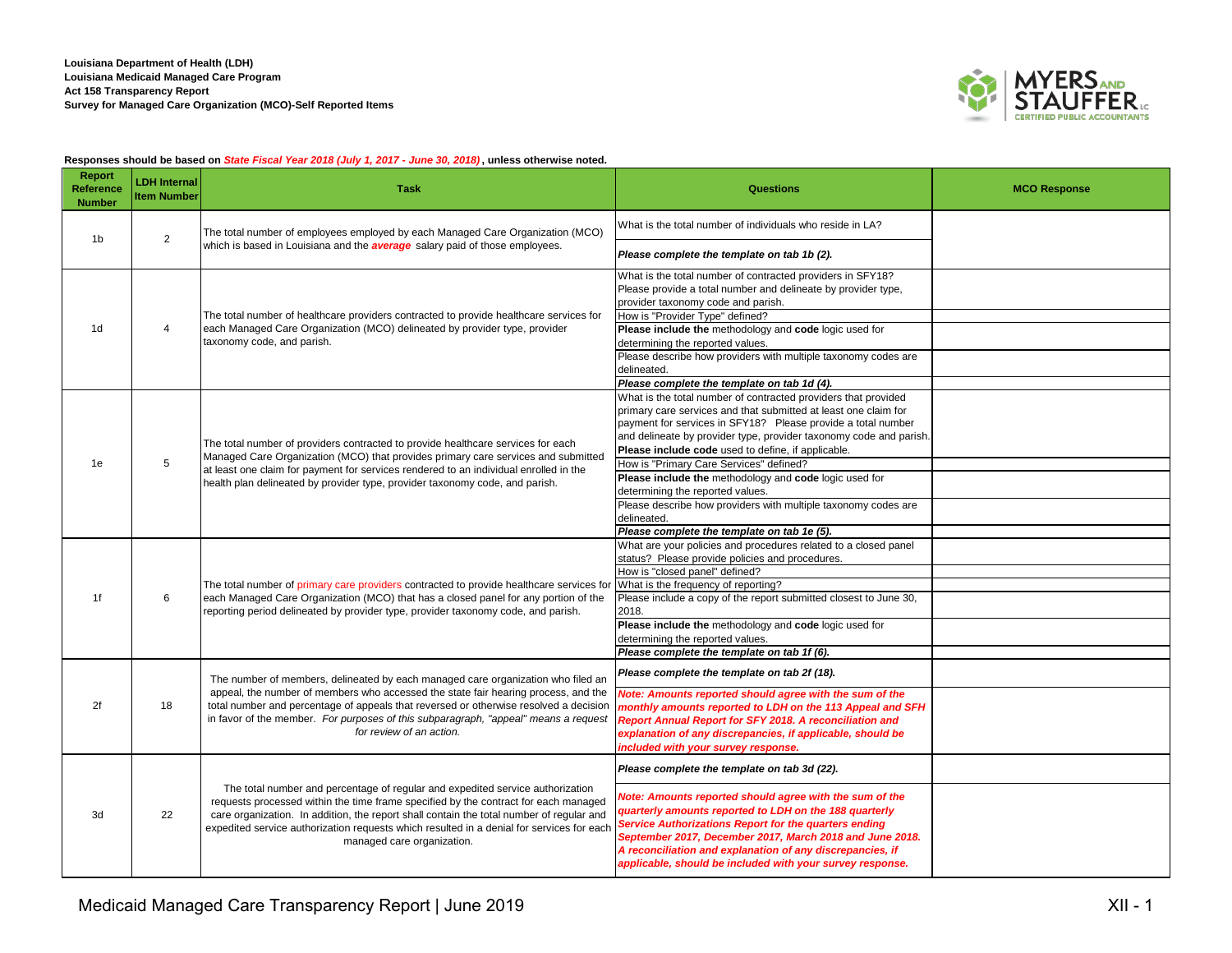

## **Responses should be based on** *State Fiscal Year 2018 (July 1, 2017 - June 30, 2018)***, unless otherwise noted.**

| <b>Report</b><br>Reference<br><b>Number</b> | <b>LDH Internal</b><br><b>Item Number</b> | <b>Task</b>                                                                                                                                                                                                                                                                                                                                                                                                                                                                                                                                                                                                                                 | Questions                                                                                                                                                                                                                                                                                                                                                                                                                                                                                                                                                                                                                                                                                                                                                                                        | <b>MCO Response</b> |
|---------------------------------------------|-------------------------------------------|---------------------------------------------------------------------------------------------------------------------------------------------------------------------------------------------------------------------------------------------------------------------------------------------------------------------------------------------------------------------------------------------------------------------------------------------------------------------------------------------------------------------------------------------------------------------------------------------------------------------------------------------|--------------------------------------------------------------------------------------------------------------------------------------------------------------------------------------------------------------------------------------------------------------------------------------------------------------------------------------------------------------------------------------------------------------------------------------------------------------------------------------------------------------------------------------------------------------------------------------------------------------------------------------------------------------------------------------------------------------------------------------------------------------------------------------------------|---------------------|
| 3e                                          | 23                                        | The total number and dollar value of all claims paid to out-of-network providers by claim<br>type categorized by emergency services and non-emergency services for each<br>managed care organization by parish.                                                                                                                                                                                                                                                                                                                                                                                                                             | Please describe how out-of-network claims were determined.<br>Please include code used to define out-of-network claims and<br>determine results (annual Report 177, Total and Out of Network<br>Claims).                                                                                                                                                                                                                                                                                                                                                                                                                                                                                                                                                                                         |                     |
| 3f                                          | 24                                        | The following information concerning pharmacy benefits delineated by each managed<br>care organization:<br>- Total number of prescription claims<br>Total number of prescription claims subject to prior authorization<br>Total number of prescriptions claims denied<br>Total number of prescription claims subject to step therapy or fail first protocols.                                                                                                                                                                                                                                                                               | What is the total number of prescription claims for SFY18?<br>What is the total number of prescription claims subject to a prior<br>authorization (PA) for SFY18?<br>What is the total number of prescription claims denied for SFY18?<br>What is the total number of prescription claims subject to step<br>therapy or fail first protocols for SFY18?<br>Note: Amounts reported should agree with the sum of the<br>monthly amounts reported to LDH on the Rx055 monthly<br>Pharmacy Report for the months ending July 2017 through<br>June 2018. A reconciliation and explanation of any<br>discrepancies, if applicable, should be included with your<br>survey response.                                                                                                                    |                     |
|                                             | 26                                        | For Managed Care Organizations (MCO) that administer dental benefits, the following<br>concerning prior authorization requests, delineated by type of procedure (this includes<br>any MCO dental services, value added and other dental services):<br>- The number of prior authorization requests<br>- The average and range of times for responding to prior authorization requests<br>- The number of prior authorization requests denied, delineated by the reasons for denial prior authorization requests for SFY18?<br>- The number of claims denied after prior authorization was approved, delineated by the<br>reasons for denial | Does the MCO or MCO subcontractor require prior authorization<br>for (any) dental services? If yes, please answer the questions<br>below.<br>What is the number of prior authorization requests for SFY18?<br>What is the average amount of time for responding to prior<br>authorization requests for SFY18?<br>What is the longest amount of turnaround time for responding to<br>prior authorization requests for SFY18?<br>What is the shortest amount of turnaround time for responding to<br>What is the number of prior authorization requests denied,<br>delineated by the reason for denial for SFY18?<br>What is the number of claims denied after prior authorization was<br>approved, delineated by the reasons for denial for SFY18?<br>Please complete the template on tab 4 (26). |                     |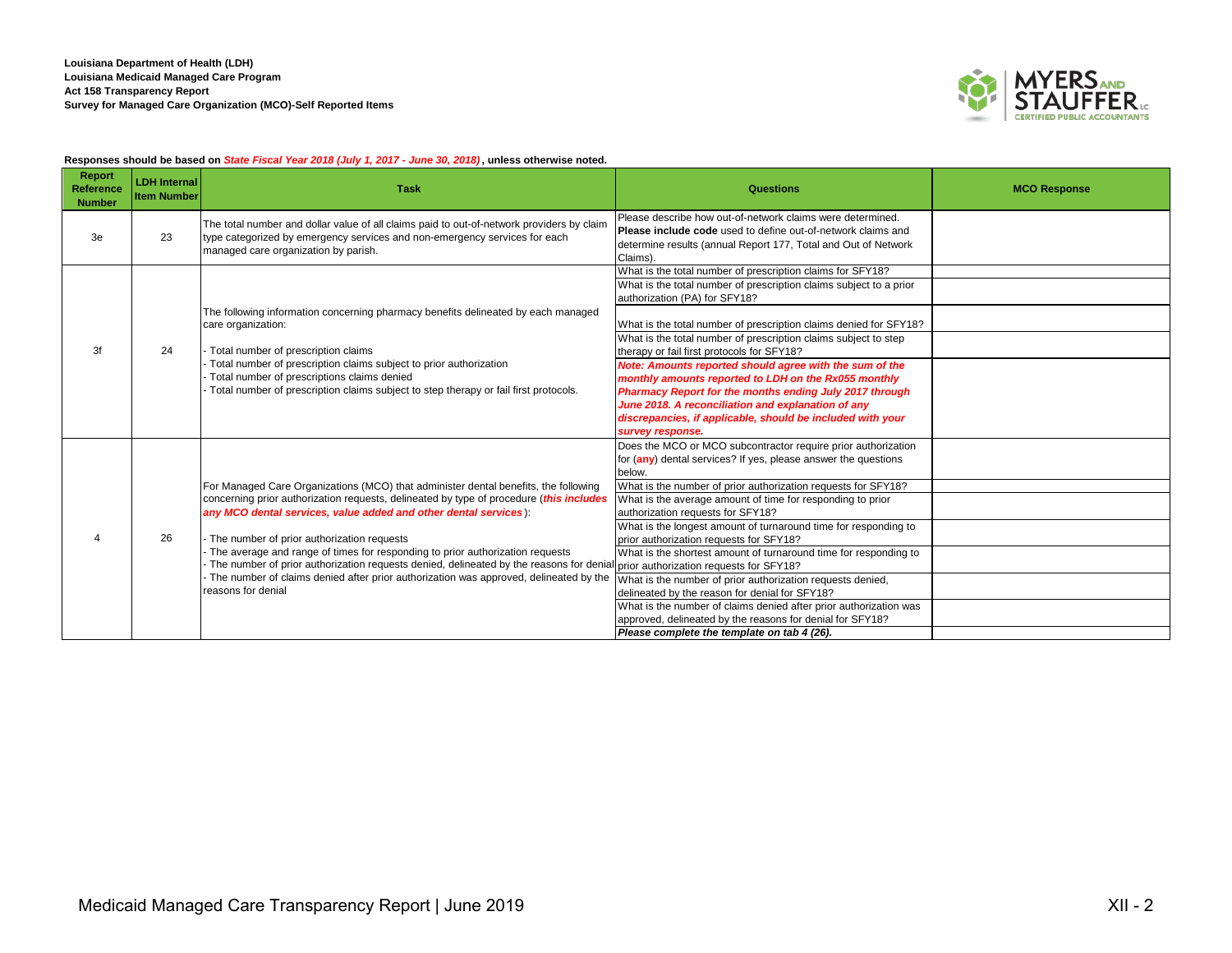

Please provide the following information for all **Louisiana-based MCO employees or contracted staff (FTE of actual filled positions)** for Reporting Period SFY18 (July 1, 2017 - June 30, 2018) and **calculate the average salary** as indicated in column D.

|                       | Indicate if the position is a MCO employee |        |            | <b>Average Salary</b> |
|-----------------------|--------------------------------------------|--------|------------|-----------------------|
| <b>Position/Title</b> | or contracted staff                        | Salary | <b>FTE</b> | (Salary x FTE)        |

# **Total:**

\* Information should agree with **Report 17.**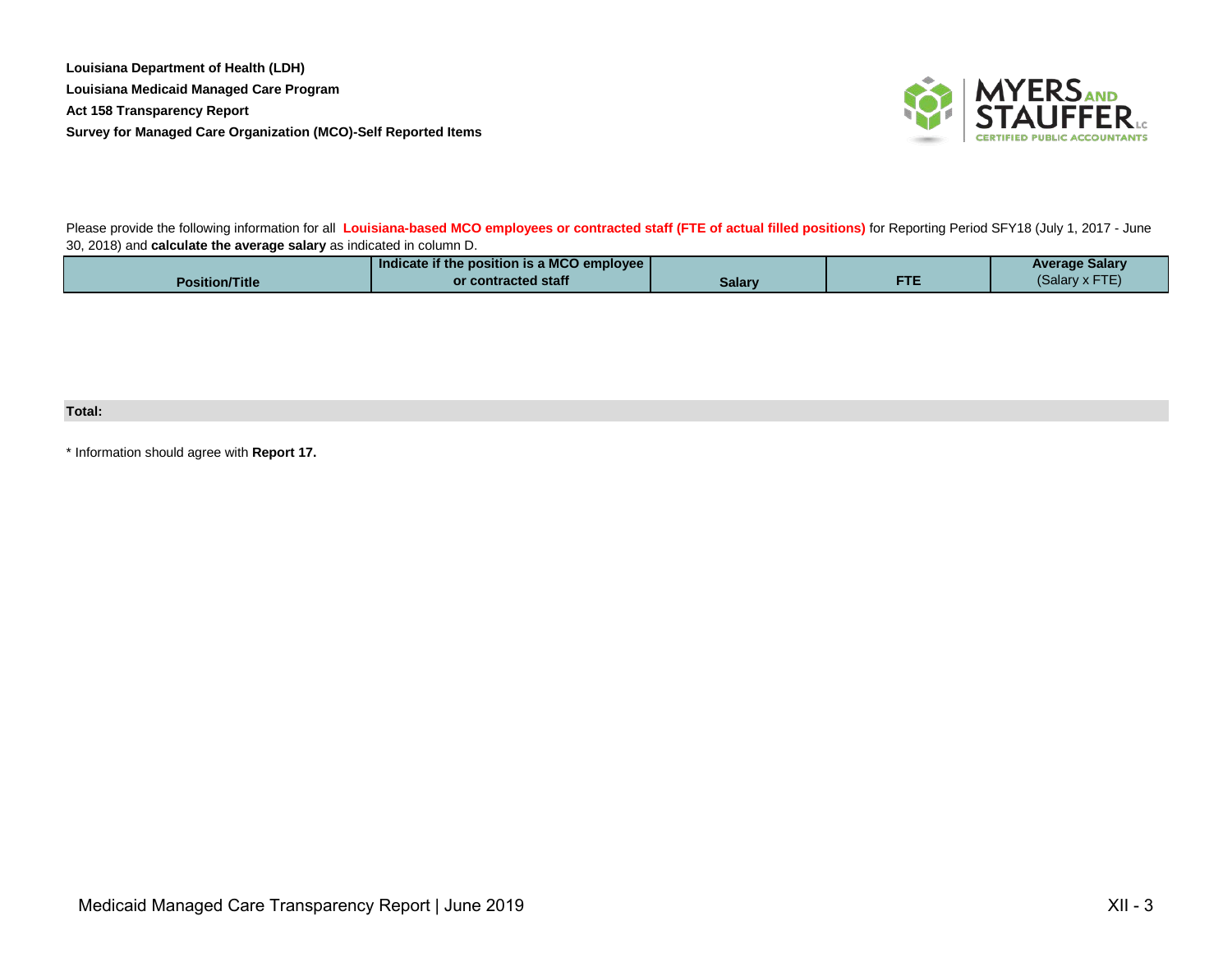

|                    |                        | <b>Unduplicated</b> |                 |                                    |
|--------------------|------------------------|---------------------|-----------------|------------------------------------|
|                    |                        | <b>Count of</b>     | <b>Provider</b> |                                    |
| <b>Parish Code</b> | <b>Parish</b>          | <b>Providers</b>    |                 | <b>Type Code Description</b>       |
| 01                 | Acadia                 |                     | 01              | FISCAL AGENT (WVR)                 |
| 02                 | Allen                  |                     | 02              | TRANSITIONAL SUPPORT (WVI          |
| 03                 | Ascension              |                     | 03              | <b>CHILDREN'S CHOICE (WVR)(IN-</b> |
| 04                 | Assumption             |                     | 04              | PEDI DAY HLTH CARE (IN-ST)         |
| 05                 | Avoyelles              |                     | 05              | <b>MANAGED CARE ORG - PREPA</b>    |
| 06                 | Beauregard             |                     | 06              | <b>NOW PROFESSIONAL SERVICE</b>    |
| 07                 | Bienville              |                     | 07              | CASE MGMT-INFT & TODD (IN-S        |
| 08                 | <b>Bossier</b>         |                     | 08              | OAAS CASE MGMT (IN-ST)             |
| 09                 | Caddo                  |                     | 09              | <b>HOSPICE SERVICES (IN-ST)</b>    |
| 10                 | Calcasieu              |                     | 10              | <b>COMPREHENSIVE COMM SUPF</b>     |
| 11                 | Caldwell               |                     | 11              | SHARED LIVING (WVR) (IN-ST)        |
| 12                 | Cameron                |                     | 12              | MULTI-SYSTEMIC THER (IN-ST)        |
| 13                 | Catahoula              |                     | 13              | PREVOC REHAB (WVR) (IN-ST)         |
| 14                 | Claiborne              |                     | 14              | DAY HABILITAT (WVR) (IN-ST)        |
| 15                 | Concordia              |                     | 15              | ENVIR ACC ADAP (WVR) (IN-ST        |
| 16                 | Desoto                 |                     | 16              | PERS EMERG RESP SYS (WVR           |
| 17                 | East Baton Rouge       |                     | 17              | ASSISTIVE DEVICES (WVR)            |
| 18                 | <b>East Carroll</b>    |                     | 18              | COMM MENTAL HLTH CTR/PAR           |
| 19                 | East Feliciana         |                     | 19              | DR OF OSTEOPATH MED (IND &         |
| 20                 | Evangeline             |                     | 20              | PHYSICIAN (IND & GP)               |
| 21                 | Franklin               |                     | 21              | THIRD PARTY BILL AGT/SUBMIT        |
| 22                 | Grant                  |                     | 22              | PERSONAL CARE ATTENDANT            |
| 23                 | Iberia                 |                     | 23              | <b>INDEPENDENT LAB</b>             |
| 24                 | Iberville              |                     | 24              | PERSONAL CARE SERVICES (II         |
| 25                 | Jackson                |                     | 25              | MOBILE XRAY/RADIATION THR          |
| 26                 | <b>Jefferson</b>       |                     | 26              | <b>PHARMACY</b>                    |
| 27                 | <b>Jefferson Davis</b> |                     | 27              | <b>DENTIST (IND &amp; GP)</b>      |
| 28                 | Lafayette              |                     | 28              | <b>OPTOMETRIST (IND &amp; GP)</b>  |
| 29                 | Lafourche              |                     | 29              | EARLYSTEPS (IND & GP) (IN-ST       |
| 30                 | LaSalle                |                     | 30              | CHIROPRACTOR (IND & GP)            |
| 31                 | Lincoln                |                     | 31              | PSYCHOLOGIST (LIC/MED) (IN-        |

|                     |                                                            |                  |                                    |                                                            | <b>By Taxonomy</b>      |
|---------------------|------------------------------------------------------------|------------------|------------------------------------|------------------------------------------------------------|-------------------------|
| <b>IParish</b>      | <b>Unduplicated</b><br><b>Count of</b><br><b>Providers</b> | <b>Provider</b>  |                                    | <b>Unduplicated</b><br><b>Count of</b><br><b>Providers</b> | <b>Taxonomy Code</b>    |
| Acadia              |                                                            | 01               | FISCAL AGENT (WVR)                 |                                                            |                         |
| Allen               |                                                            | 02               | <b>TRANSITIONAL SUPPORT (WVR)</b>  |                                                            |                         |
| Ascension           |                                                            | 03               | CHILDREN'S CHOICE (WVR)(IN-ST)     |                                                            |                         |
| Assumption          |                                                            | 04               | PEDI DAY HLTH CARE (IN-ST)         |                                                            |                         |
| Avoyelles           |                                                            | 05               | MANAGED CARE ORG - PREPAID         |                                                            |                         |
| Beauregard          |                                                            | 06               | <b>NOW PROFESSIONAL SERVICES</b>   |                                                            |                         |
| Bienville           |                                                            | 07               | CASE MGMT-INFT & TODD (IN-ST)      |                                                            |                         |
| <b>Bossier</b>      |                                                            | 08               | OAAS CASE MGMT (IN-ST)             |                                                            |                         |
| Caddo               |                                                            | 09               | HOSPICE SERVICES (IN-ST)           |                                                            |                         |
| Calcasieu           |                                                            | 10               | COMPREHENSIVE COMM SUPPORT SRV     |                                                            |                         |
| Caldwell            |                                                            | 11               | SHARED LIVING (WVR) (IN-ST)        |                                                            |                         |
| Cameron             |                                                            | 12               | MULTI-SYSTEMIC THER (IN-ST)        |                                                            |                         |
| Catahoula           |                                                            | 13               | PREVOC REHAB (WVR) (IN-ST)         |                                                            |                         |
| Claiborne           |                                                            | 14               | DAY HABILITAT (WVR) (IN-ST)        |                                                            |                         |
| Concordia           |                                                            | 15               | ENVIR ACC ADAP (WVR) (IN-ST)       |                                                            |                         |
| Desoto              |                                                            | 16               | PERS EMERG RESP SYS (WVR)          |                                                            |                         |
|                     |                                                            | 17               | <b>ASSISTIVE DEVICES (WVR)</b>     |                                                            |                         |
| <b>East Carroll</b> |                                                            | 18               | COMM MENTAL HLTH CTR/PART HOSP     |                                                            |                         |
| East Feliciana      |                                                            | 19               | DR OF OSTEOPATH MED (IND & GP)     |                                                            |                         |
| Evangeline          |                                                            | 20               | PHYSICIAN (IND & GP)               |                                                            |                         |
| Franklin            |                                                            | 21               | THIRD PARTY BILL AGT/SUBMITTER     |                                                            |                         |
| Grant               |                                                            | 22               | PERSONAL CARE ATTENDANT (WVR)      |                                                            |                         |
| Iberia              |                                                            | 23               | <b>INDEPENDENT LAB</b>             |                                                            |                         |
| Iberville           |                                                            | 24               | PERSONAL CARE SERVICES (IN-ST)     |                                                            |                         |
| Jackson             |                                                            | 25               | MOBILE XRAY/RADIATION THRPY CT     |                                                            |                         |
| Jefferson           |                                                            | 26               | <b>PHARMACY</b>                    |                                                            |                         |
| Jefferson Davis     |                                                            | 27               | <b>DENTIST (IND &amp; GP)</b>      |                                                            |                         |
| Lafayette           |                                                            | 28               | OPTOMETRIST (IND & GP)             |                                                            |                         |
| Lafourche           |                                                            | 29               | EARLYSTEPS (IND & GP) (IN-ST)      |                                                            |                         |
| LaSalle             |                                                            | 30               | <b>CHIROPRACTOR (IND &amp; GP)</b> |                                                            |                         |
| Lincoln             |                                                            | 31               | PSYCHOLOGIST (LIC/MED) (IN-ST)     |                                                            |                         |
|                     |                                                            | East Baton Rouge |                                    | <b>Type Code Description</b>                               | <b>By Provider Type</b> |

| <b>By Taxonomy</b>   |                                                            |
|----------------------|------------------------------------------------------------|
| <b>Taxonomy Code</b> | <b>Unduplicated</b><br><b>Count of</b><br><b>Providers</b> |
|                      |                                                            |
|                      |                                                            |
|                      |                                                            |
|                      |                                                            |
|                      |                                                            |
|                      |                                                            |
|                      |                                                            |
|                      |                                                            |
|                      |                                                            |
|                      |                                                            |
|                      |                                                            |
|                      |                                                            |
|                      |                                                            |
|                      |                                                            |
|                      |                                                            |
|                      |                                                            |
|                      |                                                            |
|                      |                                                            |
|                      |                                                            |
|                      |                                                            |
|                      |                                                            |
|                      |                                                            |
|                      |                                                            |
|                      |                                                            |
|                      |                                                            |
|                      |                                                            |
|                      |                                                            |
|                      |                                                            |
|                      |                                                            |
|                      |                                                            |
|                      |                                                            |
|                      |                                                            |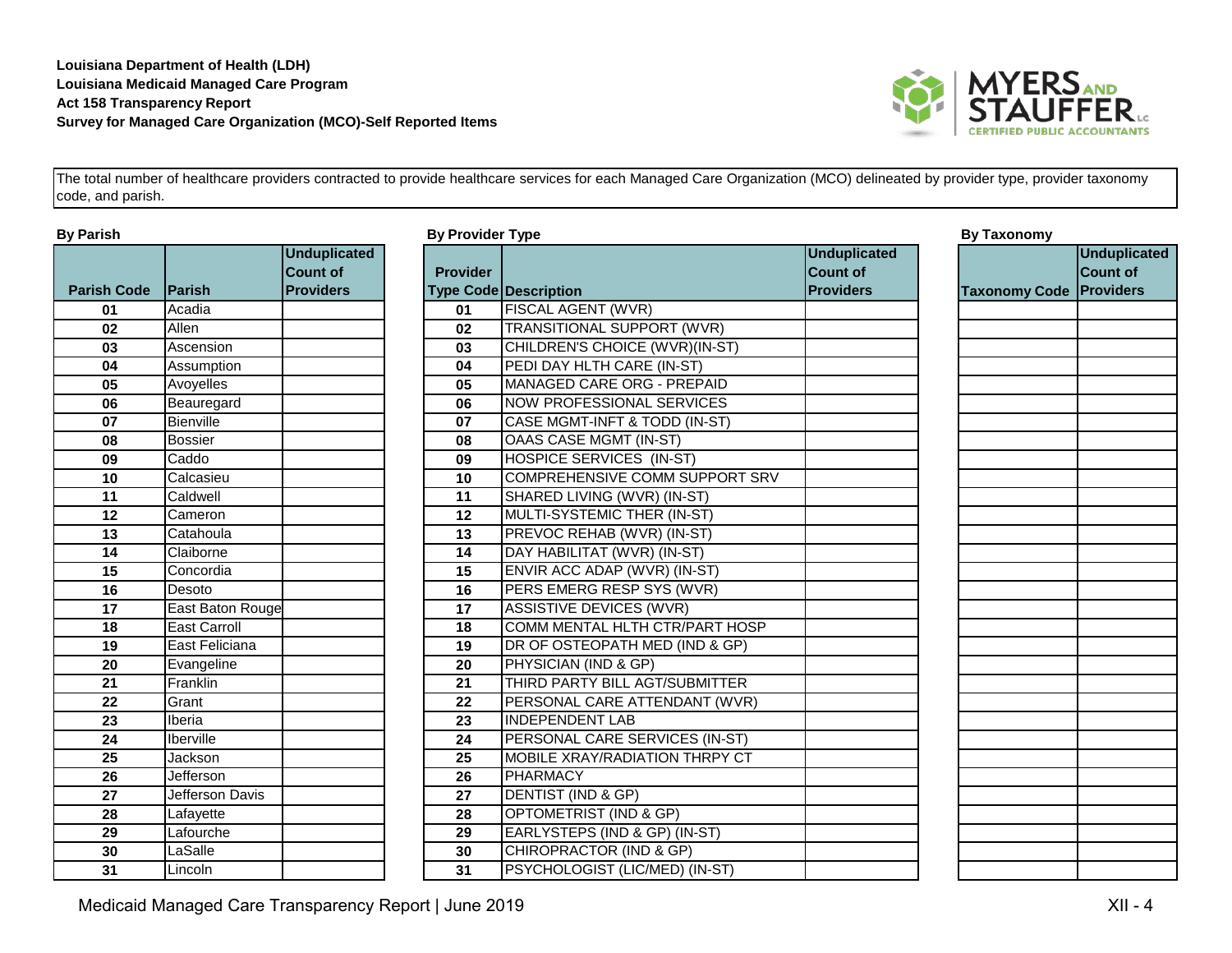

|                    |                         | <b>Unduplicated</b> |                 |                                    |
|--------------------|-------------------------|---------------------|-----------------|------------------------------------|
|                    |                         | <b>Count of</b>     | <b>Provider</b> |                                    |
| <b>Parish Code</b> | <b>IParish</b>          | <b>Providers</b>    |                 | <b>Type Code Description</b>       |
| 32                 | Livingston              |                     | 32              | PODIATRIST (IND & GP)              |
| 33                 | Madison                 |                     | 33              | PRESCRIBING ONLY PROVIDE           |
| 34                 | Morehouse               |                     | 34              | AUDIOLOGIST (IN-ST)                |
| 35                 | Natchitoches            |                     | 35              | PHYSICAL THERAPIST (IN-ST)         |
| 36                 | Orleans                 |                     | 36              | <b>NOT ASSIGNED</b>                |
| 37                 | Ouachita                |                     | 37              | <b>OCCUPATIONAL THERAPIST (I</b>   |
| 38                 | Plaquemines             |                     | 38              | SCHOOL BSED HEALTH CTR (I          |
| 39                 | Pointe Coupee           |                     | 39              | SPEECH/LANGUAGE THERAP             |
| 40                 | Rapides                 |                     | 40              | <b>DME</b>                         |
| 41                 | <b>Red River</b>        |                     | 41              | <b>REGISTERED DIETICIAN (IN-ST</b> |
| 42                 | Richland                |                     | 42              | NON-EMER MED TRANSPORT             |
| 43                 | Sabine                  |                     | 43              | CASE MGT - NHV/FTM (IN-ST)         |
| 44                 | St Bernard              |                     | 44              | <b>HOME HEALTH AGENCY (IN-ST</b>   |
| 45                 | St Charles              |                     | 45              | CASE MGMT - CONTRACTOR (I          |
| 46                 | St Helena               |                     | 46              | <b>CASE MGMT - HIV</b>             |
| 47                 | St James                |                     | 47              | <b>CASE MGMT - CMI</b>             |
| 48                 | St John                 |                     | 48              | CASE MGMT - PREGNANT WOI           |
| 49                 | St Landry               |                     | 49              | CASE MGMT - DEVELOP DISAE          |
| 50                 | <b>St Martin</b>        |                     | 50              | PACE (ALL-INCLUSIVE CARE-E         |
| 51                 | St Mary                 |                     | 51              | AMBULANCE TRANSPORTATIC            |
| 52                 | St Tammany              |                     | 52              | <b>CO-ORDIN CARE NETWORK-SI</b>    |
| 53                 | Tangipahoa              |                     | 53              | SELF DIRECTED/DIRECT SUPP          |
| 54                 | Tensas                  |                     | 54              | <b>AMBULATORY SURGI CTR (IN-3</b>  |
| 55                 | Terrebonne              |                     | 55              | <b>EMERG ACCESS HOSPITAL (IN</b>   |
| 56                 | Union                   |                     | 56              | PRESCRIBER ONLY FOR MCO            |
| 57                 | Vermilion               |                     | 57              | OPH REGISTERED NURSE (IN-          |
| 58                 | Vernon                  |                     | 58              | <b>NOT ASSIGNED</b>                |
| 59                 | Washington              |                     | 59              | NEURO REHAB HOSPITAL (IN-          |
| 60                 | Webster                 |                     | 60              | <b>HOSPITAL</b>                    |
| 61                 | <b>West Baton Rouge</b> |                     | 61              | VENERIAL DISEASE CL (IN-ST)        |
| 62                 | <b>West Carroll</b>     |                     | 62              | TUBERCULOSIS CLINIC                |

| By Parish          |                         |                                                            | <b>By Provider Type</b> |                                       |                                                            |                      |
|--------------------|-------------------------|------------------------------------------------------------|-------------------------|---------------------------------------|------------------------------------------------------------|----------------------|
| <b>Parish Code</b> | <b>IParish</b>          | <b>Unduplicated</b><br><b>Count of</b><br><b>Providers</b> | <b>Provider</b>         | <b>Type Code Description</b>          | <b>Unduplicated</b><br><b>Count of</b><br><b>Providers</b> | <b>Taxonomy Code</b> |
| 32                 | Livingston              |                                                            | 32                      | PODIATRIST (IND & GP)                 |                                                            |                      |
| 33                 | Madison                 |                                                            | 33                      | PRESCRIBING ONLY PROVIDER             |                                                            |                      |
| 34                 | Morehouse               |                                                            | 34                      | <b>AUDIOLOGIST (IN-ST)</b>            |                                                            |                      |
| 35                 | Natchitoches            |                                                            | 35                      | PHYSICAL THERAPIST (IN-ST)            |                                                            |                      |
| 36                 | Orleans                 |                                                            | 36                      | <b>NOT ASSIGNED</b>                   |                                                            |                      |
| $\overline{37}$    | Ouachita                |                                                            | 37                      | <b>OCCUPATIONAL THERAPIST (IN-ST)</b> |                                                            |                      |
| 38                 | Plaquemines             |                                                            | 38                      | SCHOOL BSED HEALTH CTR (IN-ST)        |                                                            |                      |
| 39                 | Pointe Coupee           |                                                            | 39                      | SPEECH/LANGUAGE THERAP (IN-ST)        |                                                            |                      |
| 40                 | Rapides                 |                                                            | 40                      | <b>DME</b>                            |                                                            |                      |
| 41                 | <b>Red River</b>        |                                                            | 41                      | <b>REGISTERED DIETICIAN (IN-ST)</b>   |                                                            |                      |
| 42                 | Richland                |                                                            | 42                      | NON-EMER MED TRANSPORT (IN-ST)        |                                                            |                      |
| $\overline{43}$    | Sabine                  |                                                            | 43                      | CASE MGT - NHV/FTM (IN-ST)            |                                                            |                      |
| 44                 | St Bernard              |                                                            | 44                      | HOME HEALTH AGENCY (IN-ST)            |                                                            |                      |
| 45                 | <b>St Charles</b>       |                                                            | 45                      | CASE MGMT - CONTRACTOR (IN-ST)        |                                                            |                      |
| 46                 | St Helena               |                                                            | 46                      | <b>CASE MGMT - HIV</b>                |                                                            |                      |
| 47                 | St James                |                                                            | 47                      | <b>CASE MGMT - CMI</b>                |                                                            |                      |
| 48                 | St John                 |                                                            | 48                      | <b>CASE MGMT - PREGNANT WOMEN</b>     |                                                            |                      |
| 49                 | St Landry               |                                                            | 49                      | CASE MGMT - DEVELOP DISABLED          |                                                            |                      |
| 50                 | St Martin               |                                                            | 50                      | PACE (ALL-INCLUSIVE CARE-ELD)         |                                                            |                      |
| 51                 | St Mary                 |                                                            | 51                      | AMBULANCE TRANSPORTATION              |                                                            |                      |
| 52                 | <b>St Tammany</b>       |                                                            | 52                      | <b>CO-ORDIN CARE NETWORK-SHARED</b>   |                                                            |                      |
| 53                 | Tangipahoa              |                                                            | 53                      | SELF DIRECTED/DIRECT SUPPORT          |                                                            |                      |
| 54                 | <b>Tensas</b>           |                                                            | 54                      | <b>AMBULATORY SURGI CTR (IN-ST)</b>   |                                                            |                      |
| $\overline{55}$    | Terrebonne              |                                                            | 55                      | <b>EMERG ACCESS HOSPITAL (IN-ST)</b>  |                                                            |                      |
| $\overline{56}$    | Union                   |                                                            | 56                      | PRESCRIBER ONLY FOR MCO               |                                                            |                      |
| 57                 | Vermilion               |                                                            | 57                      | OPH REGISTERED NURSE (IN-ST)          |                                                            |                      |
| 58                 | Vernon                  |                                                            | 58                      | <b>NOT ASSIGNED</b>                   |                                                            |                      |
| 59                 | Washington              |                                                            | 59                      | NEURO REHAB HOSPITAL (IN-ST)          |                                                            |                      |
| 60                 | Webster                 |                                                            | 60                      | <b>HOSPITAL</b>                       |                                                            |                      |
| 61                 | <b>West Baton Rouge</b> |                                                            | 61                      | <b>VENERIAL DISEASE CL (IN-ST)</b>    |                                                            |                      |
| 62                 | <b>West Carroll</b>     |                                                            | 62                      | <b>TUBERCULOSIS CLINIC</b>            |                                                            |                      |

| <b>By Taxonomy</b>   |                     |
|----------------------|---------------------|
|                      | <b>Unduplicated</b> |
|                      | <b>Count of</b>     |
|                      | <b>Providers</b>    |
| <b>Taxonomy Code</b> |                     |
|                      |                     |
|                      |                     |
|                      |                     |
|                      |                     |
|                      |                     |
|                      |                     |
|                      |                     |
|                      |                     |
|                      |                     |
|                      |                     |
|                      |                     |
|                      |                     |
|                      |                     |
|                      |                     |
|                      |                     |
|                      |                     |
|                      |                     |
|                      |                     |
|                      |                     |
|                      |                     |
|                      |                     |
|                      |                     |
|                      |                     |
|                      |                     |
|                      |                     |
|                      |                     |
|                      |                     |
|                      |                     |
|                      |                     |
|                      |                     |
|                      |                     |
|                      |                     |
|                      |                     |
|                      |                     |
|                      |                     |
|                      |                     |
|                      |                     |
|                      |                     |
|                      |                     |

Medicaid Managed Care Transparency Report | June 2019 **XII - 5** Network 30 Network 30 Network 30 Network 30 Network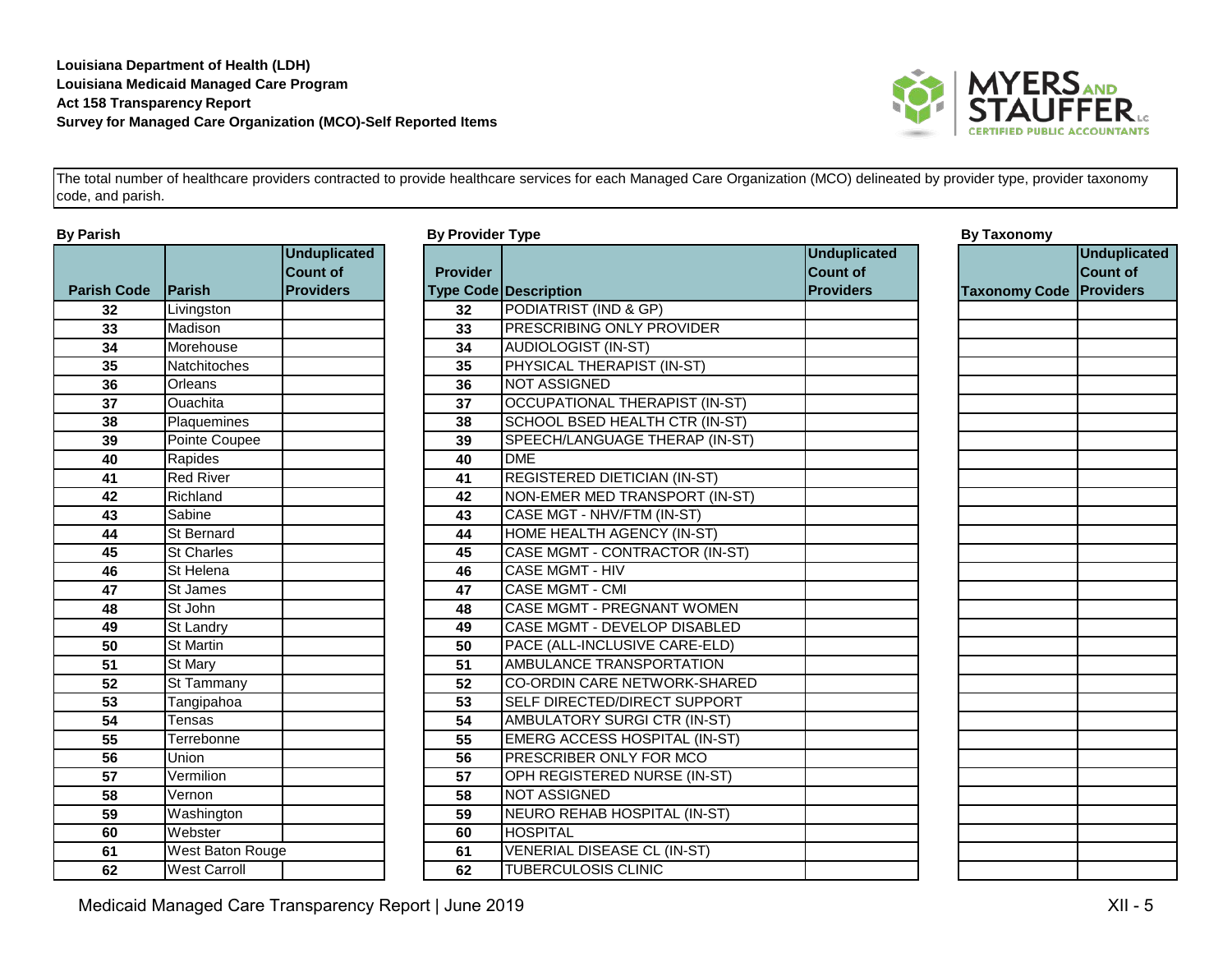

| <b>By Parish</b> |  |
|------------------|--|
|------------------|--|

| <b>Parish Code</b>  | Parish                  | <b>Unduplicated</b><br><b>Count of</b><br><b>Providers</b> |
|---------------------|-------------------------|------------------------------------------------------------|
| 63                  | West Feliciana          |                                                            |
| 64                  | Winn                    |                                                            |
| OOS                 | <b>ALL Out of State</b> |                                                            |
| <b>Grand Total:</b> |                         |                                                            |

| By Parish          |                     |                     | <b>By Provider Type</b> |                                      |                     | <b>By Taxonomy</b>             |                     |
|--------------------|---------------------|---------------------|-------------------------|--------------------------------------|---------------------|--------------------------------|---------------------|
|                    |                     | <b>Unduplicated</b> |                         |                                      | <b>Unduplicated</b> |                                | <b>Unduplicated</b> |
|                    |                     | <b>Count of</b>     | <b>Provider</b>         |                                      | <b>Count of</b>     |                                | Count of            |
| <b>Parish Code</b> | Parish              | <b>Providers</b>    |                         | <b>Type Code Description</b>         | <b>Providers</b>    | <b>Taxonomy Code Providers</b> |                     |
| 63                 | West Feliciana      |                     | 63                      | TUBERCULOSIS INPT HOSPITAL           |                     |                                |                     |
| 64                 | Winn                |                     | 64                      | MENTAL HLTH HOSP (FREE-STAND)        |                     |                                |                     |
| <b>OOS</b>         | ALL Out of State    |                     | 65                      | <b>REHABILITATION CENTER (IN-ST)</b> |                     |                                |                     |
|                    | <b>Grand Total:</b> |                     | 66                      | KIDMED SCREENING CLINIC              |                     |                                |                     |
|                    |                     |                     | 67                      | PRENATAL HLTH CARE CL (IN-ST)        |                     |                                |                     |
|                    |                     |                     | 68                      | SUBS/ALCOH ABSE CTR (X-OVERS)        |                     |                                |                     |
|                    |                     |                     | 69                      | DIST PART PSYCH HOSP (IN-ST)         |                     |                                |                     |
|                    |                     |                     | 70                      | <b>EPSDT HEALTH SERVICES (IN-ST)</b> |                     |                                |                     |
|                    |                     |                     | 71                      | FMLY PLANNING CLINIC (IN-ST)         |                     |                                |                     |
|                    |                     |                     | 72                      | FED QUALIFIED HLTH CTR (IN-ST)       |                     |                                |                     |
|                    |                     |                     | 73                      | LIC CL SOCIAL WORKER (IN-ST)         |                     |                                |                     |
|                    |                     |                     | 74                      | MENTAL HEALTH CLINIC (IN-ST)         |                     |                                |                     |
|                    |                     |                     | 75                      | <b>OPTICAL SUPPLIER</b>              |                     |                                |                     |
|                    |                     |                     | 76                      | HEMODIALYSIS CENTER (IN-ST)          |                     |                                |                     |
|                    |                     |                     | 77                      | MENTAL REHAB AGENCY (IN-ST)          |                     |                                |                     |
|                    |                     |                     | 78                      | NURSE PRACTITIONER (IND & GP)        |                     |                                |                     |
|                    |                     |                     | 79                      | RURAL HLTH CL(PROV-BSE)(IN-ST)       |                     |                                |                     |
|                    |                     |                     | 80                      | <b>NURSING FACILITY (IN-ST)</b>      |                     |                                |                     |
|                    |                     |                     | 81                      | <b>CASE MGMT - VENT ASSTD CARE</b>   |                     |                                |                     |
|                    |                     |                     | 82                      | PERS CARE ATTEND (WVR) (IN-ST)       |                     |                                |                     |
|                    |                     |                     | 83                      | CTR BASED RESPITE CARE (IN-ST)       |                     |                                |                     |
|                    |                     |                     | 84                      | SUBSTIT FMLY CARE (WVR)(IN-ST)       |                     |                                |                     |
|                    |                     |                     | 85                      | ADLT DAY HLTH CA (WVR) (IN-ST)       |                     |                                |                     |
|                    |                     |                     | 86                      | <b>ICF/DD REHABILITATION</b>         |                     |                                |                     |
|                    |                     |                     | 87                      | RURAL HLTH CL(INDEPEND)(IN-ST)       |                     |                                |                     |
|                    |                     |                     | 88                      | ICF/DD - GROUP HOME (IN-ST)          |                     |                                |                     |
|                    |                     |                     | 89                      | SPRVISE INDEP LIV (WVR)(IN-ST)       |                     |                                |                     |
|                    |                     |                     | 90                      | <b>CERTIFIED NURSE MIDWIFE</b>       |                     |                                |                     |
|                    |                     |                     | 91                      | CERT REG NURS ANEST (IND & GP)       |                     |                                |                     |
|                    |                     |                     | 92                      | <b>PRIVATE DUTY NURSE</b>            |                     |                                |                     |
|                    |                     |                     | 93                      | <b>CLINICAL NURSE SPECIALIST</b>     |                     |                                |                     |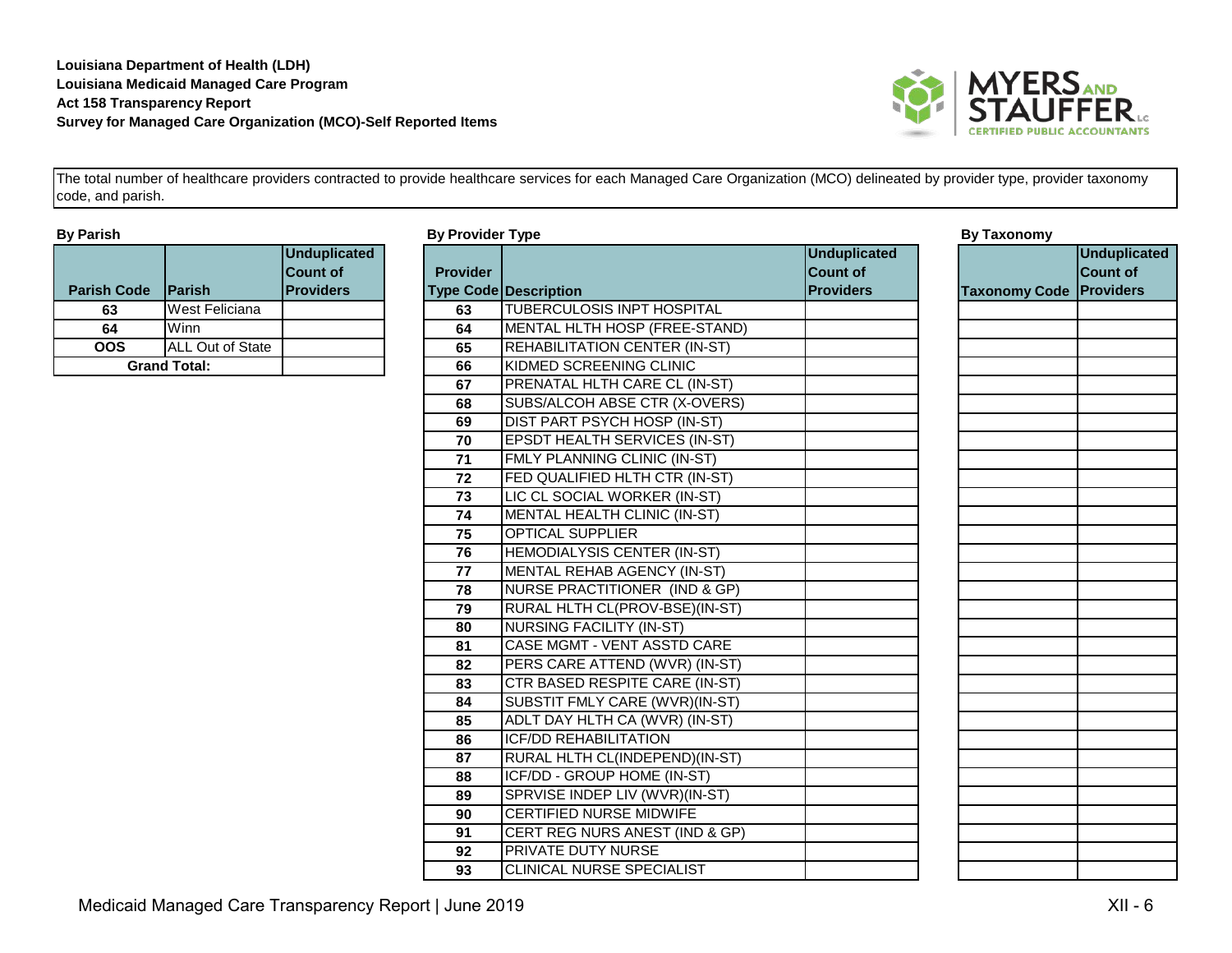

| <b>By Parish</b>             |                                                            | <b>By Provider Type</b> |                                       |                                                            | <b>By Taxonomy</b>             |                                        |
|------------------------------|------------------------------------------------------------|-------------------------|---------------------------------------|------------------------------------------------------------|--------------------------------|----------------------------------------|
| <b>Parish Code</b><br>Parish | <b>Unduplicated</b><br><b>Count of</b><br><b>Providers</b> | <b>Provider</b>         | <b>Type Code Description</b>          | <b>Unduplicated</b><br><b>Count of</b><br><b>Providers</b> | <b>Taxonomy Code Providers</b> | <b>Unduplicated</b><br><b>Count of</b> |
|                              |                                                            | 94                      | <b>PHYSICIAN ASSISTANT</b>            |                                                            |                                |                                        |
|                              |                                                            | 95                      | AMERICAN INDIAN/638 FACILITY          |                                                            |                                |                                        |
|                              |                                                            | 96                      | PSYCH RESID TREAT FACILITY            |                                                            |                                |                                        |
|                              |                                                            | 97                      | ADULT RESIDENTIAL CARE FAC            |                                                            |                                |                                        |
|                              |                                                            | 98                      | SUPPORTED EMPLYMENT (IN-ST)           |                                                            |                                |                                        |
|                              |                                                            | 99                      | <b>GREAT NO COMM HLTH CONN(IN-ST)</b> |                                                            |                                |                                        |
|                              |                                                            | AA                      | ASSERTIVE COMM TREAT TEAM             |                                                            |                                |                                        |
|                              |                                                            | AB                      | <b>PREPAID INPATIENT HLTH PLAN</b>    |                                                            |                                |                                        |
|                              |                                                            | <b>AC</b>               | <b>FAMILY SUPPORT ORGANIZATION</b>    |                                                            |                                |                                        |
|                              |                                                            | <b>AD</b>               | <b>TRANSITION COORDINATION</b>        |                                                            |                                |                                        |
|                              |                                                            | <b>AE</b>               | <b>RESPITE CARE SERVICE AGENCY</b>    |                                                            |                                |                                        |
|                              |                                                            | <b>AF</b>               | <b>CRISIS RECEIVING CENTER</b>        |                                                            |                                |                                        |
|                              |                                                            | AG                      | BEHAVIORAL HLTH REHAB AGENCY          |                                                            |                                |                                        |
|                              |                                                            | AH                      | LIC MARRIAGE & FAMILY THERAPY         |                                                            |                                |                                        |
|                              |                                                            | <b>AJ</b>               | <b>LICENSED ADDICTION COUNSELOR</b>   |                                                            |                                |                                        |
|                              |                                                            | AK                      | LICENSED PROFESSION COUNSELOR         |                                                            |                                |                                        |
|                              |                                                            | <b>AL</b>               | COMMUNITY CHOICE WAIVER-NURS          |                                                            |                                |                                        |
|                              |                                                            | AM                      | HOME DELIVERED MEALS                  |                                                            |                                |                                        |
|                              |                                                            | AN                      | <b>CAREGIVER TEMPORARY SUPPORT</b>    |                                                            |                                |                                        |
|                              |                                                            | AQ                      | NON-MEDICAL GROUP HOME                |                                                            |                                |                                        |
|                              |                                                            | <b>AR</b>               | THERAPEUTIC FOSTER CARE               |                                                            |                                |                                        |
|                              |                                                            | AS                      | <b>OPH CLINIC</b>                     |                                                            |                                |                                        |
|                              |                                                            | <b>AT</b>               | THERAPEUTIC GROUP HOME                |                                                            |                                |                                        |
|                              |                                                            | <b>AU</b>               | <b>I</b> OPH REGISTERED DIETITIAN     |                                                            |                                |                                        |
|                              |                                                            | AV                      | EXTENDED DUTY DENTAL ASSISTANT        |                                                            |                                |                                        |
|                              |                                                            | <b>AW</b>               | PERMANENT SUPPOR HOUSING AGENT        |                                                            |                                |                                        |
|                              |                                                            | AX                      | CERTIFIED BEHAVIOR ANALYST            |                                                            |                                |                                        |
|                              |                                                            | AY                      | DENTAL BENEFIT PLAN MANAGER           |                                                            |                                |                                        |
|                              |                                                            | <b>AZ</b>               | <b>SUBST USE RESIDENT TX FAC</b>      |                                                            |                                |                                        |
|                              |                                                            | <b>BC</b>               | BIRTH CENTER (FREE-STANDING)          |                                                            |                                |                                        |
|                              |                                                            | BI                      | <b>BEHAVIOR INTERVENTION</b>          |                                                            |                                |                                        |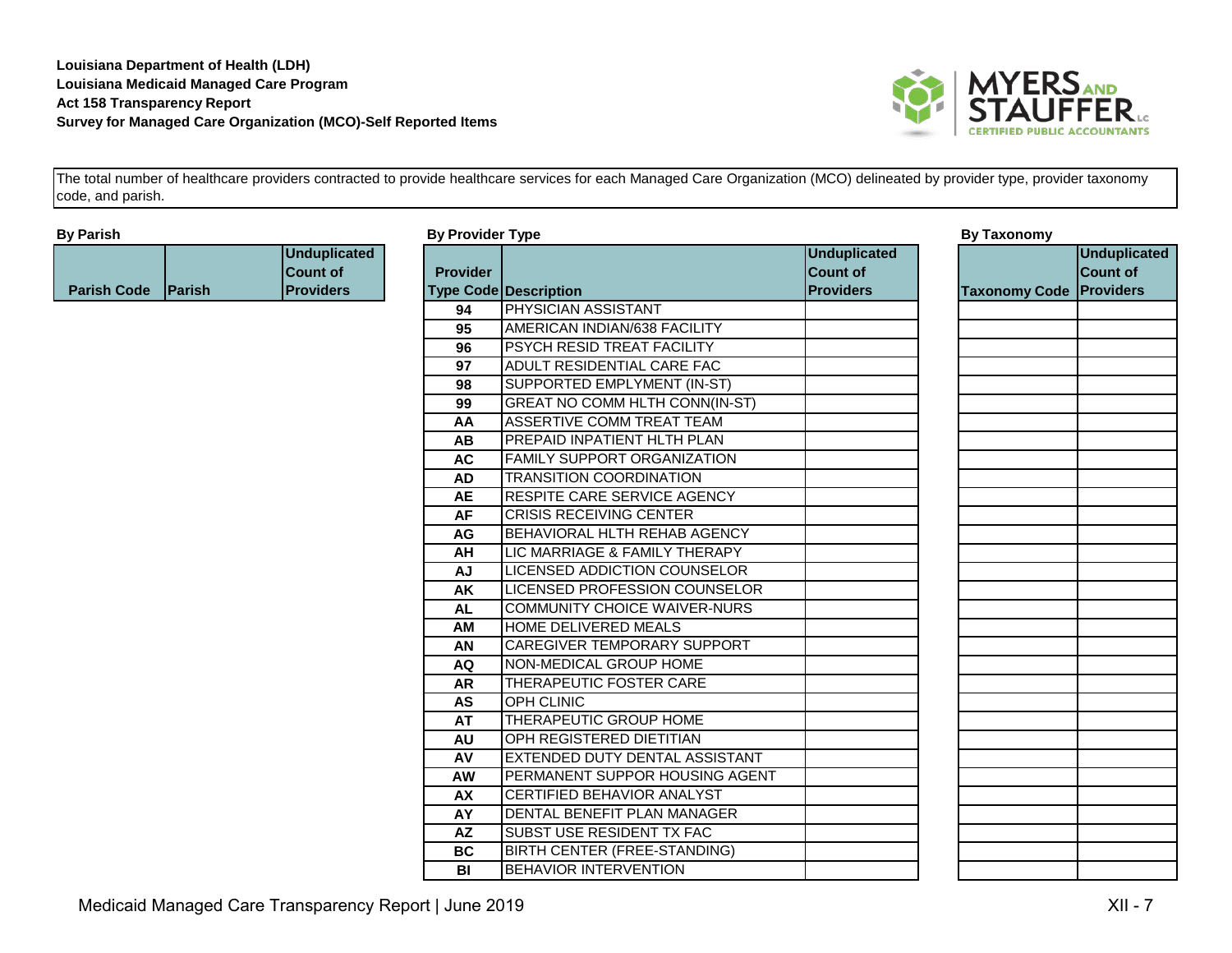

| <b>By Parish</b>   |                |                   | <b>By Provider Type</b> |                                            |                   | <b>By Taxonomy</b>             |                 |
|--------------------|----------------|-------------------|-------------------------|--------------------------------------------|-------------------|--------------------------------|-----------------|
|                    |                | Unduplicated      |                         |                                            | Unduplicated      |                                | Unduplicated    |
|                    |                | <b>Count of</b>   | <b>Provider</b>         |                                            | <b>Count of</b>   |                                | <b>Count of</b> |
| <b>Parish Code</b> | <b>IParish</b> | <b>IProviders</b> |                         | <b>Type Code Description</b>               | <b>IProviders</b> | <b>Taxonomy Code Providers</b> |                 |
|                    |                |                   | <b>DC</b>               | <b>DCFS TARGETED CASE MANAGEMENT</b>       |                   |                                |                 |
|                    |                |                   | IP.                     | <b>LEHR INCENTIVE PROGRAM</b>              |                   |                                |                 |
|                    |                |                   | МI                      | <b>IMONITORED IN-HOME CAREGIVING</b>       |                   |                                |                 |
|                    |                |                   | МT                      | <b>IMUSIC THERAPY</b>                      |                   |                                |                 |
|                    |                |                   | МW                      | LICENSED MID-WIFE                          |                   |                                |                 |
|                    |                |                   | <b>PO</b>               | OPR (ORDERING, PRESCRIBING, AND REFERRING) |                   |                                |                 |
|                    |                |                   | <b>SP</b>               | <b>ISUPER PROVIDER/OHCDS</b>               |                   |                                |                 |
|                    |                |                   | <b>TS</b>               | <b>TRANSPORTATION SUBCONTRACTOR</b>        |                   |                                |                 |
|                    |                |                   | XX                      | <b>IERROR PROVIDER</b>                     |                   |                                |                 |
|                    |                |                   |                         | <b>Grand Total:</b>                        |                   | <b>Grand Total:</b>            |                 |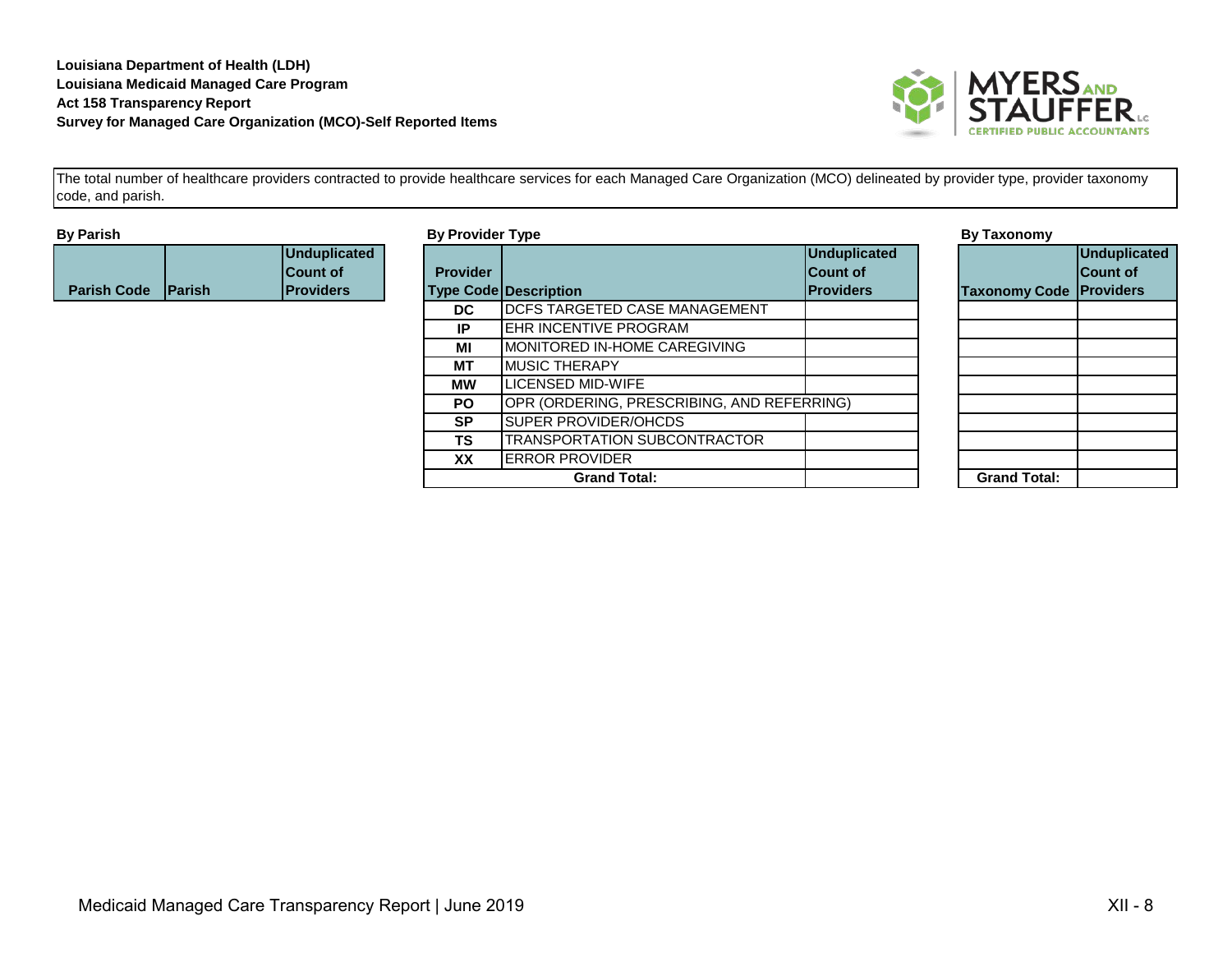

The total number of providers contracted to provide healthcare services for each Managed Care Organization (MCO) that provides primary care services and submitted at least one claim for payment for services rendered to an individual enrolled in the health plan delineated by provider type, provider taxonomy code, and parish.

| <b>By Parish</b><br><b>Parish Code Parish</b> |                     | <b>Unduplicated</b><br><b>Count of</b><br><b>Providers</b> | <b>By Provider Type</b><br><b>Provider</b><br><b>Type Code</b> | Description                       | <b>Unduplicated</b><br><b>Count of</b><br><b>Providers</b> | <b>By Taxonomy</b><br><b>Taxonomy Co</b> |
|-----------------------------------------------|---------------------|------------------------------------------------------------|----------------------------------------------------------------|-----------------------------------|------------------------------------------------------------|------------------------------------------|
| 01                                            | Acadia              |                                                            | 01                                                             | <b>FISCAL AGENT (WVR)</b>         |                                                            |                                          |
| 02                                            | Allen               |                                                            | 02                                                             | <b>TRANSITIONAL SUPPORT (WVR)</b> |                                                            |                                          |
| 03                                            | Ascension           |                                                            | 03                                                             | CHILDREN'S CHOICE (WVR)(IN-ST)    |                                                            |                                          |
| 04                                            | Assumption          |                                                            | 04                                                             | PEDI DAY HLTH CARE (IN-ST)        |                                                            |                                          |
| 05                                            | Avoyelles           |                                                            | 05                                                             | MANAGED CARE ORG - PREPAID        |                                                            |                                          |
| 06                                            | Beauregard          |                                                            | 06                                                             | <b>NOW PROFESSIONAL SERVICES</b>  |                                                            |                                          |
| 07                                            | Bienville           |                                                            | 07                                                             | CASE MGMT-INFT & TODD (IN-ST)     |                                                            |                                          |
| 08                                            | <b>Bossier</b>      |                                                            | 08                                                             | <b>OAAS CASE MGMT (IN-ST)</b>     |                                                            |                                          |
| 09                                            | Caddo               |                                                            | 09                                                             | HOSPICE SERVICES (IN-ST)          |                                                            |                                          |
| 10                                            | Calcasieu           |                                                            | 10                                                             | COMPREHENSIVE COMM SUPPORT SRV    |                                                            |                                          |
| 11                                            | Caldwell            |                                                            | 11                                                             | SHARED LIVING (WVR) (IN-ST)       |                                                            |                                          |
| 12                                            | Cameron             |                                                            | 12                                                             | MULTI-SYSTEMIC THER (IN-ST)       |                                                            |                                          |
| 13                                            | Catahoula           |                                                            | 13                                                             | PREVOC REHAB (WVR) (IN-ST)        |                                                            |                                          |
| 14                                            | Claiborne           |                                                            | 14                                                             | DAY HABILITAT (WVR) (IN-ST)       |                                                            |                                          |
| 15                                            | Concordia           |                                                            | 15                                                             | ENVIR ACC ADAP (WVR) (IN-ST)      |                                                            |                                          |
| 16                                            | Desoto              |                                                            | 16                                                             | PERS EMERG RESP SYS (WVR)         |                                                            |                                          |
| 17                                            | East Baton Rouge    |                                                            | 17                                                             | <b>ASSISTIVE DEVICES (WVR)</b>    |                                                            |                                          |
| 18                                            | <b>East Carroll</b> |                                                            | 18                                                             | COMM MENTAL HLTH CTR/PART HOSP    |                                                            |                                          |
| 19                                            | East Feliciana      |                                                            | 19                                                             | DR OF OSTEOPATH MED (IND & GP)    |                                                            |                                          |
| 20                                            | Evangeline          |                                                            | 20                                                             | PHYSICIAN (IND & GP)              |                                                            |                                          |
| 21                                            | Franklin            |                                                            | 21                                                             | THIRD PARTY BILL AGT/SUBMITTER    |                                                            |                                          |
| 22                                            | Grant               |                                                            | 22                                                             | PERSONAL CARE ATTENDANT (WVR)     |                                                            |                                          |
| 23                                            | Iberia              |                                                            | 23                                                             | <b>INDEPENDENT LAB</b>            |                                                            |                                          |
| 24                                            | Iberville           |                                                            | 24                                                             | PERSONAL CARE SERVICES (IN-ST)    |                                                            |                                          |
| 25                                            | Jackson             |                                                            | 25                                                             | MOBILE XRAY/RADIATION THRPY CT    |                                                            |                                          |
| 26                                            | Jefferson           |                                                            | 26                                                             | <b>PHARMACY</b>                   |                                                            |                                          |
| 27                                            | Jefferson Davis     |                                                            | 27                                                             | DENTIST (IND & GP)                |                                                            |                                          |
| 28                                            | Lafayette           |                                                            | 28                                                             | OPTOMETRIST (IND & GP)            |                                                            |                                          |
| 29                                            | Lafourche           |                                                            | 29                                                             | EARLYSTEPS (IND & GP) (IN-ST)     |                                                            |                                          |
| 30                                            | LaSalle             |                                                            | 30                                                             | CHIROPRACTOR (IND & GP)           |                                                            |                                          |
| $\overline{31}$                               | Lincoln             |                                                            | 31                                                             | PSYCHOLOGIST (LIC/MED) (IN-ST)    |                                                            |                                          |
| 32                                            | Livingston          |                                                            | 32                                                             | PODIATRIST (IND & GP)             |                                                            |                                          |
| 33                                            | Madison             |                                                            | 33                                                             | PRESCRIBING ONLY PROVIDER         |                                                            |                                          |
| 34                                            | Morehouse           |                                                            | 34                                                             | AUDIOLOGIST (IN-ST)               |                                                            |                                          |
| 35                                            | Natchitoches        |                                                            | 35                                                             | PHYSICAL THERAPIST (IN-ST)        |                                                            |                                          |
| 36                                            | Orleans             |                                                            | 36                                                             | <b>NOT ASSIGNED</b>               |                                                            |                                          |
| 37                                            | Ouachita            |                                                            | 37                                                             | OCCUPATIONAL THERAPIST (IN-ST)    |                                                            |                                          |
| 38                                            | Plaquemines         |                                                            | 38                                                             | SCHOOL BSED HEALTH CTR (IN-ST)    |                                                            |                                          |

| ider Type          |                                  |                                                            | <b>By Taxonomy</b>   |
|--------------------|----------------------------------|------------------------------------------------------------|----------------------|
| der<br><b>Code</b> | <b>Description</b>               | <b>Unduplicated</b><br><b>Count of</b><br><b>Providers</b> | <b>Taxonomy Code</b> |
|                    | FISCAL AGENT (WVR)               |                                                            |                      |
|                    | TRANSITIONAL SUPPORT (WVR)       |                                                            |                      |
|                    | CHILDREN'S CHOICE (WVR)(IN-ST)   |                                                            |                      |
|                    | PEDI DAY HLTH CARE (IN-ST)       |                                                            |                      |
|                    | MANAGED CARE ORG - PREPAID       |                                                            |                      |
|                    | <b>NOW PROFESSIONAL SERVICES</b> |                                                            |                      |
|                    | CASE MGMT-INFT & TODD (IN-ST)    |                                                            |                      |
|                    | OAAS CASE MGMT (IN-ST)           |                                                            |                      |
|                    | HOSPICE SERVICES (IN-ST)         |                                                            |                      |
|                    | COMPREHENSIVE COMM SUPPORT SRV   |                                                            |                      |
|                    | SHARED LIVING (WVR) (IN-ST)      |                                                            |                      |
|                    | MULTI-SYSTEMIC THER (IN-ST)      |                                                            |                      |
|                    | PREVOC REHAB (WVR) (IN-ST)       |                                                            |                      |
|                    | DAY HABILITAT (WVR) (IN-ST)      |                                                            |                      |
|                    | ENVIR ACC ADAP (WVR) (IN-ST)     |                                                            |                      |
|                    | PERS EMERG RESP SYS (WVR)        |                                                            |                      |
|                    | <b>ASSISTIVE DEVICES (WVR)</b>   |                                                            |                      |
|                    | COMM MENTAL HLTH CTR/PART HOSP   |                                                            |                      |
|                    | DR OF OSTEOPATH MED (IND & GP)   |                                                            |                      |
|                    | PHYSICIAN (IND & GP)             |                                                            |                      |
|                    | THIRD PARTY BILL AGT/SUBMITTER   |                                                            |                      |
|                    | PERSONAL CARE ATTENDANT (WVR)    |                                                            |                      |
|                    | <b>INDEPENDENT LAB</b>           |                                                            |                      |
|                    | PERSONAL CARE SERVICES (IN-ST)   |                                                            |                      |
|                    | MOBILE XRAY/RADIATION THRPY CT   |                                                            |                      |
|                    | <b>PHARMACY</b>                  |                                                            |                      |
|                    | DENTIST (IND & GP)               |                                                            |                      |
|                    | OPTOMETRIST (IND & GP)           |                                                            |                      |
|                    | EARLYSTEPS (IND & GP) (IN-ST)    |                                                            |                      |
|                    | CHIROPRACTOR (IND & GP)          |                                                            |                      |
|                    | PSYCHOLOGIST (LIC/MED) (IN-ST)   |                                                            |                      |
|                    | PODIATRIST (IND & GP)            |                                                            |                      |
|                    | PRESCRIBING ONLY PROVIDER        |                                                            |                      |
|                    | AUDIOLOGIST (IN-ST)              |                                                            |                      |
|                    | PHYSICAL THERAPIST (IN-ST)       |                                                            |                      |
|                    | NOT ASSIGNED                     |                                                            |                      |

|                      | <b>Unduplicated</b> |
|----------------------|---------------------|
|                      | Count of            |
| <b>Taxonomy Code</b> | <b>Providers</b>    |
|                      |                     |
|                      |                     |
|                      |                     |
|                      |                     |
|                      |                     |
|                      |                     |
|                      |                     |
|                      |                     |
|                      |                     |
|                      |                     |
|                      |                     |
|                      |                     |
|                      |                     |
|                      |                     |
|                      |                     |
|                      |                     |
|                      |                     |
|                      |                     |
|                      |                     |
|                      |                     |
|                      |                     |
|                      |                     |
|                      |                     |
|                      |                     |
|                      |                     |
|                      |                     |
|                      |                     |
|                      |                     |
|                      |                     |
|                      |                     |
|                      |                     |
|                      |                     |
|                      |                     |
|                      |                     |
|                      |                     |
|                      |                     |
|                      |                     |
|                      |                     |

Medicaid Managed Care Transparency Report | June 2019 **XII - 9** Network Care Transparency Report | June 2019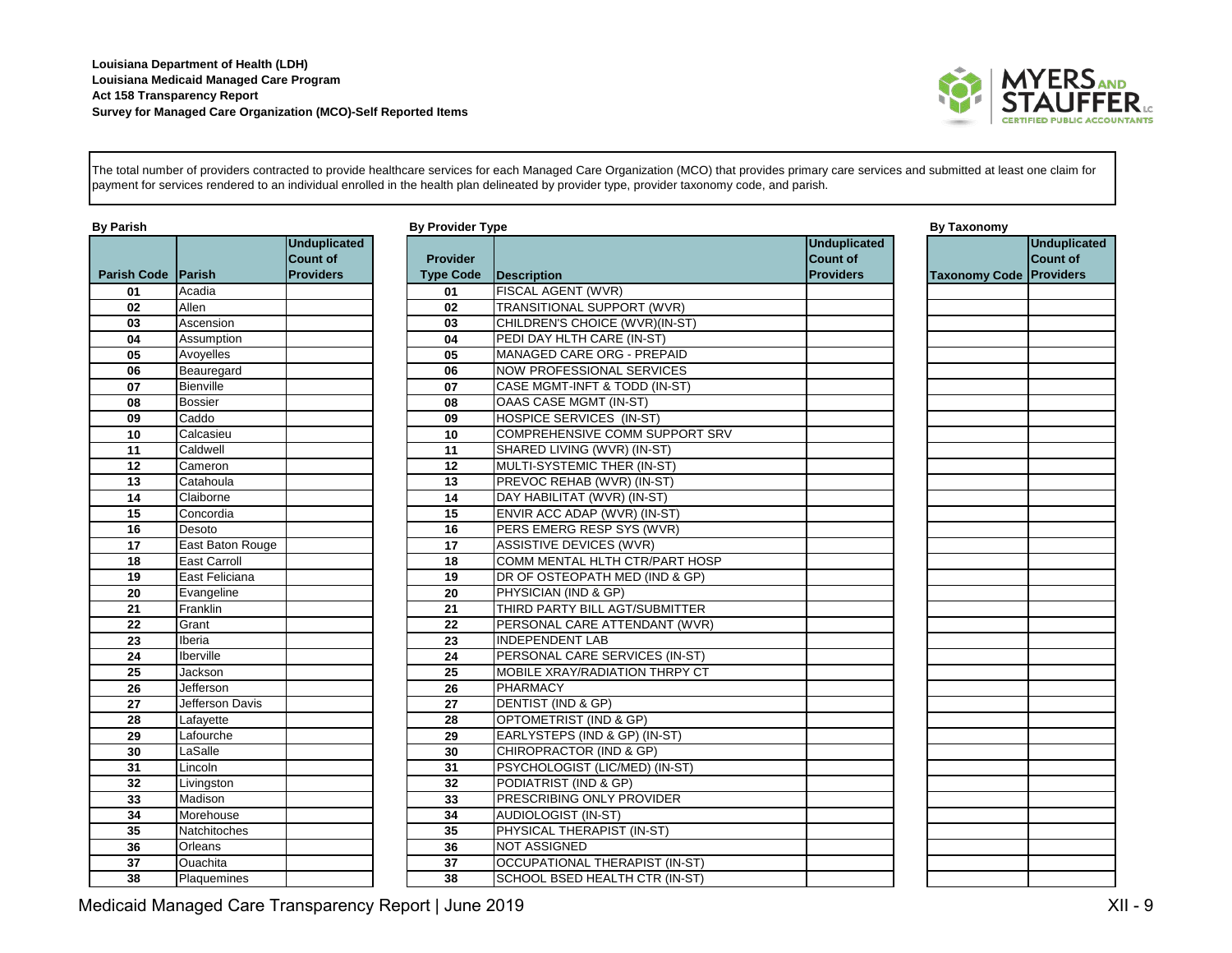

**Unduplicated Count of** 

The total number of providers contracted to provide healthcare services for each Managed Care Organization (MCO) that provides primary care services and submitted at least one claim for payment for services rendered to an individual enrolled in the health plan delineated by provider type, provider taxonomy code, and parish.

| <b>By Parish</b>     |                     |                                                            | <b>By Provider Type</b>             |                             |  |  |
|----------------------|---------------------|------------------------------------------------------------|-------------------------------------|-----------------------------|--|--|
| Parish Code   Parish |                     | <b>Unduplicated</b><br><b>Count of</b><br><b>Providers</b> | <b>Provider</b><br><b>Type Code</b> | <b>Description</b>          |  |  |
| 39                   | Pointe Coupee       |                                                            | 39                                  | SPEECH/LANGUAGE TH          |  |  |
| 40                   | Rapides             |                                                            | 40                                  | <b>DME</b>                  |  |  |
| 41                   | <b>Red River</b>    |                                                            | 41                                  | <b>REGISTERED DIETICIAN</b> |  |  |
| 42                   | Richland            |                                                            | 42                                  | <b>NON-EMER MED TRANS</b>   |  |  |
| 43                   | Sabine              |                                                            | 43                                  | CASE MGT - NHV/FTM (II      |  |  |
| 44                   | <b>St Bernard</b>   |                                                            | 44                                  | <b>HOME HEALTH AGENCY</b>   |  |  |
| 45                   | <b>St Charles</b>   |                                                            | 45                                  | <b>CASE MGMT - CONTRAC</b>  |  |  |
| 46                   | St Helena           |                                                            | 46                                  | <b>CASE MGMT - HIV</b>      |  |  |
| 47                   | St James            |                                                            | 47                                  | <b>CASE MGMT - CMI</b>      |  |  |
| 48                   | St John             |                                                            | 48                                  | <b>CASE MGMT - PREGNAN</b>  |  |  |
| 49                   | St Landry           |                                                            | 49                                  | <b>CASE MGMT - DEVELOP</b>  |  |  |
| 50                   | <b>St Martin</b>    |                                                            | 50                                  | PACE (ALL-INCLUSIVE C       |  |  |
| 51                   | St Mary             |                                                            | 51                                  | <b>AMBULANCE TRANSPOR</b>   |  |  |
| 52                   | St Tammany          |                                                            | 52                                  | <b>CO-ORDIN CARE NETWO</b>  |  |  |
| 53                   | Tangipahoa          |                                                            | 53                                  | SELF DIRECTED/DIRECT        |  |  |
| 54                   | Tensas              |                                                            | 54                                  | AMBULATORY SURGICT          |  |  |
| 55                   | Terrebonne          |                                                            | 55                                  | <b>EMERG ACCESS HOSPI</b>   |  |  |
| 56                   | Union               |                                                            | 56                                  | PRESCRIBER ONLY FOR         |  |  |
| 57                   | Vermilion           |                                                            | 57                                  | <b>OPH REGISTERED NURS</b>  |  |  |
| 58                   | Vernon              |                                                            | 58                                  | <b>NOT ASSIGNED</b>         |  |  |
| 59                   | Washington          |                                                            | 59                                  | <b>NEURO REHAB HOSPITA</b>  |  |  |
| 60                   | Webster             |                                                            | 60                                  | <b>HOSPITAL</b>             |  |  |
| 61                   | West Baton Rouge    |                                                            | 61                                  | <b>VENERIAL DISEASE CL</b>  |  |  |
| 62                   | <b>West Carroll</b> |                                                            | 62                                  | TUBERCULOSIS CLINIC         |  |  |
| 63                   | West Feliciana      |                                                            | 63                                  | <b>TUBERCULOSIS INPT HO</b> |  |  |
| 64                   | Winn                |                                                            | 64                                  | <b>MENTAL HLTH HOSP (FF</b> |  |  |
| $\overline{OOS}$     | Out of State        |                                                            | 65                                  | <b>REHABILITATION CENTE</b> |  |  |
|                      | <b>Grand Total:</b> |                                                            | 66                                  | KIDMED SCREENING CL         |  |  |
|                      |                     |                                                            |                                     |                             |  |  |

| By Parish          |                     |                                                            | <b>By Provider Type</b>             |                                      |                                                            | <b>By Taxonomy</b>   |                                                  |
|--------------------|---------------------|------------------------------------------------------------|-------------------------------------|--------------------------------------|------------------------------------------------------------|----------------------|--------------------------------------------------|
| <b>Parish Code</b> | <b>Parish</b>       | <b>Unduplicated</b><br><b>Count of</b><br><b>Providers</b> | <b>Provider</b><br><b>Type Code</b> | <b>Description</b>                   | <b>Unduplicated</b><br><b>Count of</b><br><b>Providers</b> | <b>Taxonomy Code</b> | <b>Unduplica</b><br><b>Count of</b><br>Providers |
| 39                 | Pointe Coupee       |                                                            | 39                                  | SPEECH/LANGUAGE THERAP (IN-ST)       |                                                            |                      |                                                  |
| 40                 | Rapides             |                                                            | 40                                  | <b>DME</b>                           |                                                            |                      |                                                  |
| 41                 | <b>Red River</b>    |                                                            | 41                                  | <b>REGISTERED DIETICIAN (IN-ST)</b>  |                                                            |                      |                                                  |
| 42                 | Richland            |                                                            | 42                                  | NON-EMER MED TRANSPORT (IN-ST)       |                                                            |                      |                                                  |
| 43                 | Sabine              |                                                            | 43                                  | CASE MGT - NHV/FTM (IN-ST)           |                                                            |                      |                                                  |
| 44                 | <b>St Bernard</b>   |                                                            | 44                                  | HOME HEALTH AGENCY (IN-ST)           |                                                            |                      |                                                  |
| 45                 | <b>St Charles</b>   |                                                            | 45                                  | CASE MGMT - CONTRACTOR (IN-ST)       |                                                            |                      |                                                  |
| 46                 | St Helena           |                                                            | 46                                  | <b>CASE MGMT - HIV</b>               |                                                            |                      |                                                  |
| 47                 | St James            |                                                            | 47                                  | CASE MGMT - CMI                      |                                                            |                      |                                                  |
| 48                 | St John             |                                                            | 48                                  | CASE MGMT - PREGNANT WOMEN           |                                                            |                      |                                                  |
| 49                 | St Landry           |                                                            | 49                                  | CASE MGMT - DEVELOP DISABLED         |                                                            |                      |                                                  |
| 50                 | <b>St Martin</b>    |                                                            | 50                                  | PACE (ALL-INCLUSIVE CARE-ELD)        |                                                            |                      |                                                  |
| $\overline{51}$    | St Marv             |                                                            | $\overline{51}$                     | AMBULANCE TRANSPORTATION             |                                                            |                      |                                                  |
| 52                 | St Tammany          |                                                            | 52                                  | CO-ORDIN CARE NETWORK-SHARED         |                                                            |                      |                                                  |
| 53                 | Tangipahoa          |                                                            | 53                                  | SELF DIRECTED/DIRECT SUPPORT         |                                                            |                      |                                                  |
| 54                 | Tensas              |                                                            | 54                                  | <b>AMBULATORY SURGI CTR (IN-ST)</b>  |                                                            |                      |                                                  |
| 55                 | Terrebonne          |                                                            | 55                                  | EMERG ACCESS HOSPITAL (IN-ST)        |                                                            |                      |                                                  |
| 56                 | Union               |                                                            | 56                                  | PRESCRIBER ONLY FOR MCO              |                                                            |                      |                                                  |
| 57                 | Vermilion           |                                                            | 57                                  | OPH REGISTERED NURSE (IN-ST)         |                                                            |                      |                                                  |
| 58                 | Vernon              |                                                            | 58                                  | <b>NOT ASSIGNED</b>                  |                                                            |                      |                                                  |
| 59                 | Washington          |                                                            | 59                                  | NEURO REHAB HOSPITAL (IN-ST)         |                                                            |                      |                                                  |
| 60                 | Webster             |                                                            | 60                                  | <b>HOSPITAL</b>                      |                                                            |                      |                                                  |
| 61                 | West Baton Rouge    |                                                            | 61                                  | <b>VENERIAL DISEASE CL (IN-ST)</b>   |                                                            |                      |                                                  |
| 62                 | <b>West Carroll</b> |                                                            | 62                                  | TUBERCULOSIS CLINIC                  |                                                            |                      |                                                  |
| 63                 | West Feliciana      |                                                            | 63                                  | TUBERCULOSIS INPT HOSPITAL           |                                                            |                      |                                                  |
| 64                 | Winn                |                                                            | 64                                  | MENTAL HLTH HOSP (FREE-STAND)        |                                                            |                      |                                                  |
| $\overline{OOS}$   | Out of State        |                                                            | 65                                  | <b>REHABILITATION CENTER (IN-ST)</b> |                                                            |                      |                                                  |
|                    | <b>Grand Total:</b> |                                                            | 66                                  | KIDMED SCREENING CLINIC              |                                                            |                      |                                                  |
|                    |                     |                                                            | 67                                  | PRENATAL HLTH CARE CL (IN-ST)        |                                                            |                      |                                                  |
|                    |                     |                                                            | 68                                  | SUBS/ALCOH ABSE CTR (X-OVERS)        |                                                            |                      |                                                  |
|                    |                     |                                                            | 69                                  | DIST PART PSYCH HOSP (IN-ST)         |                                                            |                      |                                                  |
|                    |                     |                                                            | 70                                  | EPSDT HEALTH SERVICES (IN-ST)        |                                                            |                      |                                                  |
|                    |                     |                                                            | 71                                  | FMLY PLANNING CLINIC (IN-ST)         |                                                            |                      |                                                  |
|                    |                     |                                                            | 72                                  | FED QUALIFIED HLTH CTR (IN-ST)       |                                                            |                      |                                                  |
|                    |                     |                                                            | 73                                  | LIC CL SOCIAL WORKER (IN-ST)         |                                                            |                      |                                                  |
|                    |                     |                                                            | $\overline{74}$                     | MENTAL HEALTH CLINIC (IN-ST)         |                                                            |                      |                                                  |
|                    |                     |                                                            | 75                                  | <b>OPTICAL SUPPLIER</b>              |                                                            |                      |                                                  |
|                    |                     |                                                            | 76                                  | HEMODIALYSIS CENTER (IN-ST)          |                                                            |                      |                                                  |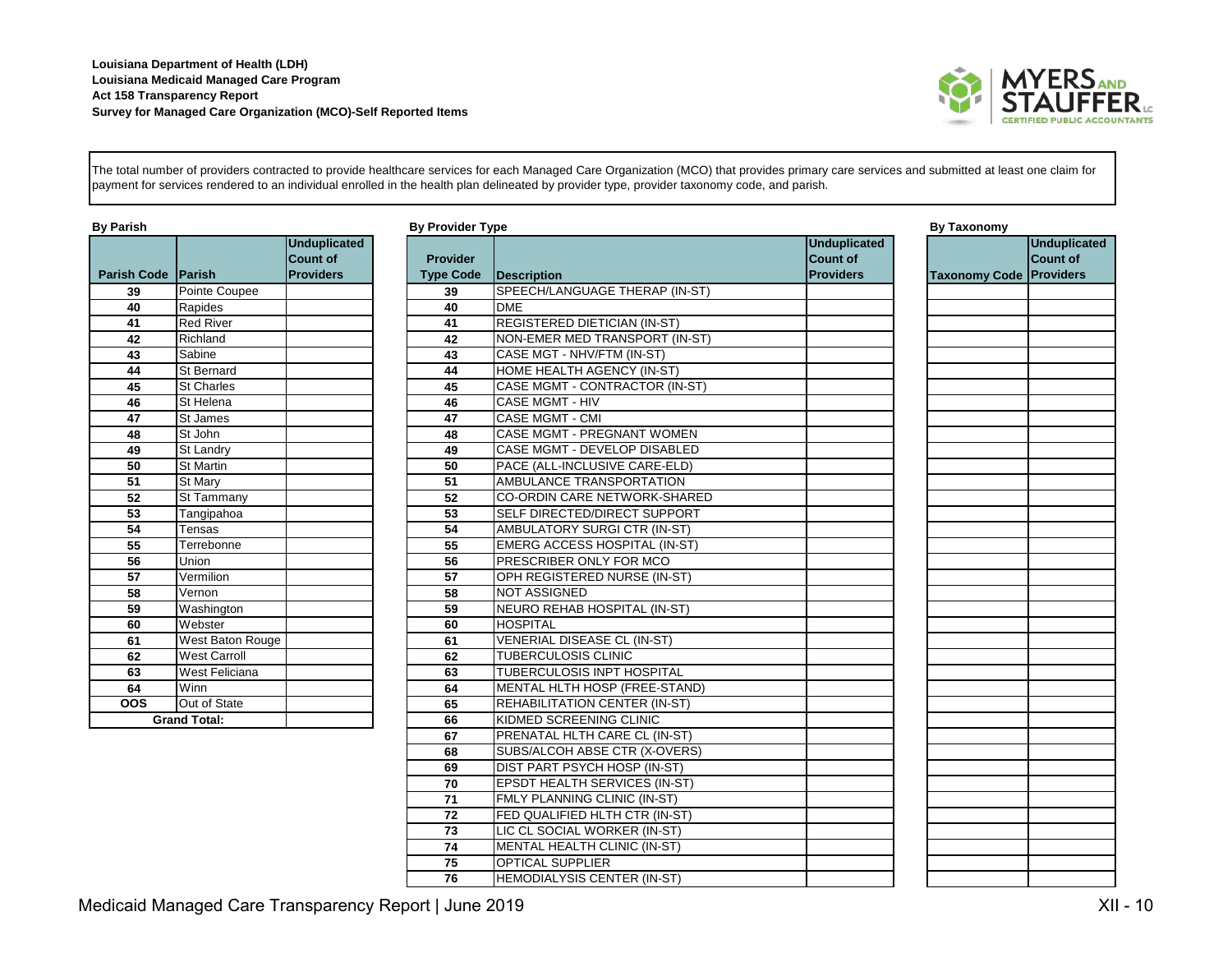

The total number of providers contracted to provide healthcare services for each Managed Care Organization (MCO) that provides primary care services and submitted at least one claim for payment for services rendered to an individual enrolled in the health plan delineated by provider type, provider taxonomy code, and parish.

| <b>By Parish</b>          |                     | <b>By Provider Type</b> |                                       |                     | <b>By Taxonomy</b>             |                     |
|---------------------------|---------------------|-------------------------|---------------------------------------|---------------------|--------------------------------|---------------------|
|                           | <b>Unduplicated</b> |                         |                                       | <b>Unduplicated</b> |                                | <b>Unduplicated</b> |
|                           | <b>Count of</b>     | <b>Provider</b>         |                                       | <b>Count of</b>     |                                | Count of            |
| <b>Parish Code Parish</b> | <b>Providers</b>    | <b>Type Code</b>        | Description                           | <b>Providers</b>    | <b>Taxonomy Code Providers</b> |                     |
|                           |                     | 77                      | <b>MENTAL REHAB AGENCY (IN-ST)</b>    |                     |                                |                     |
|                           |                     | $\overline{78}$         | NURSE PRACTITIONER (IND & GP)         |                     |                                |                     |
|                           |                     | 79                      | RURAL HLTH CL(PROV-BSE)(IN-ST)        |                     |                                |                     |
|                           |                     | 80                      | <b>NURSING FACILITY (IN-ST)</b>       |                     |                                |                     |
|                           |                     | 81                      | CASE MGMT - VENT ASSTD CARE           |                     |                                |                     |
|                           |                     | 82                      | PERS CARE ATTEND (WVR) (IN-ST)        |                     |                                |                     |
|                           |                     | $\overline{83}$         | <b>CTR BASED RESPITE CARE (IN-ST)</b> |                     |                                |                     |
|                           |                     | 84                      | SUBSTIT FMLY CARE (WVR)(IN-ST)        |                     |                                |                     |
|                           |                     | 85                      | ADLT DAY HLTH CA (WVR) (IN-ST)        |                     |                                |                     |
|                           |                     | 86                      | <b>ICF/DD REHABILITATION</b>          |                     |                                |                     |
|                           |                     | 87                      | RURAL HLTH CL(INDEPEND)(IN-ST)        |                     |                                |                     |
|                           |                     | 88                      | ICF/DD - GROUP HOME (IN-ST)           |                     |                                |                     |
|                           |                     | 89                      | SPRVISE INDEP LIV (WVR)(IN-ST)        |                     |                                |                     |
|                           |                     | 90                      | CERTIFIED NURSE MIDWIFE               |                     |                                |                     |
|                           |                     | 91                      | CERT REG NURS ANEST (IND & GP)        |                     |                                |                     |
|                           |                     | 92                      | PRIVATE DUTY NURSE                    |                     |                                |                     |
|                           |                     | 93                      | CLINICAL NURSE SPECIALIST             |                     |                                |                     |
|                           |                     | 94                      | PHYSICIAN ASSISTANT                   |                     |                                |                     |
|                           |                     | 95                      | AMERICAN INDIAN/638 FACILITY          |                     |                                |                     |
|                           |                     | 96                      | PSYCH RESID TREAT FACILITY            |                     |                                |                     |
|                           |                     | 97                      | ADULT RESIDENTIAL CARE FAC            |                     |                                |                     |
|                           |                     | 98                      | SUPPORTED EMPLYMENT (IN-ST)           |                     |                                |                     |
|                           |                     | 99                      | GREAT NO COMM HLTH CONN(IN-ST)        |                     |                                |                     |
|                           |                     | AA                      | ASSERTIVE COMM TREAT TEAM             |                     |                                |                     |
|                           |                     | AB                      | PREPAID INPATIENT HLTH PLAN           |                     |                                |                     |
|                           |                     | <b>AC</b>               | <b>FAMILY SUPPORT ORGANIZATION</b>    |                     |                                |                     |
|                           |                     | <b>AD</b>               | <b>TRANSITION COORDINATION</b>        |                     |                                |                     |
|                           |                     | <b>AE</b>               | RESPITE CARE SERVICE AGENCY           |                     |                                |                     |
|                           |                     | AF                      | <b>CRISIS RECEIVING CENTER</b>        |                     |                                |                     |
|                           |                     | AG                      | BEHAVIORAL HLTH REHAB AGENCY          |                     |                                |                     |
|                           |                     | AH                      | LIC MARRIAGE & FAMILY THERAPY         |                     |                                |                     |
|                           |                     | AJ                      | LICENSED ADDICTION COUNSELOR          |                     |                                |                     |
|                           |                     | AK                      | LICENSED PROFESSION COUNSELOR         |                     |                                |                     |
|                           |                     | <b>AL</b>               | COMMUNITY CHOICE WAIVER-NURS          |                     |                                |                     |
|                           |                     | AM                      | HOME DELIVERED MEALS                  |                     |                                |                     |
|                           |                     | AN                      | <b>CAREGIVER TEMPORARY SUPPORT</b>    |                     |                                |                     |
|                           |                     | AQ                      | NON-MEDICAL GROUP HOME                |                     |                                |                     |
|                           |                     | <b>AR</b>               | THERAPEUTIC FOSTER CARE               |                     |                                |                     |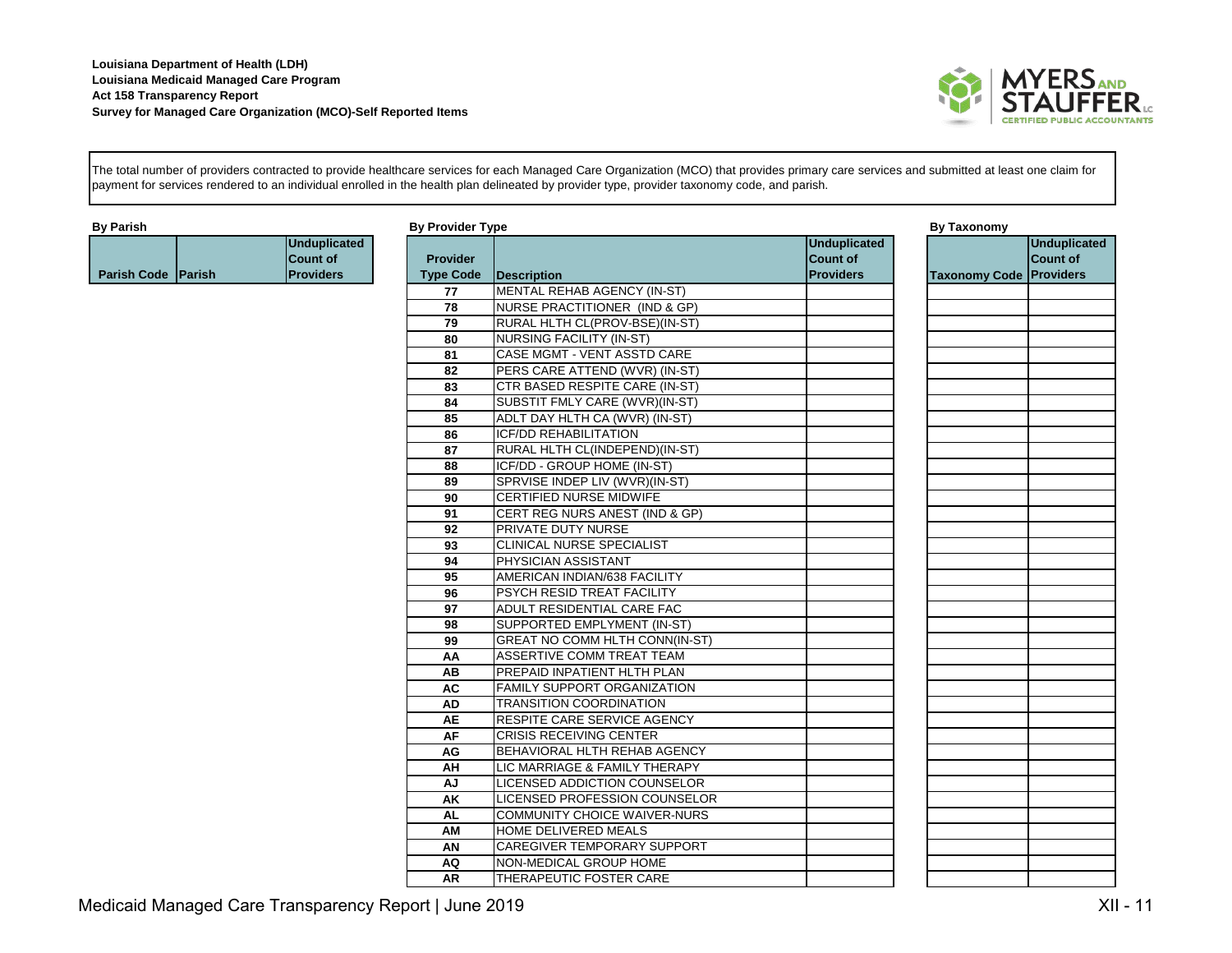

The total number of providers contracted to provide healthcare services for each Managed Care Organization (MCO) that provides primary care services and submitted at least one claim for payment for services rendered to an individual enrolled in the health plan delineated by provider type, provider taxonomy code, and parish.

| <b>By Parish</b>   |                     | <b>By Provider Type</b> |                                            |                     | <b>By Taxonomy</b>             |                     |
|--------------------|---------------------|-------------------------|--------------------------------------------|---------------------|--------------------------------|---------------------|
|                    | <b>Unduplicated</b> |                         |                                            | <b>Unduplicated</b> |                                | <b>Unduplicated</b> |
|                    | <b>Count of</b>     | <b>Provider</b>         |                                            | <b>Count of</b>     |                                | Count of            |
| Parish Code Parish | <b>Providers</b>    | <b>Type Code</b>        | Description                                | <b>Providers</b>    | <b>Taxonomy Code Providers</b> |                     |
|                    |                     | AS                      | <b>OPH CLINIC</b>                          |                     |                                |                     |
|                    |                     | AT                      | THERAPEUTIC GROUP HOME                     |                     |                                |                     |
|                    |                     | AU                      | OPH REGISTERED DIETITIAN                   |                     |                                |                     |
|                    |                     | AV                      | EXTENDED DUTY DENTAL ASSISTANT             |                     |                                |                     |
|                    |                     | <b>AW</b>               | PERMANENT SUPPOR HOUSING AGENT             |                     |                                |                     |
|                    |                     | AX                      | CERTIFIED BEHAVIOR ANALYST                 |                     |                                |                     |
|                    |                     | AY                      | DENTAL BENEFIT PLAN MANAGER                |                     |                                |                     |
|                    |                     | <b>AZ</b>               | SUBST USE RESIDENT TX FAC                  |                     |                                |                     |
|                    |                     | <b>BC</b>               | BIRTH CENTER (FREE-STANDING)               |                     |                                |                     |
|                    |                     | <b>BI</b>               | <b>BEHAVIOR INTERVENTION</b>               |                     |                                |                     |
|                    |                     | <b>DC</b>               | DCFS TARGETED CASE MANAGEMENT              |                     |                                |                     |
|                    |                     | IP                      | <b>EHR INCENTIVE PROGRAM</b>               |                     |                                |                     |
|                    |                     | МI                      | MONITORED IN-HOME CAREGIVING               |                     |                                |                     |
|                    |                     | МT                      | <b>MUSIC THERAPY</b>                       |                     |                                |                     |
|                    |                     | МW                      | <b>LICENSED MID-WIFE</b>                   |                     |                                |                     |
|                    |                     | PO.                     | OPR (ORDERING, PRESCRIBING, AND REFERRING) |                     |                                |                     |
|                    |                     | <b>SP</b>               | <b>SUPER PROVIDER/OHCDS</b>                |                     |                                |                     |
|                    |                     | TS                      | TRANSPORTATION SUBCONTRACTOR               |                     |                                |                     |
|                    |                     | XX                      | <b>ERROR PROVIDER</b>                      |                     |                                |                     |
|                    |                     |                         | <b>Grand Total:</b>                        |                     | <b>Grand Total:</b>            |                     |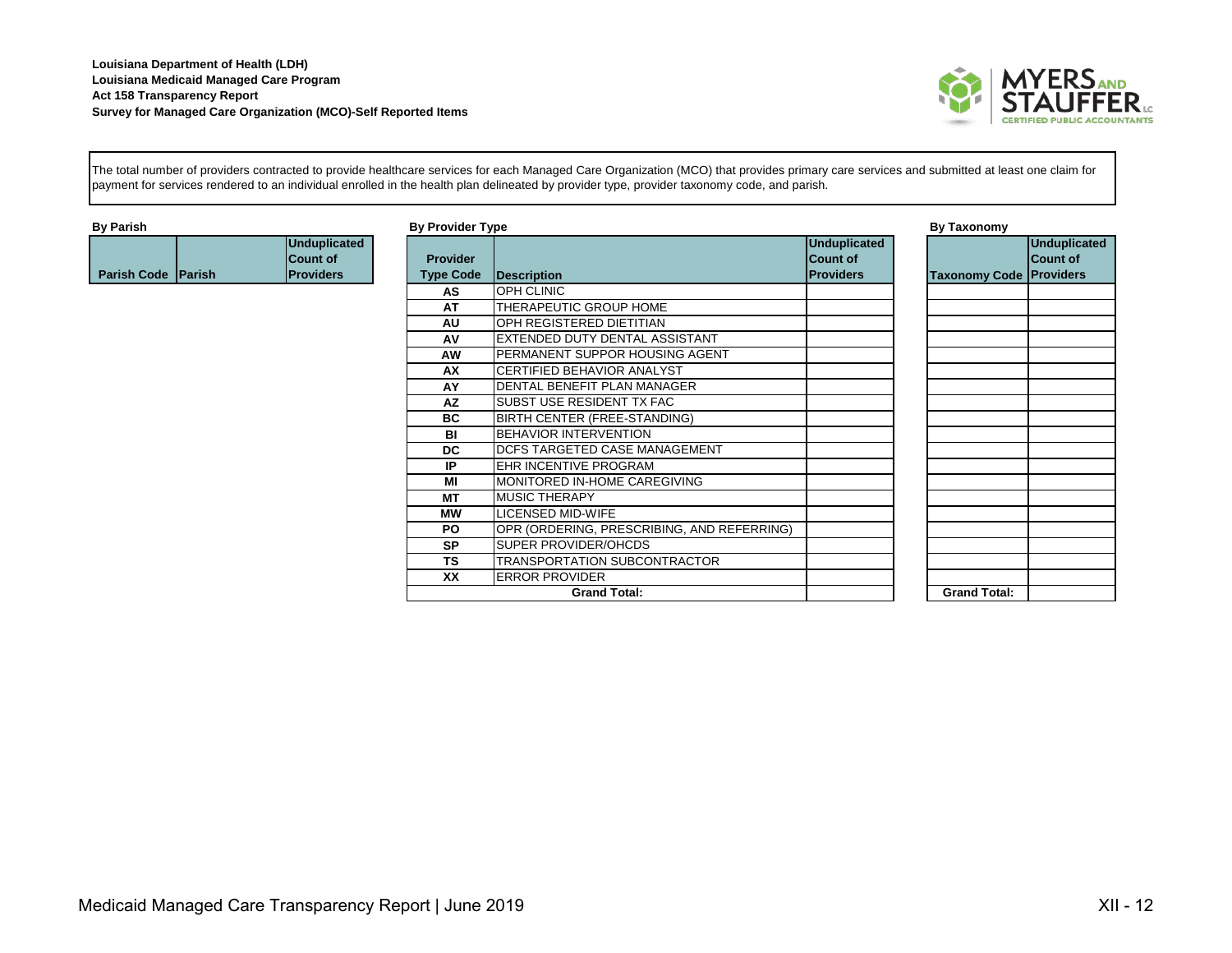

**Unduplicated Count of Providers**

The total number of primary care providers contracted to provide healthcare services for each Managed Care Organization (MCO) that has a closed panel for any portion of the reporting period delineated by provider type, provider taxonomy code, and parish.

| <b>By Parish</b>   |                  |                                                            | <b>By Provider Type</b>             |                                       |
|--------------------|------------------|------------------------------------------------------------|-------------------------------------|---------------------------------------|
| <b>Parish Code</b> | <b>IParish</b>   | <b>Unduplicated</b><br><b>Count of</b><br><b>Providers</b> | <b>Provider</b><br><b>Type Code</b> | <b>Description</b>                    |
| 01                 | Acadia           |                                                            | 01                                  | FISCAL AGENT (WVR)                    |
| 02                 | Allen            |                                                            | 02                                  | <b>TRANSITIONAL SUPPORT (WVR)</b>     |
| 03                 | Ascension        |                                                            | 03                                  | CHILDREN'S CHOICE (WVR)(IN-ST)        |
| 04                 | Assumption       |                                                            | 04                                  | PEDI DAY HLTH CARE (IN-ST)            |
| 05                 | Avoyelles        |                                                            | 05                                  | MANAGED CARE ORG - PREPAID            |
| 06                 | Beauregard       |                                                            | 06                                  | <b>NOW PROFESSIONAL SERVICES</b>      |
| 07                 | Bienville        |                                                            | 07                                  | CASE MGMT-INFT & TODD (IN-ST)         |
| 08                 | Bossier          |                                                            | 08                                  | OAAS CASE MGMT (IN-ST)                |
| 09                 | Caddo            |                                                            | 09                                  | <b>HOSPICE SERVICES (IN-ST)</b>       |
| 10                 | Calcasieu        |                                                            | 10                                  | COMPREHENSIVE COMM SUPPORT SR         |
| 11                 | Caldwell         |                                                            | 11                                  | SHARED LIVING (WVR) (IN-ST)           |
| 12                 | Cameron          |                                                            | 12                                  | MULTI-SYSTEMIC THER (IN-ST)           |
| 13                 | Catahoula        |                                                            | 13                                  | PREVOC REHAB (WVR) (IN-ST)            |
| 14                 | Claiborne        |                                                            | 14                                  | DAY HABILITAT (WVR) (IN-ST)           |
| 15                 | Concordia        |                                                            | 15                                  | ENVIR ACC ADAP (WVR) (IN-ST)          |
| 16                 | Desoto           |                                                            | 16                                  | PERS EMERG RESP SYS (WVR)             |
| $\overline{17}$    | East Baton Rouge |                                                            | $\overline{17}$                     | <b>ASSISTIVE DEVICES (WVR)</b>        |
| 18                 | East Carroll     |                                                            | 18                                  | COMM MENTAL HLTH CTR/PART HOSP        |
| 19                 | East Feliciana   |                                                            | 19                                  | DR OF OSTEOPATH MED (IND & GP)        |
| 20                 | Evangeline       |                                                            | 20                                  | PHYSICIAN (IND & GP)                  |
| 21                 | Franklin         |                                                            | 21                                  | THIRD PARTY BILL AGT/SUBMITTER        |
| 22                 | Grant            |                                                            | 22                                  | PERSONAL CARE ATTENDANT (WVR)         |
| 23                 | Iberia           |                                                            | 23                                  | <b>INDEPENDENT LAB</b>                |
| 24                 | Iberville        |                                                            | 24                                  | PERSONAL CARE SERVICES (IN-ST)        |
| $\overline{25}$    | Jackson          |                                                            | $\overline{25}$                     | MOBILE XRAY/RADIATION THRPY CT        |
| 26                 | Jefferson        |                                                            | 26                                  | <b>PHARMACY</b>                       |
| 27                 | Jefferson Davis  |                                                            | 27                                  | DENTIST (IND & GP)                    |
| 28                 | Lafayette        |                                                            | 28                                  | OPTOMETRIST (IND & GP)                |
| 29                 | Lafourche        |                                                            | 29                                  | EARLYSTEPS (IND & GP) (IN-ST)         |
| 30                 | LaSalle          |                                                            | 30                                  | CHIROPRACTOR (IND & GP)               |
| 31                 | Lincoln          |                                                            | 31                                  | PSYCHOLOGIST (LIC/MED) (IN-ST)        |
| 32                 | Livingston       |                                                            | 32                                  | PODIATRIST (IND & GP)                 |
| 33                 | Madison          |                                                            | 33                                  | PRESCRIBING ONLY PROVIDER             |
| 34                 | Morehouse        |                                                            | 34                                  | AUDIOLOGIST (IN-ST)                   |
| $\overline{35}$    | Natchitoches     |                                                            | 35                                  | PHYSICAL THERAPIST (IN-ST)            |
| 36                 | Orleans          |                                                            | 36                                  | <b>NOT ASSIGNED</b>                   |
| 37                 | Ouachita         |                                                            | 37                                  | <b>OCCUPATIONAL THERAPIST (IN-ST)</b> |
| 38                 | Plaquemines      |                                                            | 38                                  | SCHOOL BSED HEALTH CTR (IN-ST)        |
| 39                 | Pointe Coupee    |                                                            | 39                                  | SPEECH/LANGUAGE THERAP (IN-ST)        |

| By Parish          |                     |                                        | <b>By Provider Type</b> |                                       |                                        | <b>By Taxonomy</b>   |
|--------------------|---------------------|----------------------------------------|-------------------------|---------------------------------------|----------------------------------------|----------------------|
|                    |                     | <b>Unduplicated</b><br><b>Count of</b> | <b>Provider</b>         |                                       | <b>Unduplicated</b><br><b>Count of</b> |                      |
| <b>Parish Code</b> | <b>IParish</b>      | <b>Providers</b>                       | <b>Type Code</b>        | <b>Description</b>                    | <b>Providers</b>                       | <b>Taxonomy Code</b> |
| 01                 | Acadia              |                                        | 01                      | FISCAL AGENT (WVR)                    |                                        |                      |
| 02                 | Allen               |                                        | 02                      | <b>TRANSITIONAL SUPPORT (WVR)</b>     |                                        |                      |
| 03                 | Ascension           |                                        | 03                      | CHILDREN'S CHOICE (WVR)(IN-ST)        |                                        |                      |
| 04                 | Assumption          |                                        | 04                      | PEDI DAY HLTH CARE (IN-ST)            |                                        |                      |
| 05                 | Avoyelles           |                                        | $\overline{05}$         | <b>MANAGED CARE ORG - PREPAID</b>     |                                        |                      |
| 06                 | Beauregard          |                                        | 06                      | NOW PROFESSIONAL SERVICES             |                                        |                      |
| 07                 | Bienville           |                                        | 07                      | CASE MGMT-INFT & TODD (IN-ST)         |                                        |                      |
| 08                 | <b>Bossier</b>      |                                        | 08                      | OAAS CASE MGMT (IN-ST)                |                                        |                      |
| 09                 | Caddo               |                                        | 09                      | HOSPICE SERVICES (IN-ST)              |                                        |                      |
| 10                 | Calcasieu           |                                        | 10                      | COMPREHENSIVE COMM SUPPORT SRV        |                                        |                      |
| 11                 | Caldwell            |                                        | 11                      | SHARED LIVING (WVR) (IN-ST)           |                                        |                      |
| 12                 | Cameron             |                                        | 12                      | MULTI-SYSTEMIC THER (IN-ST)           |                                        |                      |
| 13                 | Catahoula           |                                        | 13                      | PREVOC REHAB (WVR) (IN-ST)            |                                        |                      |
| 14                 | Claiborne           |                                        | 14                      | DAY HABILITAT (WVR) (IN-ST)           |                                        |                      |
| 15                 | Concordia           |                                        | $\overline{15}$         | ENVIR ACC ADAP (WVR) (IN-ST)          |                                        |                      |
| 16                 | Desoto              |                                        | 16                      | PERS EMERG RESP SYS (WVR)             |                                        |                      |
| 17                 | East Baton Rouge    |                                        | $\overline{17}$         | ASSISTIVE DEVICES (WVR)               |                                        |                      |
| 18                 | <b>East Carroll</b> |                                        | 18                      | COMM MENTAL HLTH CTR/PART HOSP        |                                        |                      |
| 19                 | East Feliciana      |                                        | 19                      | DR OF OSTEOPATH MED (IND & GP)        |                                        |                      |
| 20                 | Evangeline          |                                        | 20                      | PHYSICIAN (IND & GP)                  |                                        |                      |
| 21                 | Franklin            |                                        | 21                      | THIRD PARTY BILL AGT/SUBMITTER        |                                        |                      |
| 22                 | Grant               |                                        | $\overline{22}$         | PERSONAL CARE ATTENDANT (WVR)         |                                        |                      |
| 23                 | Iberia              |                                        | 23                      | <b>INDEPENDENT LAB</b>                |                                        |                      |
| 24                 | Iberville           |                                        | 24                      | PERSONAL CARE SERVICES (IN-ST)        |                                        |                      |
| 25                 | Jackson             |                                        | 25                      | MOBILE XRAY/RADIATION THRPY CT        |                                        |                      |
| 26                 | Jefferson           |                                        | 26                      | <b>PHARMACY</b>                       |                                        |                      |
| 27                 | Jefferson Davis     |                                        | $\overline{27}$         | DENTIST (IND & GP)                    |                                        |                      |
| 28                 | Lafayette           |                                        | 28                      | OPTOMETRIST (IND & GP)                |                                        |                      |
| 29                 | Lafourche           |                                        | 29                      | EARLYSTEPS (IND & GP) (IN-ST)         |                                        |                      |
| 30                 | LaSalle             |                                        | 30                      | CHIROPRACTOR (IND & GP)               |                                        |                      |
| 31                 | Lincoln             |                                        | $\overline{31}$         | PSYCHOLOGIST (LIC/MED) (IN-ST)        |                                        |                      |
| 32                 | Livingston          |                                        | 32                      | PODIATRIST (IND & GP)                 |                                        |                      |
| 33                 | Madison             |                                        | 33                      | PRESCRIBING ONLY PROVIDER             |                                        |                      |
| 34                 | Morehouse           |                                        | 34                      | AUDIOLOGIST (IN-ST)                   |                                        |                      |
| 35                 | Natchitoches        |                                        | 35                      | PHYSICAL THERAPIST (IN-ST)            |                                        |                      |
| 36                 | Orleans             |                                        | 36                      | NOT ASSIGNED                          |                                        |                      |
| 37                 | Ouachita            |                                        | 37                      | <b>OCCUPATIONAL THERAPIST (IN-ST)</b> |                                        |                      |
| 38                 | Plaquemines         |                                        | 38                      | SCHOOL BSED HEALTH CTR (IN-ST)        |                                        |                      |
|                    |                     |                                        |                         |                                       |                                        |                      |

Medicaid Managed Care Transparency Report | June 2019 **XII - 13** Network Care Transparency Report | June 2019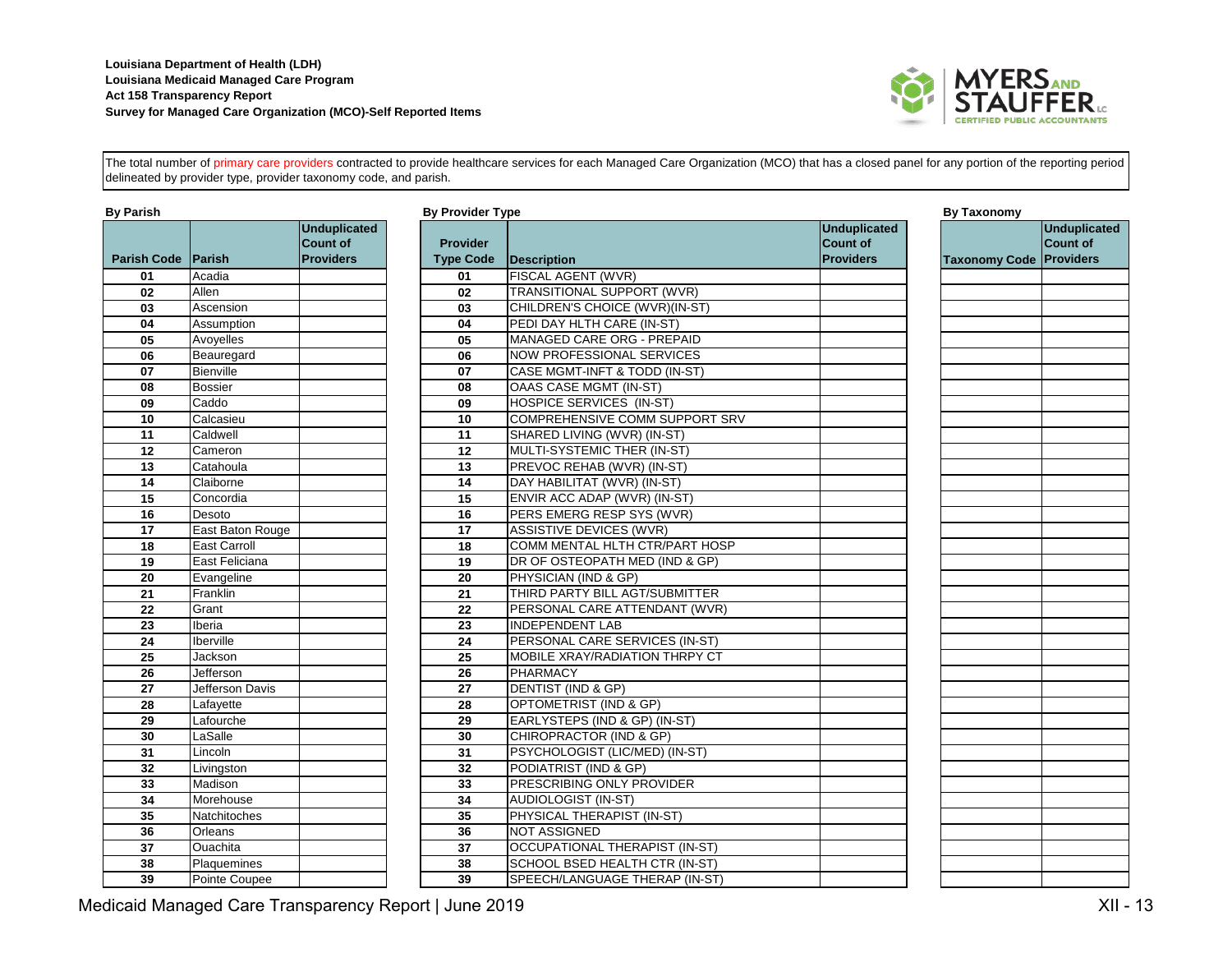

The total number of primary care providers contracted to provide healthcare services for each Managed Care Organization (MCO) that has a closed panel for any portion of the reporting period delineated by provider type, provider taxonomy code, and parish.

| <b>By Parish</b>          |                     |                                                     | <b>By Provider Type</b>             |                             |  |
|---------------------------|---------------------|-----------------------------------------------------|-------------------------------------|-----------------------------|--|
| <b>Parish Code Parish</b> |                     | <b>Unduplicated</b><br>Count of<br><b>Providers</b> | <b>Provider</b><br><b>Type Code</b> | <b>Description</b>          |  |
| 40                        | Rapides             |                                                     | 40                                  | <b>DME</b>                  |  |
| 41                        | <b>Red River</b>    |                                                     | 41                                  | <b>REGISTERED DIETICIAN</b> |  |
| 42                        | Richland            |                                                     | 42                                  | <b>NON-EMER MED TRANS</b>   |  |
| 43                        | Sabine              |                                                     | 43                                  | CASE MGT - NHV/FTM (II      |  |
| 44                        | St Bernard          |                                                     | 44                                  | <b>HOME HEALTH AGENCY</b>   |  |
| 45                        | <b>St Charles</b>   |                                                     | 45                                  | <b>CASE MGMT - CONTRAC</b>  |  |
| 46                        | St Helena           |                                                     | 46                                  | CASE MGMT - HIV             |  |
| 47                        | St James            |                                                     | 47                                  | CASE MGMT - CMI             |  |
| 48                        | St John             |                                                     | 48                                  | CASE MGMT - PREGNAM         |  |
| 49                        | St Landry           |                                                     | 49                                  | <b>CASE MGMT - DEVELOP</b>  |  |
| 50                        | <b>St Martin</b>    |                                                     | 50                                  | PACE (ALL-INCLUSIVE C       |  |
| 51                        | St Mary             |                                                     | 51                                  | <b>AMBULANCE TRANSPOR</b>   |  |
| 52                        | St Tammany          |                                                     | 52                                  | <b>CO-ORDIN CARE NETWO</b>  |  |
| 53                        | Tangipahoa          |                                                     | 53                                  | <b>SELF DIRECTED/DIRECT</b> |  |
| 54                        | Tensas              |                                                     | 54                                  | AMBULATORY SURGICT          |  |
| 55                        | Terrebonne          |                                                     | 55                                  | <b>EMERG ACCESS HOSPI</b>   |  |
| 56                        | Union               |                                                     | 56                                  | PRESCRIBER ONLY FOR         |  |
| 57                        | Vermilion           |                                                     | 57                                  | OPH REGISTERED NURS         |  |
| 58                        | Vernon              |                                                     | 58                                  | <b>NOT ASSIGNED</b>         |  |
| 59                        | Washington          |                                                     | 59                                  | <b>NEURO REHAB HOSPITA</b>  |  |
| 60                        | Webster             |                                                     | 60                                  | <b>HOSPITAL</b>             |  |
| 61                        | West Baton Rouge    |                                                     | 61                                  | <b>VENERIAL DISEASE CL</b>  |  |
| 62                        | <b>West Carroll</b> |                                                     | 62                                  | TUBERCULOSIS CLINIC         |  |
| 63                        | West Feliciana      |                                                     | 63                                  | TUBERCULOSIS INPT HO        |  |
| 64                        | Winn                |                                                     | 64                                  | <b>MENTAL HLTH HOSP (FF</b> |  |
| <b>OOS</b>                | Out of State        |                                                     | 65                                  | <b>REHABILITATION CENTE</b> |  |
|                           | <b>Grand Total:</b> |                                                     | 66                                  | KIDMED SCREENING CL         |  |
|                           |                     |                                                     |                                     |                             |  |

| By Parish                 |                       |                                        | <b>By Provider Type</b> |                                      |                                        | <b>By Taxonomy</b>             |                          |
|---------------------------|-----------------------|----------------------------------------|-------------------------|--------------------------------------|----------------------------------------|--------------------------------|--------------------------|
|                           |                       | <b>Unduplicated</b><br><b>Count of</b> | <b>Provider</b>         |                                      | <b>Unduplicated</b><br><b>Count of</b> |                                | Unduplicated<br>Count of |
| <b>Parish Code Parish</b> |                       | <b>Providers</b>                       | <b>Type Code</b>        | <b>Description</b>                   | <b>Providers</b>                       | <b>Taxonomy Code Providers</b> |                          |
| 40                        | Rapides               |                                        | 40                      | <b>DME</b>                           |                                        |                                |                          |
| 41                        | <b>Red River</b>      |                                        | 41                      | REGISTERED DIETICIAN (IN-ST)         |                                        |                                |                          |
| 42                        | Richland              |                                        | 42                      | NON-EMER MED TRANSPORT (IN-ST)       |                                        |                                |                          |
| 43                        | Sabine                |                                        | 43                      | CASE MGT - NHV/FTM (IN-ST)           |                                        |                                |                          |
| 44                        | St Bernard            |                                        | 44                      | HOME HEALTH AGENCY (IN-ST)           |                                        |                                |                          |
| 45                        | <b>St Charles</b>     |                                        | 45                      | CASE MGMT - CONTRACTOR (IN-ST)       |                                        |                                |                          |
| 46                        | St Helena             |                                        | 46                      | <b>CASE MGMT - HIV</b>               |                                        |                                |                          |
| 47                        | St James              |                                        | 47                      | <b>CASE MGMT - CMI</b>               |                                        |                                |                          |
| 48                        | St John               |                                        | 48                      | CASE MGMT - PREGNANT WOMEN           |                                        |                                |                          |
| 49                        | <b>St Landry</b>      |                                        | 49                      | CASE MGMT - DEVELOP DISABLED         |                                        |                                |                          |
| 50                        | <b>St Martin</b>      |                                        | 50                      | PACE (ALL-INCLUSIVE CARE-ELD)        |                                        |                                |                          |
| $\overline{51}$           | St Marv               |                                        | 51                      | AMBULANCE TRANSPORTATION             |                                        |                                |                          |
| 52                        | St Tammany            |                                        | 52                      | CO-ORDIN CARE NETWORK-SHARED         |                                        |                                |                          |
| 53                        | Tangipahoa            |                                        | 53                      | SELF DIRECTED/DIRECT SUPPORT         |                                        |                                |                          |
| 54                        | Tensas                |                                        | 54                      | AMBULATORY SURGI CTR (IN-ST)         |                                        |                                |                          |
| 55                        | Terrebonne            |                                        | 55                      | EMERG ACCESS HOSPITAL (IN-ST)        |                                        |                                |                          |
| 56                        | Union                 |                                        | 56                      | PRESCRIBER ONLY FOR MCO              |                                        |                                |                          |
| 57                        | Vermilion             |                                        | 57                      | OPH REGISTERED NURSE (IN-ST)         |                                        |                                |                          |
| 58                        | Vernon                |                                        | 58                      | <b>NOT ASSIGNED</b>                  |                                        |                                |                          |
| 59                        | Washington            |                                        | 59                      | NEURO REHAB HOSPITAL (IN-ST)         |                                        |                                |                          |
| 60                        | Webster               |                                        | 60                      | <b>HOSPITAL</b>                      |                                        |                                |                          |
| 61                        | West Baton Rouge      |                                        | 61                      | <b>VENERIAL DISEASE CL (IN-ST)</b>   |                                        |                                |                          |
| 62                        | <b>West Carroll</b>   |                                        | 62                      | TUBERCULOSIS CLINIC                  |                                        |                                |                          |
| 63                        | <b>West Feliciana</b> |                                        | 63                      | <b>TUBERCULOSIS INPT HOSPITAL</b>    |                                        |                                |                          |
| 64                        | Winn                  |                                        | 64                      | MENTAL HLTH HOSP (FREE-STAND)        |                                        |                                |                          |
| oos                       | Out of State          |                                        | 65                      | <b>REHABILITATION CENTER (IN-ST)</b> |                                        |                                |                          |
|                           | <b>Grand Total:</b>   |                                        | 66                      | KIDMED SCREENING CLINIC              |                                        |                                |                          |
|                           |                       |                                        | 67                      | PRENATAL HLTH CARE CL (IN-ST)        |                                        |                                |                          |
|                           |                       |                                        | 68                      | SUBS/ALCOH ABSE CTR (X-OVERS)        |                                        |                                |                          |
|                           |                       |                                        | 69                      | DIST PART PSYCH HOSP (IN-ST)         |                                        |                                |                          |
|                           |                       |                                        | 70                      | <b>EPSDT HEALTH SERVICES (IN-ST)</b> |                                        |                                |                          |
|                           |                       |                                        | $\overline{71}$         | FMLY PLANNING CLINIC (IN-ST)         |                                        |                                |                          |
|                           |                       |                                        | 72                      | FED QUALIFIED HLTH CTR (IN-ST)       |                                        |                                |                          |
|                           |                       |                                        | 73                      | LIC CL SOCIAL WORKER (IN-ST)         |                                        |                                |                          |
|                           |                       |                                        | 74                      | MENTAL HEALTH CLINIC (IN-ST)         |                                        |                                |                          |
|                           |                       |                                        | $\overline{75}$         | <b>OPTICAL SUPPLIER</b>              |                                        |                                |                          |
|                           |                       |                                        | 76                      | HEMODIALYSIS CENTER (IN-ST)          |                                        |                                |                          |
|                           |                       |                                        | 77                      | MENTAL REHAB AGENCY (IN-ST)          |                                        |                                |                          |
|                           |                       |                                        | 78                      | NURSE PRACTITIONER (IND & GP)        |                                        |                                |                          |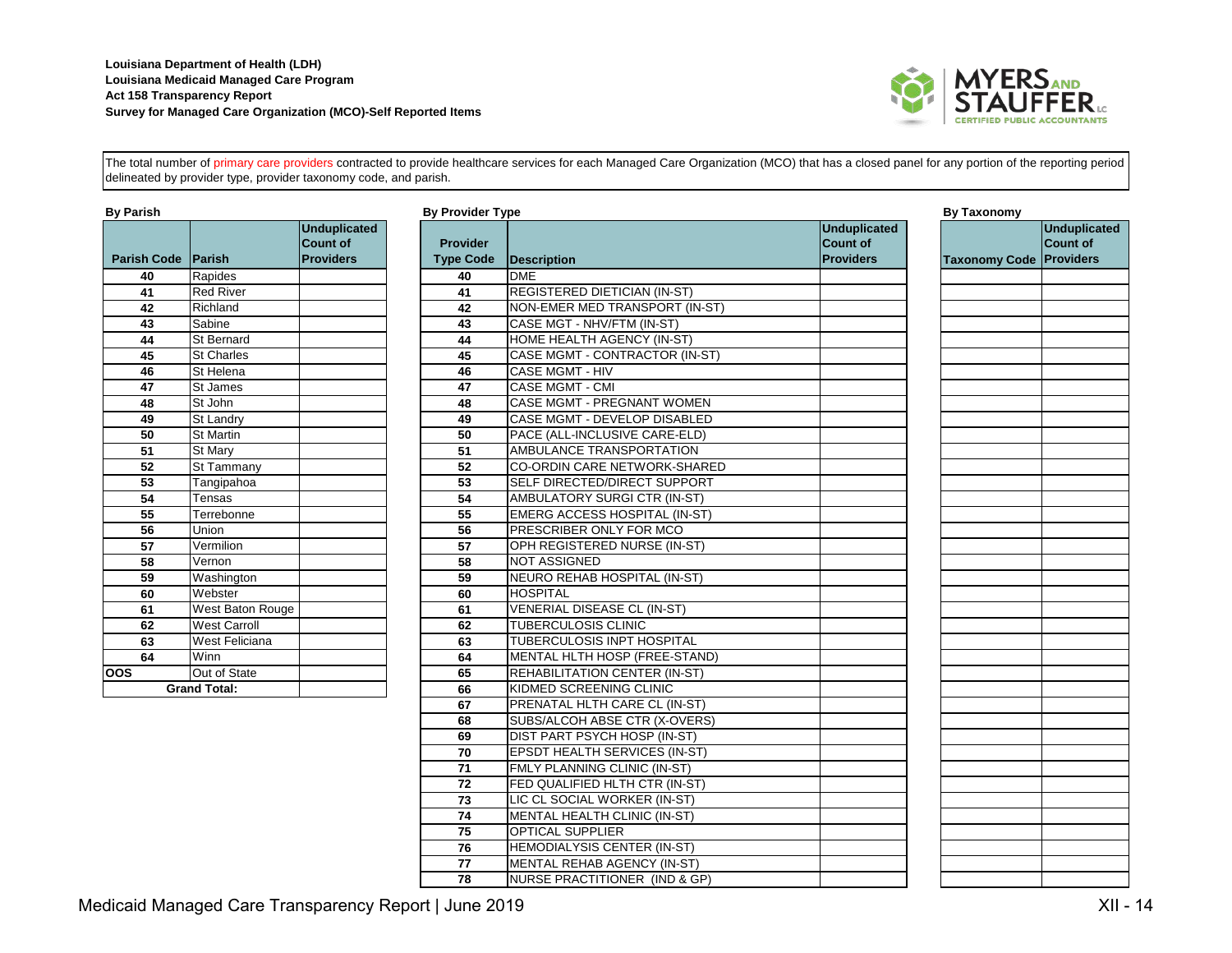

The total number of primary care providers contracted to provide healthcare services for each Managed Care Organization (MCO) that has a closed panel for any portion of the reporting period delineated by provider type, provider taxonomy code, and parish.

|                    | Unduplicated<br><b>ICount of</b> |
|--------------------|----------------------------------|
| Parish Code Parish | <b>IProviders</b>                |

| By Parish          |                     | <b>By Provider Type</b> |                                       |                  | <b>By Taxonomy</b>             |                     |
|--------------------|---------------------|-------------------------|---------------------------------------|------------------|--------------------------------|---------------------|
|                    | <b>Unduplicated</b> |                         |                                       | Unduplicated     |                                | <b>Unduplicated</b> |
|                    | <b>Count of</b>     | <b>Provider</b>         |                                       | <b>Count of</b>  |                                | <b>Count of</b>     |
| Parish Code Parish | <b>Providers</b>    | <b>Type Code</b>        | Description                           | <b>Providers</b> | <b>Taxonomy Code Providers</b> |                     |
|                    |                     | 79                      | RURAL HLTH CL(PROV-BSE)(IN-ST)        |                  |                                |                     |
|                    |                     | 80                      | <b>NURSING FACILITY (IN-ST)</b>       |                  |                                |                     |
|                    |                     | 81                      | CASE MGMT - VENT ASSTD CARE           |                  |                                |                     |
|                    |                     | 82                      | PERS CARE ATTEND (WVR) (IN-ST)        |                  |                                |                     |
|                    |                     | 83                      | CTR BASED RESPITE CARE (IN-ST)        |                  |                                |                     |
|                    |                     | 84                      | SUBSTIT FMLY CARE (WVR)(IN-ST)        |                  |                                |                     |
|                    |                     | 85                      | ADLT DAY HLTH CA (WVR) (IN-ST)        |                  |                                |                     |
|                    |                     | 86                      | <b>ICF/DD REHABILITATION</b>          |                  |                                |                     |
|                    |                     | 87                      | RURAL HLTH CL(INDEPEND)(IN-ST)        |                  |                                |                     |
|                    |                     | 88                      | ICF/DD - GROUP HOME (IN-ST)           |                  |                                |                     |
|                    |                     | 89                      | SPRVISE INDEP LIV (WVR)(IN-ST)        |                  |                                |                     |
|                    |                     | 90                      | CERTIFIED NURSE MIDWIFE               |                  |                                |                     |
|                    |                     | 91                      | CERT REG NURS ANEST (IND & GP)        |                  |                                |                     |
|                    |                     | 92                      | PRIVATE DUTY NURSE                    |                  |                                |                     |
|                    |                     | 93                      | <b>CLINICAL NURSE SPECIALIST</b>      |                  |                                |                     |
|                    |                     | 94                      | PHYSICIAN ASSISTANT                   |                  |                                |                     |
|                    |                     | 95                      | AMERICAN INDIAN/638 FACILITY          |                  |                                |                     |
|                    |                     | 96                      | PSYCH RESID TREAT FACILITY            |                  |                                |                     |
|                    |                     | 97                      | ADULT RESIDENTIAL CARE FAC            |                  |                                |                     |
|                    |                     | 98                      | SUPPORTED EMPLYMENT (IN-ST)           |                  |                                |                     |
|                    |                     | 99                      | <b>GREAT NO COMM HLTH CONN(IN-ST)</b> |                  |                                |                     |
|                    |                     | AA                      | ASSERTIVE COMM TREAT TEAM             |                  |                                |                     |
|                    |                     | AB                      | PREPAID INPATIENT HLTH PLAN           |                  |                                |                     |
|                    |                     | <b>AC</b>               | FAMILY SUPPORT ORGANIZATION           |                  |                                |                     |
|                    |                     | <b>AD</b>               | <b>TRANSITION COORDINATION</b>        |                  |                                |                     |
|                    |                     | <b>AE</b>               | RESPITE CARE SERVICE AGENCY           |                  |                                |                     |
|                    |                     | AF                      | <b>CRISIS RECEIVING CENTER</b>        |                  |                                |                     |
|                    |                     | AG                      | BEHAVIORAL HLTH REHAB AGENCY          |                  |                                |                     |
|                    |                     | AH                      | LIC MARRIAGE & FAMILY THERAPY         |                  |                                |                     |
|                    |                     | AJ                      | LICENSED ADDICTION COUNSELOR          |                  |                                |                     |
|                    |                     | AK                      | LICENSED PROFESSION COUNSELOR         |                  |                                |                     |
|                    |                     | <b>AL</b>               | <b>COMMUNITY CHOICE WAIVER-NURS</b>   |                  |                                |                     |
|                    |                     | AM                      | HOME DELIVERED MEALS                  |                  |                                |                     |
|                    |                     | AN                      | <b>CAREGIVER TEMPORARY SUPPORT</b>    |                  |                                |                     |
|                    |                     | <b>AQ</b>               | NON-MEDICAL GROUP HOME                |                  |                                |                     |
|                    |                     | <b>AR</b>               | THERAPEUTIC FOSTER CARE               |                  |                                |                     |
|                    |                     | AS                      | <b>OPH CLINIC</b>                     |                  |                                |                     |
|                    |                     | AT                      | THERAPEUTIC GROUP HOME                |                  |                                |                     |
|                    |                     | AU                      | OPH REGISTERED DIETITIAN              |                  |                                |                     |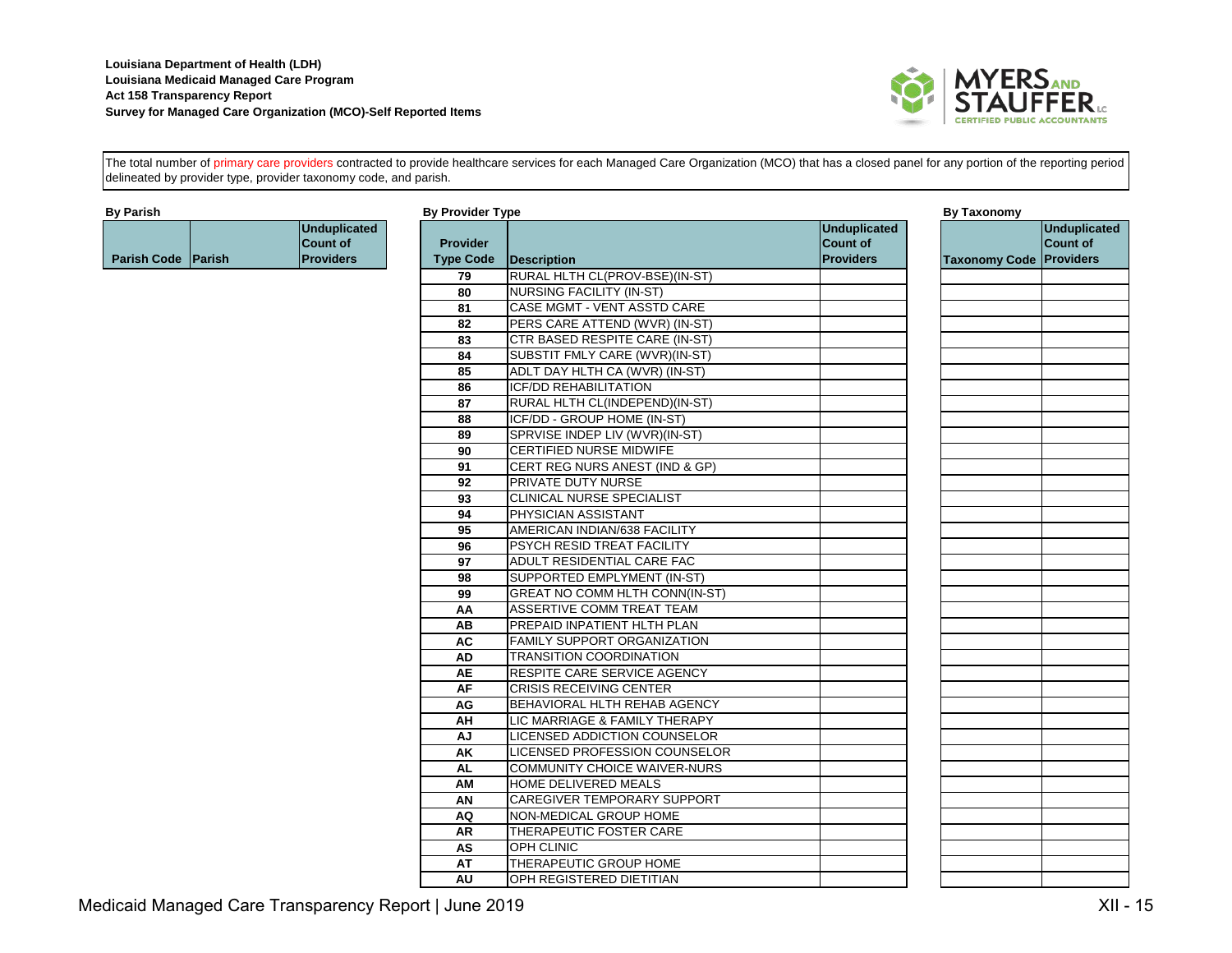

The total number of primary care providers contracted to provide healthcare services for each Managed Care Organization (MCO) that has a closed panel for any portion of the reporting period delineated by provider type, provider taxonomy code, and parish.

|                    | Unduplicated<br><b>Count of</b> |
|--------------------|---------------------------------|
| Parish Code Parish | <b>IProviders</b>               |

| By Parish                  |                                                     | <b>By Provider Type</b>             |                                            |                                                      | By Taxonomy          |
|----------------------------|-----------------------------------------------------|-------------------------------------|--------------------------------------------|------------------------------------------------------|----------------------|
| <b>Parish Code IParish</b> | <b>Unduplicated</b><br>Count of<br><b>Providers</b> | <b>Provider</b><br><b>Type Code</b> | Description                                | Unduplicated<br><b>Count of</b><br><b>IProviders</b> | <b>Taxonomy Code</b> |
|                            |                                                     | AV                                  | EXTENDED DUTY DENTAL ASSISTANT             |                                                      |                      |
|                            |                                                     | <b>AW</b>                           | PERMANENT SUPPOR HOUSING AGENT             |                                                      |                      |
|                            |                                                     | AX                                  | CERTIFIED BEHAVIOR ANALYST                 |                                                      |                      |
|                            |                                                     | AY                                  | DENTAL BENEFIT PLAN MANAGER                |                                                      |                      |
|                            |                                                     | <b>AZ</b>                           | SUBST USE RESIDENT TX FAC                  |                                                      |                      |
|                            |                                                     | <b>BC</b>                           | BIRTH CENTER (FREE-STANDING)               |                                                      |                      |
|                            |                                                     | BI                                  | <b>BEHAVIOR INTERVENTION</b>               |                                                      |                      |
|                            |                                                     | DC.                                 | DCFS TARGETED CASE MANAGEMENT              |                                                      |                      |
|                            |                                                     | IP                                  | EHR INCENTIVE PROGRAM                      |                                                      |                      |
|                            |                                                     | MI                                  | MONITORED IN-HOME CAREGIVING               |                                                      |                      |
|                            |                                                     | <b>MT</b>                           | <b>MUSIC THERAPY</b>                       |                                                      |                      |
|                            |                                                     | мw                                  | LICENSED MID-WIFE                          |                                                      |                      |
|                            |                                                     | PO.                                 | OPR (ORDERING, PRESCRIBING, AND REFERRING) |                                                      |                      |
|                            |                                                     | <b>SP</b>                           | <b>SUPER PROVIDER/OHCDS</b>                |                                                      |                      |
|                            |                                                     | <b>TS</b>                           | TRANSPORTATION SUBCONTRACTOR               |                                                      |                      |
|                            |                                                     | XX                                  | <b>ERROR PROVIDER</b>                      |                                                      |                      |
|                            |                                                     |                                     | <b>Grand Total:</b>                        |                                                      | <b>Grand Total:</b>  |

|                         | <b>Unduplicated</b><br><b>Count of</b> |
|-------------------------|----------------------------------------|
| Taxonomy Code Providers |                                        |
|                         |                                        |
|                         |                                        |
|                         |                                        |
|                         |                                        |
|                         |                                        |
|                         |                                        |
|                         |                                        |
|                         |                                        |
|                         |                                        |
|                         |                                        |
|                         |                                        |
|                         |                                        |
|                         |                                        |
|                         |                                        |
|                         |                                        |
| <b>Grand Total:</b>     |                                        |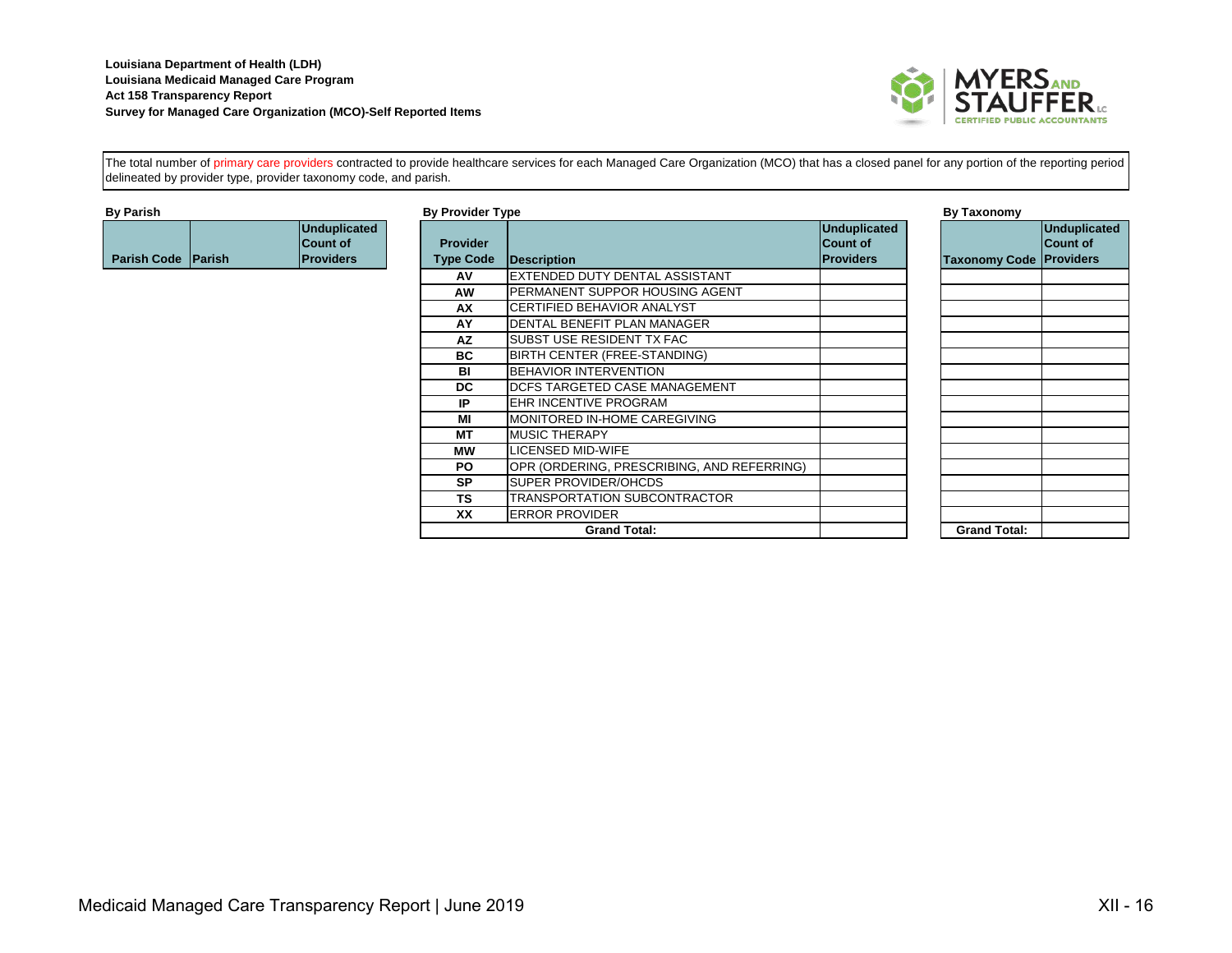Please complete the template below, reporting the number of appeals filed, the number of appeals that accessed the state fair hearing process and the number of appeals that were reversed, overturned or otherwise resolved in favor of the member. For purposes of this template, "appeal" means a request for review of an action.

# **MCO should only complete the white empty cells. The yellow highlighted cells are formula driven**

|                                                                                                                                                     |                     | <b>MCO Count</b>   |
|-----------------------------------------------------------------------------------------------------------------------------------------------------|---------------------|--------------------|
| <b>Appeals and State Fair Hearings</b>                                                                                                              | <b>Member Count</b> | <b>Case Number</b> |
|                                                                                                                                                     | (Unduplicated)      | Count              |
| Total number of appeals filed in SFY18                                                                                                              |                     |                    |
| Total number of appeals that <b>accessed the state fair hearing process</b> in SFY18                                                                |                     |                    |
| Total number of appeals with a determination $\frac{1}{1}$ in SFY 2018                                                                              |                     |                    |
| <b>Appeal Determinations</b>                                                                                                                        |                     |                    |
| Total number of appeals at the MCO level in SFY18                                                                                                   |                     |                    |
| Number of appeals fully reversed or otherwise resolved in favor of the member at the MCO level                                                      |                     |                    |
| Number of appeals partially reversed or otherwise resolved in favor of the member at the MCO level                                                  |                     |                    |
| Total number of appeals reversed or otherwise resolved in favor of the member at the MCO level (Line 18 + Line 19)                                  | $\bf{0}$            | $\bf{0}$           |
| Number of appeals fully upheld at the MCO level                                                                                                     |                     |                    |
| Total Number of appeals FULLY UPHELD by MCO that went to State Fair Hearing (Do not include appeals partially overturned or partially upheld by MCO |                     |                    |
| Number of appeals reversed by the MCO after SFH requested                                                                                           |                     |                    |
| Number of appeals fully overturned at the State Fair Hearing in favor of the member                                                                 |                     |                    |
| Number of appeals partially overturned at the State Fair hearing in favor of the member                                                             |                     |                    |
| Total number of appeals overturned or otherwise resolved in favor of the member at the SFH level (Line 23 + Line 24 + Line 25)                      | $\mathbf{0}$        | $\mathbf{0}$       |
| Number of appeals fully upheld at the State Fair Hearing                                                                                            |                     |                    |
| <b>Total Appeals</b>                                                                                                                                |                     |                    |
| Total number of <b>appeals</b> overturned or otherwise resolved a decision in favor of the member in SFY18 (Line 20 + Line 26)                      | $\Omega$            |                    |
| Percent of <b>appeals</b> that overturned or otherwise resolved a decision in favor of the member in SFY18 (Line 29 / Line 15)                      | #DIV/0!             | #DIV/0!            |

**Note: Amounts reported should agree with the sum of the monthly amounts reported to LDH on the Report 113 monthly Grievance, Appeal and SFH Report for the months ending July 2017 through June 2018. A reconciliation and explanation of any discrepancies, if applicable, should be included with your survey response.**

# **1Definitions of Determination**

**Denied:** Appeal requests that are found to be unacceptable for timeliness, coverage or appropriate filing, as determined by the Division of Administrative Law

**Order Terminating Adjudication:** A decision by the DAL that exhausts the appeal process within the Department of Health and Hospitals

**Overturned:** A decision at the State Fair Hearing level which reverses the health plan's decision in favor of the member

**Reversed:** A decision at the health plan level to approve a denied request prior to a State Fair Hearing being scheduled by the Division of Administrative Law.

**Upheld:** A decision at the State Fair Hearing level which confirms the health plan's denial of the member's request

**Withdrawal:** A written decision made by the appellant to terminate the appeals process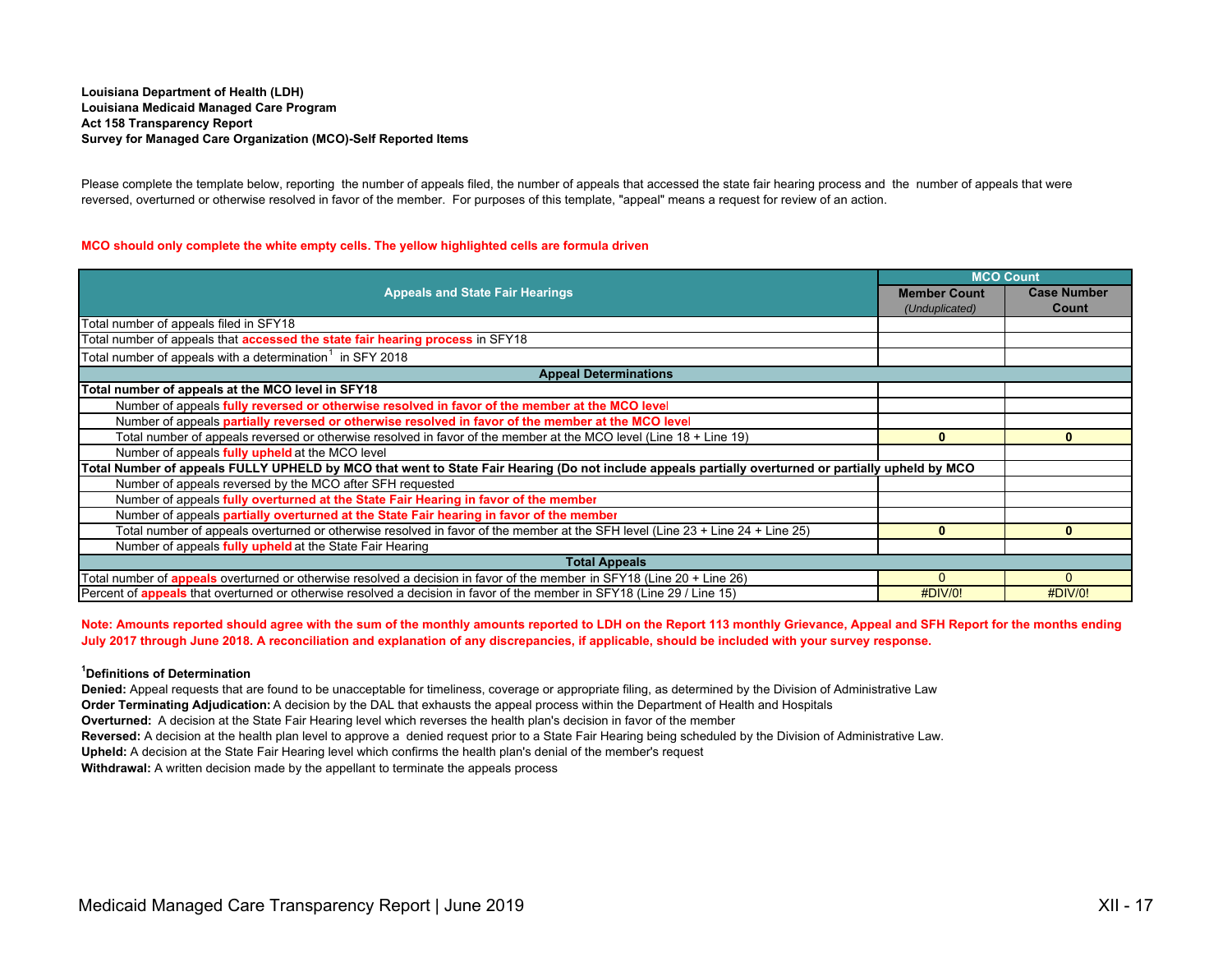

| <b>Standard Service Authorizations</b>                                                                                                                         |              |                   |                          |                          |              |              |
|----------------------------------------------------------------------------------------------------------------------------------------------------------------|--------------|-------------------|--------------------------|--------------------------|--------------|--------------|
| <b>Standard (Regular) Service Authorizations</b>                                                                                                               |              | <b>Medical</b>    |                          | <b>Behavioral Health</b> |              | Total        |
|                                                                                                                                                                | Count        | <b>Percentage</b> | Count                    | Percentage               | <b>Count</b> | Percentage   |
| Total Standard (Regular) Pending Authorizations (end of SFY2017)                                                                                               |              |                   |                          |                          |              |              |
| Total New Standard (Regular) Authorizations Requested (received during current reporting period)                                                               |              |                   |                          |                          |              |              |
| Total New Standard (Regular) Authorization Requests Withdrawn or Voided Prior to expiration                                                                    |              |                   |                          |                          |              |              |
| Total Standard (Regular) Authorizations Approved                                                                                                               |              |                   |                          |                          |              |              |
| Total Standard (Regular) Authorizations Denied or Partially Denied                                                                                             |              |                   |                          |                          |              |              |
|                                                                                                                                                                |              |                   |                          |                          |              |              |
| Standard (Regular) Authorization Determinations made within 2 business days (5 calendar days for CPST and PSR) of obtaining<br>appropriate medical information |              |                   |                          |                          |              |              |
| Standard (Regular) Service Authorizations Processing Timeframes - NOT EXTENDED                                                                                 |              | <b>Medical</b>    | <b>Behavioral Health</b> |                          |              | <b>Total</b> |
|                                                                                                                                                                | <b>Count</b> | <b>Percentage</b> | Count                    | Percentage               | Count        | Percentage   |
| Total Completed Standard Authorizations within 14 calendar days**                                                                                              |              |                   |                          |                          |              |              |
| Total Expired standard service authorizations                                                                                                                  |              |                   |                          |                          |              |              |
| <b>Total Not Expired Standard Authorizations</b>                                                                                                               |              |                   |                          |                          |              |              |
| Note:                                                                                                                                                          |              |                   |                          |                          |              |              |

Note:<br>\*\* Completed in 14 Calendar Days - regular standard service authorization determinations completed during the reporting period that were within 14 calendar days from the receipt of the request for authorization. Do<br>n *days, as long as they were not extended)*

Expired - regular standard service authorization where the MCO did not make a determination within 14 day of receipt of the request. (Do not include any standard authorizations that had a request for an extended *deadline for determination.)*

Not Expired - reqular standard service authorization where the MCO did not make a determination this reporting period, and the 14 day timeline for determination has not expired, i.e. they are still pending at the end *of the reporting period.(Do not include any standard authorizations that had a request for an extended deadline for determination.)*

|  | <b>Standard (Regular) Service Authorizations Processing Timeframes - EXTENDED</b>   | <b>Medical</b> |            | <b>Behavioral Health</b> |                   | Total |              |
|--|-------------------------------------------------------------------------------------|----------------|------------|--------------------------|-------------------|-------|--------------|
|  |                                                                                     | Count          | Percentage | Count                    | <b>Percentage</b> | Count | I Percentage |
|  | Total Completed Standard Authorizations within 28 calendar days (25 days for DME)** |                |            |                          |                   |       |              |
|  | Total Expired standard service authorizations                                       |                |            |                          |                   |       |              |
|  | <b>Total Not Expired Standard Authorizations</b>                                    |                |            |                          |                   |       |              |
|  | Note:                                                                               |                |            |                          |                   |       |              |

Note:<br>\*\*Completed in 28 Calendar Days - standard service authorization determinations that had deadlines for determination extended in accordance with RS 42 §438.210 (d) that were completed within the timeframe of the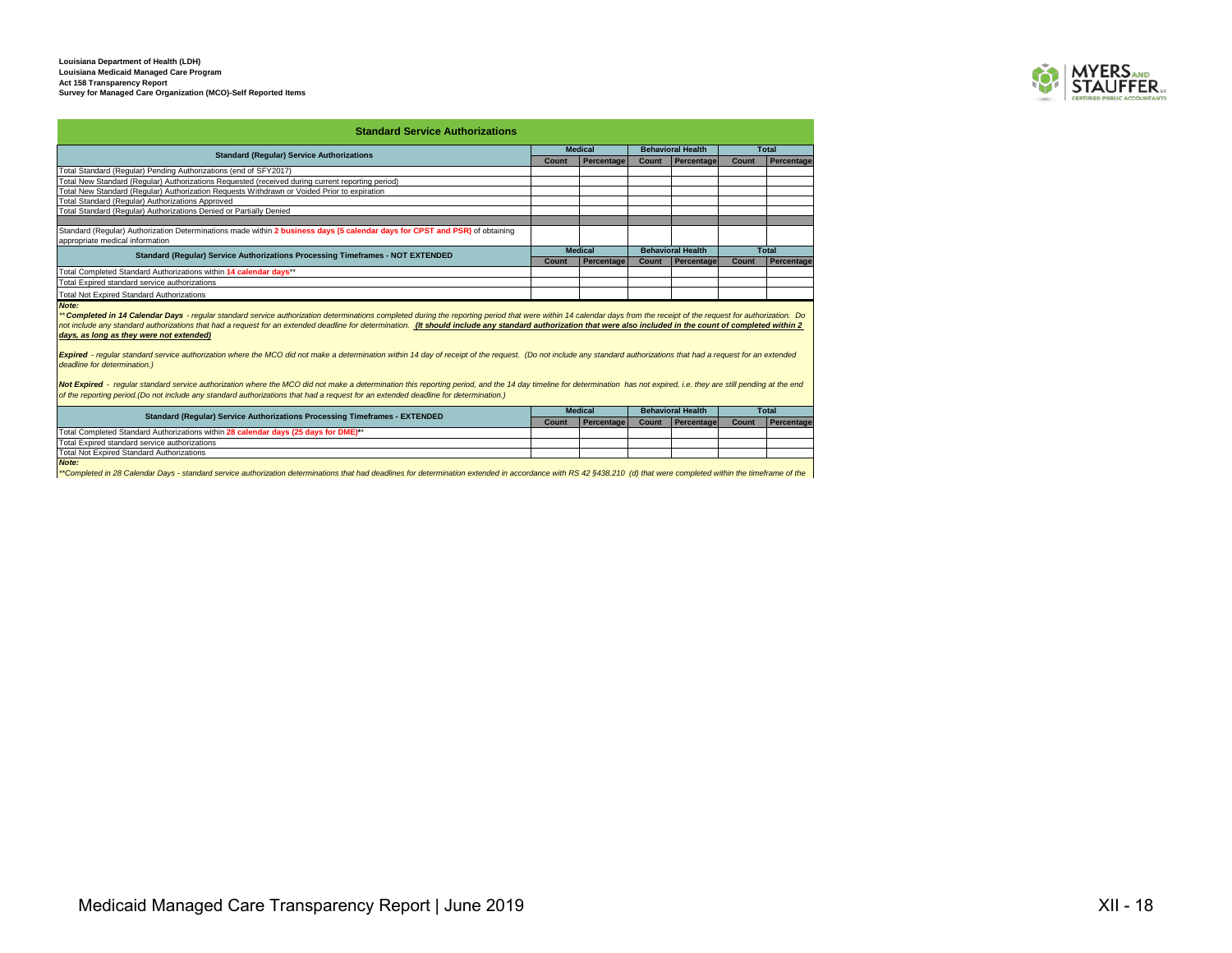

### **Standard Service Authorizations**

Medical Behavioral Health Bonutar) Service Authorizations<br>extension, not to exceed a total of 28 days from the date of receipt of the original request for authorization. (It should include any standard authorization that w *they were extended)*

*Expired - Extended standard service authorization where the MCO did not make a determination within 14 day of receipt of the request. (Do not include any standard authorizations that had a request for an extended deadline for determination.)*

*Not Expired - Extended standard service authorization where the MCO did not make a determination this reporting period, and the 14 day timeline for determination has not expired.*

### **Expedited Service Authorizations**

| <b>Expedited Service Authorizations</b>                                             |                | <b>Medical</b>    | <b>Behavioral Health</b> |            |       | <b>Total</b> |
|-------------------------------------------------------------------------------------|----------------|-------------------|--------------------------|------------|-------|--------------|
|                                                                                     |                | <b>Percentage</b> | Count                    | Percentage | Count | Percentage   |
| Total Expedited Pending Authorizations (end of SFY2018)                             |                |                   |                          |            |       |              |
| Total Expedited Authorizations Requested (received during current reporting period) |                |                   |                          |            |       |              |
| Total Expedited Authorization Requests Withdrawn or Voided Prior to expiration      |                |                   |                          |            |       |              |
| <b>Total Expedited Authorizations Approved</b>                                      |                |                   |                          |            |       |              |
| Total Expedited Authorizations Denied or Partially Denied                           |                |                   |                          |            |       |              |
| <b>Expedited Service Authorizations Processing Timeframes - NOT EXTENDED</b>        | <b>Medical</b> |                   | <b>Behavioral Health</b> |            |       | <b>Total</b> |
|                                                                                     | Count          | Percentage        | Count                    | Percentage | Count | Percentage   |
| Total Completed Expedited Authorizations within 72 Hours                            |                |                   |                          |            |       |              |
| Total Expired Expedited service authorizations                                      |                |                   |                          |            |       |              |
| <b>Total Not Expired Expedited Authorizations</b>                                   |                |                   |                          |            |       |              |

### *Note:*

*Completed within 72 hours - expedited service authorization determinations completed during the reporting period that were made within 72 hours from the receipt of the request for authorization. (Do not include any authorizations that had a request for an extended deadline for determination.)*

*Expired - expedited service authorization where the MCO did not make a determination within 72 hours of receipt of the request. (Do not include any standard authorizations that had a request for an extended deadline for determination.)*

*Not Expired - expedited service authorization where the MCO did not make a determination this reporting period, and the 72 hour timeframe for determination has not expired. (Do not include any standard authorizations that had a request for an extended deadline for determination.)*

| <b>Expedited Service Authorizations Processing Timeframes - EXTENDED</b> |                                                         |            | <b>Medical</b> |            | <b>Behavioral Health</b> | <b>Total</b> |  |
|--------------------------------------------------------------------------|---------------------------------------------------------|------------|----------------|------------|--------------------------|--------------|--|
|                                                                          | Count                                                   | Percentage | Count          | Percentage | Count                    | Percentage   |  |
|                                                                          | Total Completed Expedited Authorizations within 14 Days |            |                |            |                          |              |  |
|                                                                          | Total Expired Expedited service authorizations          |            |                |            |                          |              |  |
|                                                                          | Total Not Expired Expedited Authorizations              |            |                |            |                          |              |  |

*Note:*

*Completed in 14 Days - expedited authorization determinations that had deadlines for determination extended in accordance with RS 42 §438.210 (d) that were completed within the timeframe of the extension, not to exceed a total of 17 days from the date of receipt of the original request for authorization.* 

*Expired - expedited service authorization where the MCO did not make a determination within the extension deadline.*

*Not Expired - expedited service authorization where the MCO did not make a determination this reporting period, and the deadline for determination has not expired.*

|                                                                  |                |                   |               | <b>Behavioral</b> |                      | <b>Behavioral Health</b> |              |            |
|------------------------------------------------------------------|----------------|-------------------|---------------|-------------------|----------------------|--------------------------|--------------|------------|
| <b>Total (All) Prior Authorizations Summary</b>                  | <b>Medical</b> |                   | <b>Health</b> |                   | <b>Mental Health</b> |                          | <b>Total</b> |            |
|                                                                  | Count          | <b>Percentage</b> | Count         | Percentage        | Count                | Percentage               | <b>Count</b> | Percentage |
| Total Authorizations (Prior Authorizations, PA) Requested        |                |                   |               |                   |                      |                          |              |            |
| Total PA Pending (end of SFY2018)                                |                |                   |               |                   |                      |                          |              |            |
| <b>Total PA Approved</b>                                         |                |                   |               |                   |                      |                          |              |            |
| <b>Total PA Denied</b>                                           |                |                   |               |                   |                      |                          |              |            |
| <b>Note:</b> Counts should reconcile with reported numbers above |                |                   |               |                   |                      |                          |              |            |

Note: Amounts reported should agree with the sum of the quarterly amounts reported to LDH on the 188 quarterly Service Authorizations Report for the quarters ending September 2017, December 2017, March 2018 and June<br>2018.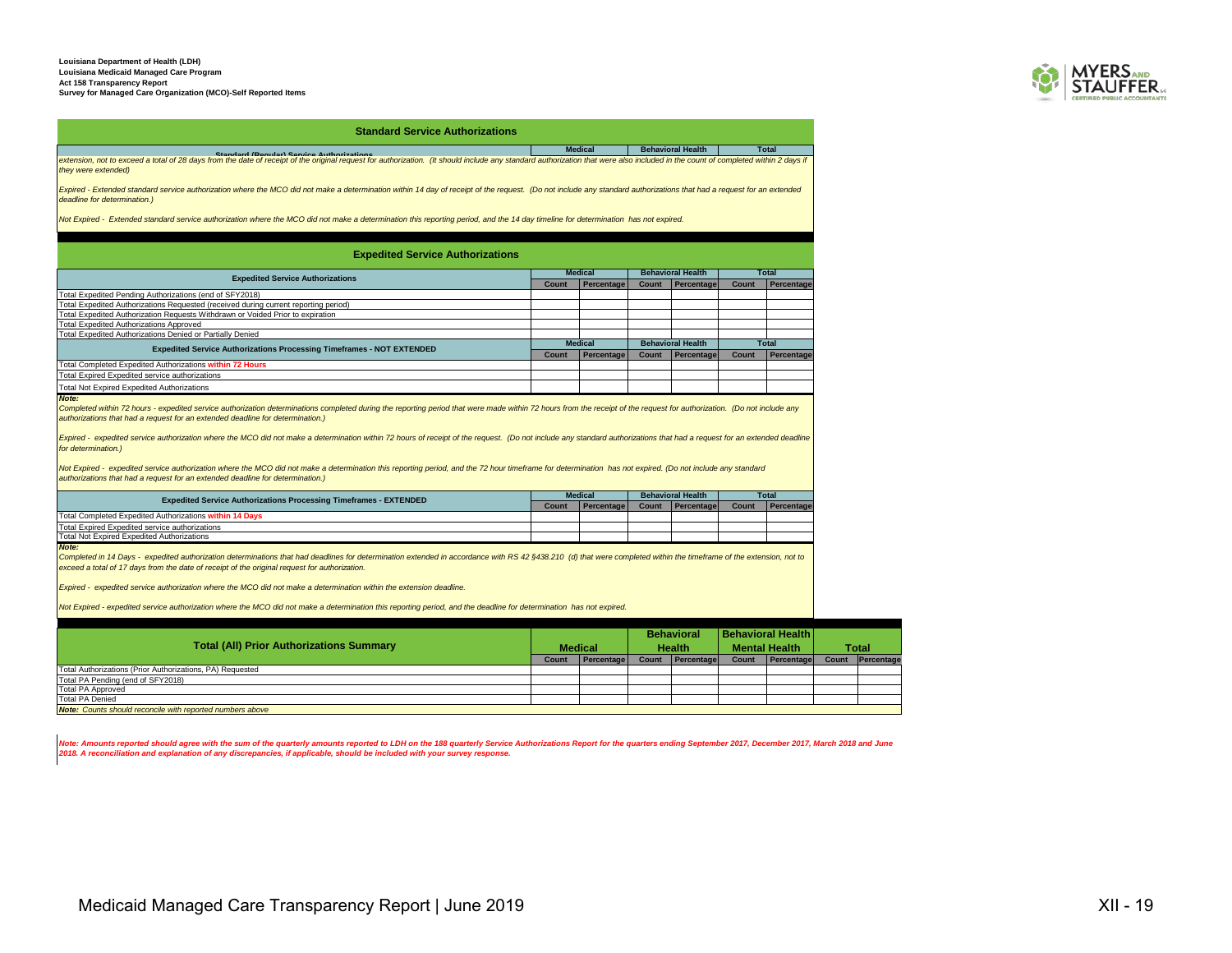

# *Note: All counts should reflect line/detail/service level counts*

| <b>Prior Authorizations</b>                                                | <b>Total</b>                 |                        | Diagnostic D0100 - D0999 |                        |
|----------------------------------------------------------------------------|------------------------------|------------------------|--------------------------|------------------------|
|                                                                            | Valued-added<br><b>Other</b> |                        | Valued-added             | <b>Other</b>           |
|                                                                            | <b>Dental Services</b>       | <b>Dental Services</b> | <b>Dental Services</b>   | <b>Dental Services</b> |
| Total number of prior authorization requests for SFY18                     |                              |                        |                          |                        |
| Total number of prior authorization requests DENIED,                       |                              |                        |                          |                        |
| delineated by reasons for denial (See Tab Line 11 Reasons for Denial)      |                              |                        |                          |                        |
| Total number of claims denied AFTER prior authorization approval,          |                              |                        |                          |                        |
| delineated by reasons for denial (See Tab Line 13 Reasons for Denial)      |                              |                        |                          |                        |
| What is the average time for responding to prior authorization requests?   |                              |                        |                          |                        |
| What is the range of times for responding to prior authorization requests? |                              |                        |                          |                        |

| <b>Prior Authorizations</b>                                                | <b>Preventive D1000 - D1999</b> |                        | Restorative D2000 - D2999 |                        |
|----------------------------------------------------------------------------|---------------------------------|------------------------|---------------------------|------------------------|
|                                                                            | Valued-added                    | <b>Other</b>           | Valued-added              | <b>Other</b>           |
|                                                                            | <b>Dental Services</b>          | <b>Dental Services</b> | <b>Dental Services</b>    | <b>Dental Services</b> |
| Total number of prior authorization requests for SFY18                     |                                 |                        |                           |                        |
| Total number of prior authorization requests DENIED,                       |                                 |                        |                           |                        |
| delineated by reasons for denial (See Tab Line 11 Reasons for Denial)      |                                 |                        |                           |                        |
| Total number of claims denied AFTER prior authorization approval,          |                                 |                        |                           |                        |
| delineated by reasons for denial (See Tab Line 13 Reasons for Denial)      |                                 |                        |                           |                        |
| What is the average time for responding to prior authorization requests?   |                                 |                        |                           |                        |
| What is the range of times for responding to prior authorization requests? |                                 |                        |                           |                        |

| <b>Prior Authorizations</b>                                                | Endodontics D3000 - D3999              |                                        | Periodontics D4000 - D4999             |                                        |
|----------------------------------------------------------------------------|----------------------------------------|----------------------------------------|----------------------------------------|----------------------------------------|
|                                                                            | Valued-added<br><b>Dental Services</b> | <b>Other</b><br><b>Dental Services</b> | Valued-added<br><b>Dental Services</b> | <b>Other</b><br><b>Dental Services</b> |
| Total number of prior authorization requests for SFY18                     |                                        |                                        |                                        |                                        |
| Total number of prior authorization requests DENIED,                       |                                        |                                        |                                        |                                        |
| delineated by reasons for denial (See Tab Line 11 Reasons for Denial)      |                                        |                                        |                                        |                                        |
| Total number of claims denied AFTER prior authorization approval,          |                                        |                                        |                                        |                                        |
| delineated by reasons for denial (See Tab Line 13 Reasons for Denial)      |                                        |                                        |                                        |                                        |
| What is the average time for responding to prior authorization requests?   |                                        |                                        |                                        |                                        |
| What is the range of times for responding to prior authorization requests? |                                        |                                        |                                        |                                        |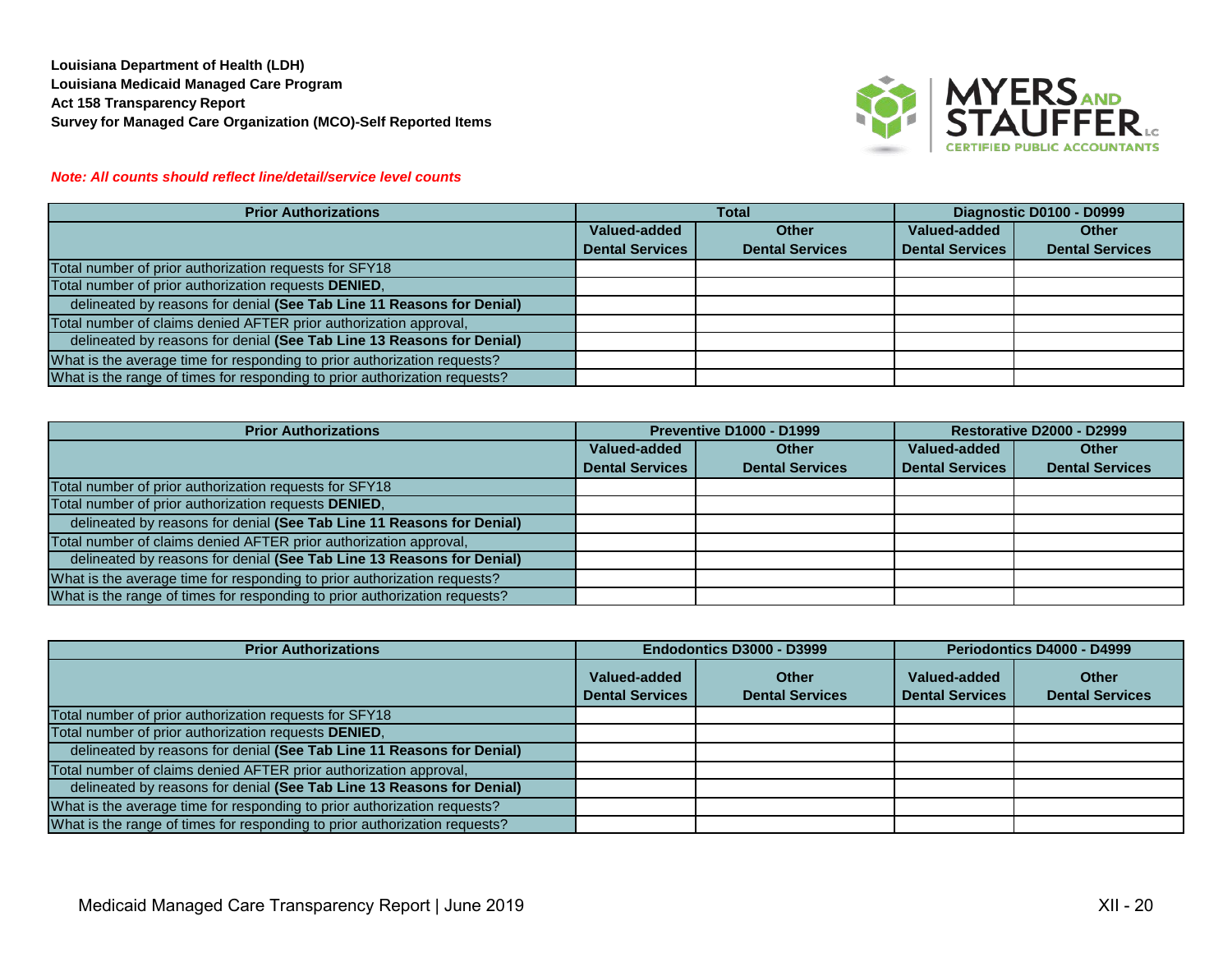

# *Note: All counts should reflect line/detail/service level counts*

| <b>Prior Authorizations</b>                                                |                        | Removable Prosthodontics D5000 - D5899 | Maxillofacial Prosthetics D5900 - D5999 |                        |  |
|----------------------------------------------------------------------------|------------------------|----------------------------------------|-----------------------------------------|------------------------|--|
|                                                                            | Valued-added<br>Other  |                                        | Valued-added                            | <b>Other</b>           |  |
|                                                                            | <b>Dental Services</b> | <b>Dental Services</b>                 | <b>Dental Services</b>                  | <b>Dental Services</b> |  |
| Total number of prior authorization requests for SFY18                     |                        |                                        |                                         |                        |  |
| Total number of prior authorization requests DENIED,                       |                        |                                        |                                         |                        |  |
| delineated by reasons for denial (See Tab Line 11 Reasons for Denial)      |                        |                                        |                                         |                        |  |
| Total number of claims denied AFTER prior authorization approval,          |                        |                                        |                                         |                        |  |
| delineated by reasons for denial (See Tab Line 13 Reasons for Denial)      |                        |                                        |                                         |                        |  |
| What is the average time for responding to prior authorization requests?   |                        |                                        |                                         |                        |  |
| What is the range of times for responding to prior authorization requests? |                        |                                        |                                         |                        |  |

| <b>Prior Authorizations</b>                                                | Implant Services D6000 - D6199 |                        | <b>Fixed Prosthodontics D6200 - D6999</b> |                        |
|----------------------------------------------------------------------------|--------------------------------|------------------------|-------------------------------------------|------------------------|
|                                                                            | Valued-added<br><b>Other</b>   |                        | Valued-added                              | <b>Other</b>           |
|                                                                            | <b>Dental Services</b>         | <b>Dental Services</b> | <b>Dental Services</b>                    | <b>Dental Services</b> |
| Total number of prior authorization requests for SFY18                     |                                |                        |                                           |                        |
| Total number of prior authorization requests DENIED,                       |                                |                        |                                           |                        |
| delineated by reasons for denial (See Tab Line 11 Reasons for Denial)      |                                |                        |                                           |                        |
| Total number of claims denied AFTER prior authorization approval,          |                                |                        |                                           |                        |
| delineated by reasons for denial (See Tab Line 13 Reasons for Denial)      |                                |                        |                                           |                        |
| What is the average time for responding to prior authorization requests?   |                                |                        |                                           |                        |
| What is the range of times for responding to prior authorization requests? |                                |                        |                                           |                        |

| <b>Prior Authorizations</b>                                                |                              | Oral & Maxillofacial Surgery D7000 - D7999 | Orthodontics D8000 - D8999 |                        |  |
|----------------------------------------------------------------------------|------------------------------|--------------------------------------------|----------------------------|------------------------|--|
|                                                                            | Valued-added<br><b>Other</b> |                                            | Valued-added               | <b>Other</b>           |  |
|                                                                            | <b>Dental Services</b>       | <b>Dental Services</b>                     | <b>Dental Services</b>     | <b>Dental Services</b> |  |
| Total number of prior authorization requests for SFY18                     |                              |                                            |                            |                        |  |
| Total number of prior authorization requests DENIED,                       |                              |                                            |                            |                        |  |
| delineated by reasons for denial (See Tab Line 11 Reasons for Denial)      |                              |                                            |                            |                        |  |
| Total number of claims denied AFTER prior authorization approval,          |                              |                                            |                            |                        |  |
| delineated by reasons for denial (See Tab Line 13 Reasons for Denial)      |                              |                                            |                            |                        |  |
| What is the average time for responding to prior authorization requests?   |                              |                                            |                            |                        |  |
| What is the range of times for responding to prior authorization requests? |                              |                                            |                            |                        |  |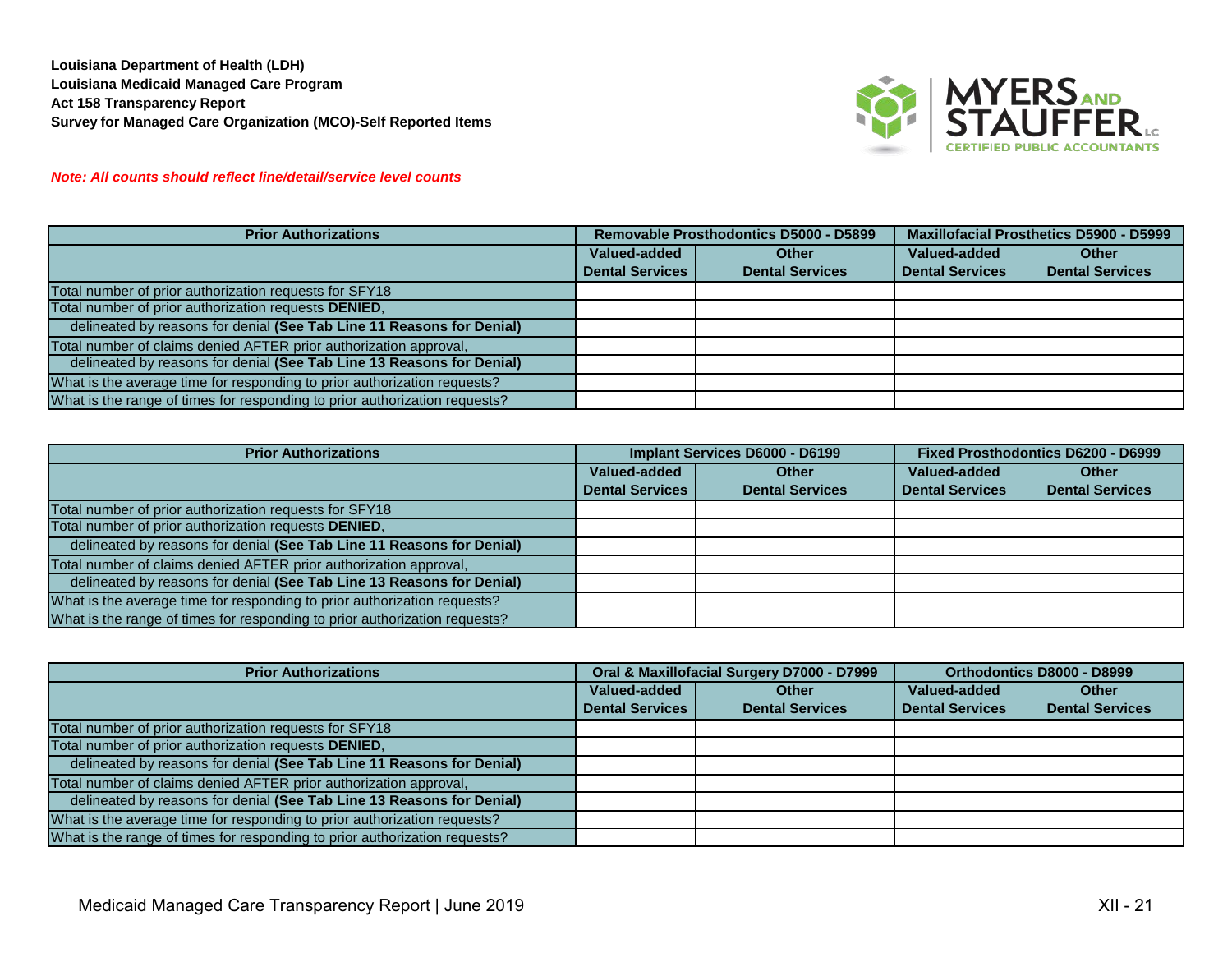

# *Note: All counts should reflect line/detail/service level counts*

| <b>Prior Authorizations</b>                                                | <b>Adjunctive General Services D9000 - D9999</b> |                        |  |
|----------------------------------------------------------------------------|--------------------------------------------------|------------------------|--|
|                                                                            | Valued-added                                     | <b>Other</b>           |  |
|                                                                            | <b>Dental Services</b>                           | <b>Dental Services</b> |  |
| Total number of prior authorization requests for SFY18                     |                                                  |                        |  |
| Total number of prior authorization requests DENIED,                       |                                                  |                        |  |
| delineated by reasons for denial (See Tab Line 11 Reasons for Denial)      |                                                  |                        |  |
| Total number of claims denied AFTER prior authorization approval,          |                                                  |                        |  |
| delineated by reasons for denial (See Tab Line 13 Reasons for Denial)      |                                                  |                        |  |
| What is the average time for responding to prior authorization requests?   |                                                  |                        |  |
| What is the range of times for responding to prior authorization requests? |                                                  |                        |  |

**How are prior authorizations defined?**

**How are prior authorizations tracked?**

**What are the policies and procedures for prior authorizations?**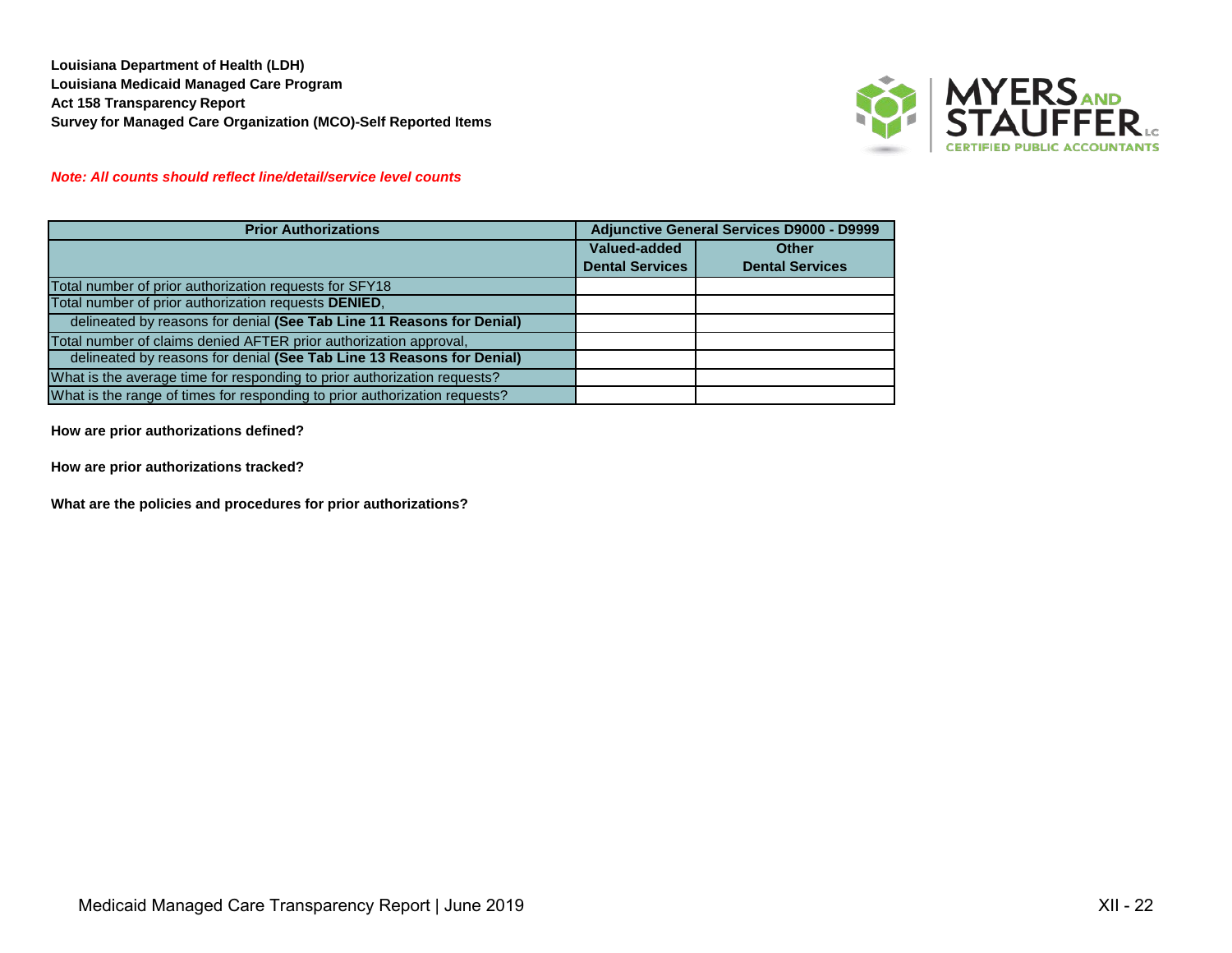

## **Responses should be based on** *State Fiscal Year 2018 (July 1, 2017 - June 30, 2018)* **, unless otherwise noted.**

| <b>Report</b><br>Reference<br><b>Number</b> | <b>LDH Internal</b><br><b>Item Number</b> | <b>Task</b>                                                                                                                                                           | Questions                                                                                                                                                         | <b>MCO Response</b> |
|---------------------------------------------|-------------------------------------------|-----------------------------------------------------------------------------------------------------------------------------------------------------------------------|-------------------------------------------------------------------------------------------------------------------------------------------------------------------|---------------------|
| 1 <sub>b</sub>                              | 2                                         | The total number of employees employed the Managed<br>Care Organization (MCO) which is based in Louisiana and                                                         | What is the total number of individuals who reside in LA?                                                                                                         |                     |
|                                             |                                           | the <b>average</b> salary paid of those employees.                                                                                                                    | Please complete the template on tab 1b (2).                                                                                                                       |                     |
|                                             |                                           |                                                                                                                                                                       | What is the total number of contracted providers in SFY18?<br>Please provide a total number and delineate by provider type,<br>provider taxonomy code and parish. |                     |
|                                             |                                           | The total number of healthcare providers contracted to                                                                                                                | How is "Provider Type" defined?                                                                                                                                   |                     |
| 1d                                          | $\overline{4}$                            | provide healthcare services for each Managed Care<br>Organization (MCO) delineated by provider type, provider<br>taxonomy code, and parish.                           | Please include the methodology and code logic used for<br>determining the reported values.                                                                        |                     |
|                                             |                                           |                                                                                                                                                                       | Please describe how providers with multiple taxonomy codes are<br>delineated.                                                                                     |                     |
|                                             |                                           |                                                                                                                                                                       | Please complete the template on tab 1d (4).                                                                                                                       |                     |
|                                             |                                           | The number of members, delineated by each managed care <b>Please complete the template on tab 2f (18).</b><br>organization who filed an appeal, the number of members |                                                                                                                                                                   |                     |
|                                             |                                           | who accessed the state fair hearing process, and the total                                                                                                            | Note: Amounts reported should agree with the sum of the                                                                                                           |                     |
| 2f                                          | 18                                        | number and percentage of appeals that reversed or                                                                                                                     | monthly amounts reported to LDH on the Report 113 monthly<br>Appeal and SFH Report for the months ending July 2017                                                |                     |
|                                             |                                           | otherwise resolved a decision in favor of the member. For<br>purposes of this subparagraph, "appeal" means a request                                                  | through June 2018. A reconciliation and explanation of any                                                                                                        |                     |
|                                             |                                           | for review of an action.                                                                                                                                              | discrepancies, if applicable, should be included with your<br>survey response.                                                                                    |                     |
|                                             |                                           |                                                                                                                                                                       | The total number and dollar value of all claims paid to out-of-Please describe how out-of-network claims were determined.                                         |                     |
| 3e                                          | 23                                        | network providers by claim type categorized by emergency<br>services and non-emergency services for each managed                                                      | <b>Please include the data extraction code</b> used to define out-of-<br>network claims and determine results (annual Report 177, Total                           |                     |
|                                             |                                           | care organization by parish.                                                                                                                                          | and Out of Network Claims).                                                                                                                                       |                     |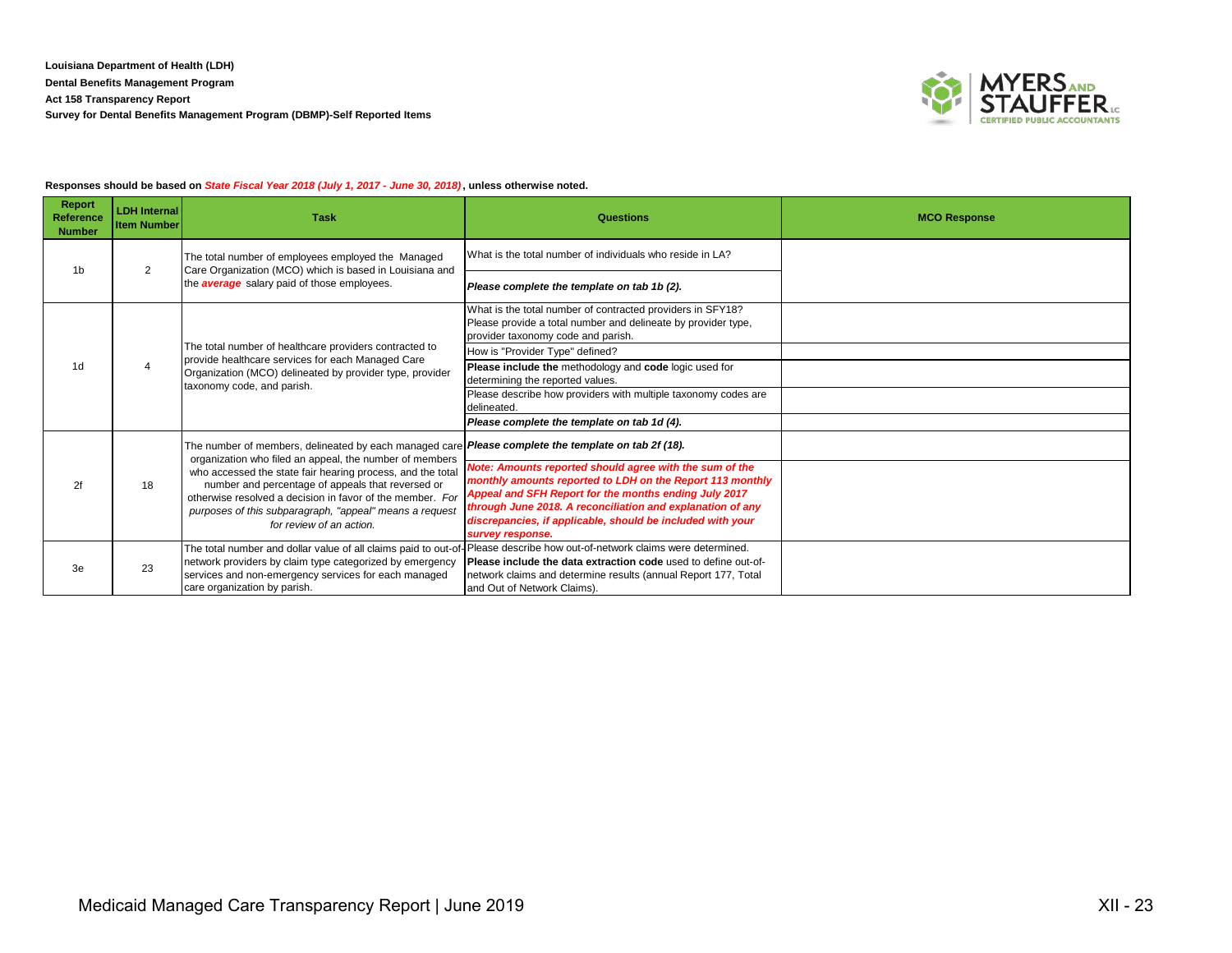

## **Responses should be based on** *State Fiscal Year 2018 (July 1, 2017 - June 30, 2018)* **, unless otherwise noted.**

| Report<br>Reference<br><b>Number</b> | <b>LDH Internal</b><br><b>Item Number</b>                                                                                                                                             | <b>Task</b>                                                                                                                                                                                                                             | <b>Questions</b>                                                                                                                                                 | <b>MCO Response</b> |
|--------------------------------------|---------------------------------------------------------------------------------------------------------------------------------------------------------------------------------------|-----------------------------------------------------------------------------------------------------------------------------------------------------------------------------------------------------------------------------------------|------------------------------------------------------------------------------------------------------------------------------------------------------------------|---------------------|
|                                      |                                                                                                                                                                                       | For Managed Care Organizations (MCO) that administer<br>dental benefits, the following concerning prior authorization<br>requests, delineated by type of procedure (this includes                                                       | What is the number of prior authorization requests for SFY18?<br>What is the average amount of time for responding to prior<br>authorization requests for SFY18? |                     |
|                                      | any MCO dental services, value added and other dental<br>services):<br>26<br>- The number of prior authorization requests<br>- The average and range of times for responding to prior | What is the longest amount of turnaround time for responding to<br>prior authorization requests for SFY18?                                                                                                                              |                                                                                                                                                                  |                     |
|                                      |                                                                                                                                                                                       | What is the shortest amount of turnaround time for responding to<br>prior authorization requests for SFY18?                                                                                                                             |                                                                                                                                                                  |                     |
|                                      |                                                                                                                                                                                       | authorization requests<br>- The number of prior authorization requests denied,<br>delineated by the reasons for denial<br>- The number of claims denied after prior authorization was<br>approved, delineated by the reasons for denial | What is the number of prior authorization requests denied,<br>delineated by the reason for denial for SFY18?                                                     |                     |
|                                      |                                                                                                                                                                                       |                                                                                                                                                                                                                                         | What is the number of claims denied after prior authorization was<br>approved, delineated by the reasons for denial for SFY18?                                   |                     |
|                                      |                                                                                                                                                                                       |                                                                                                                                                                                                                                         | Please complete the template on tab 4 (26).                                                                                                                      |                     |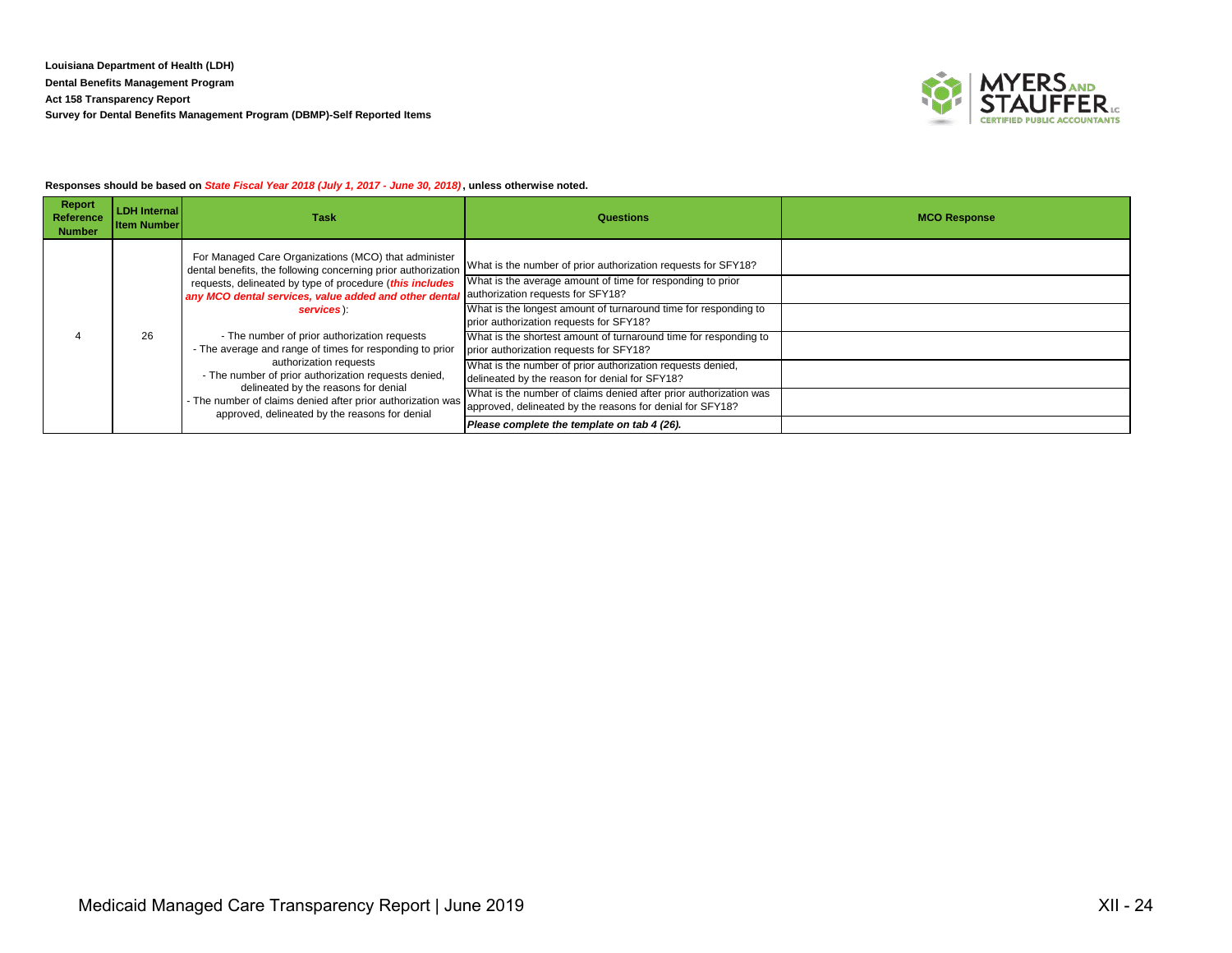**Louisiana Department of Health (LDH) Dental Benefits Management Program Act 158 Transparency Report Survey for Dental Benefits Management Program (DBMP)-Self Reported Items**



Please provide the following information for all **Louisiana-based MCNA employees or contracted staff (FTE of actual filled positions)** for Reporting Period SFY18 (July 1, 2017 - June 30, 2018) and **calculate the average salary** as indicated in column D.

|                       | Indicate if the position is a MCNA employee |        |     | <b>Average Salary</b> |
|-----------------------|---------------------------------------------|--------|-----|-----------------------|
| <b>Position/Title</b> | or contracted staff                         | Salarv | FTE | (Salary x FTE)        |

**Total:**

\* Information should agree with **Report 17.**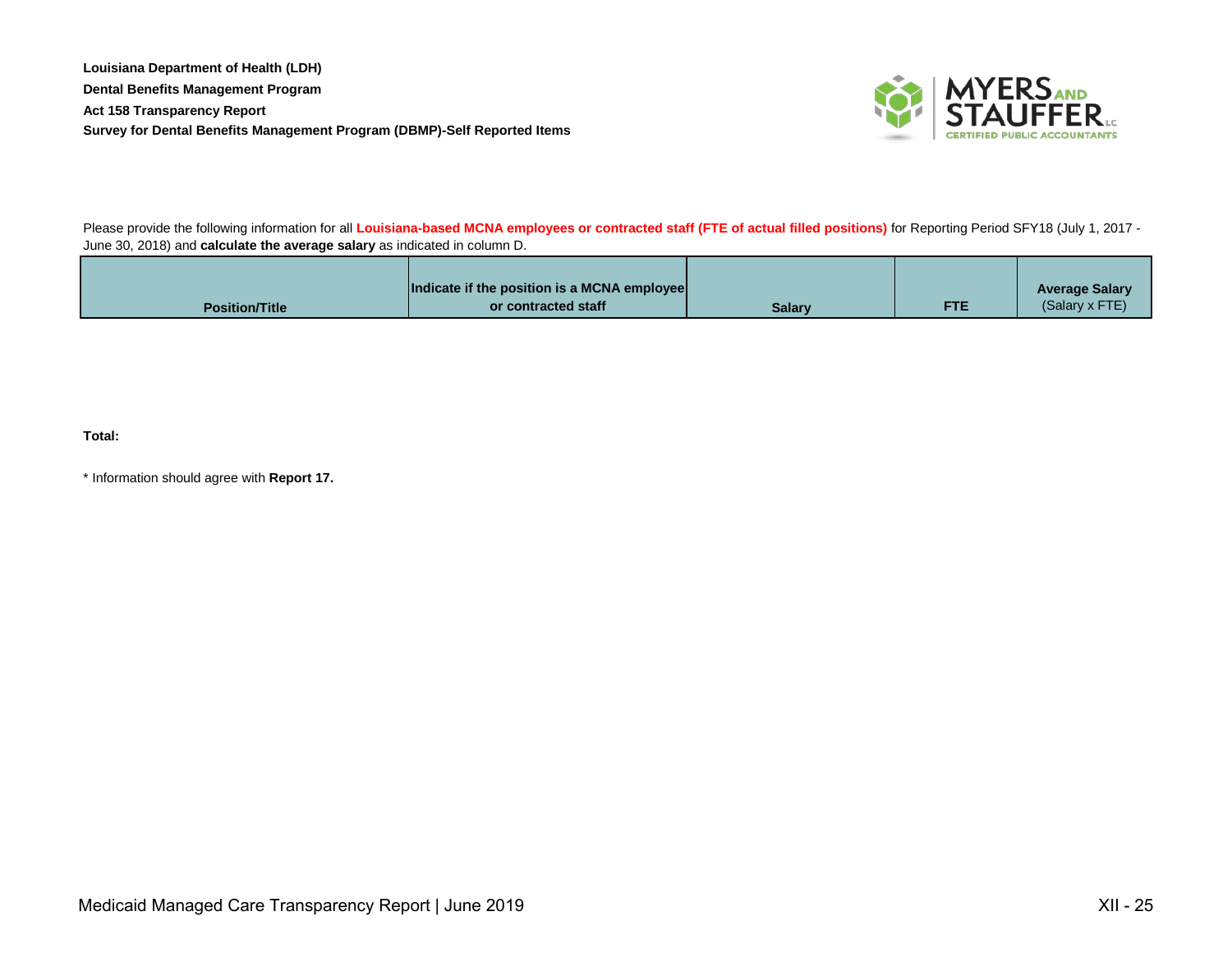

|                    |                     | <b>Unduplicated</b> |                 |                                  |
|--------------------|---------------------|---------------------|-----------------|----------------------------------|
|                    |                     | <b>Count of</b>     | <b>Provider</b> |                                  |
| <b>Parish Code</b> | Parish              | <b>Providers</b>    |                 | <b>Type Code Description</b>     |
| 01                 | Acadia              |                     | 01              | FISCAL AGENT (WVR)               |
| 02                 | Allen               |                     | 02              | <b>TRANSITIONAL SUPPORT (W</b>   |
| 03                 | Ascension           |                     | 03              | <b>CHILDREN'S CHOICE (WVR)(I</b> |
| 04                 | Assumption          |                     | 04              | PEDI DAY HLTH CARE (IN-ST)       |
| 05                 | Avoyelles           |                     | 05              | <b>MANAGED CARE ORG - PREF</b>   |
| 06                 | Beauregard          |                     | 06              | <b>NOW PROFESSIONAL SERVI</b>    |
| 07                 | Bienville           |                     | 07              | CASE MGMT-INFT & TODD (IN        |
| 08                 | <b>Bossier</b>      |                     | 08              | <b>OAAS CASE MGMT (IN-ST)</b>    |
| 09                 | Caddo               |                     | 09              | HOSPICE SERVICES (IN-ST)         |
| 10                 | Calcasieu           |                     | 10              | COMPREHENSIVE COMM SU            |
| 11                 | Caldwell            |                     | 11              | SHARED LIVING (WVR) (IN-ST       |
| 12                 | Cameron             |                     | 12              | MULTI-SYSTEMIC THER (IN-S        |
| $\overline{13}$    | Catahoula           |                     | $\overline{13}$ | PREVOC REHAB (WVR) (IN-S)        |
| 14                 | Claiborne           |                     | 14              | DAY HABILITAT (WVR) (IN-ST       |
| 15                 | Concordia           |                     | 15              | ENVIR ACC ADAP (WVR) (IN-        |
| 16                 | Desoto              |                     | 16              | PERS EMERG RESP SYS (W\          |
| 17                 | East Baton Rouge    |                     | 17              | <b>ASSISTIVE DEVICES (WVR)</b>   |
| 18                 | <b>East Carroll</b> |                     | 18              | COMM MENTAL HLTH CTR/P/          |
| 19                 | East Feliciana      |                     | 19              | DR OF OSTEOPATH MED (IND         |
| 20                 | Evangeline          |                     | 20              | PHYSICIAN (IND & GP)             |
| 21                 | Franklin            |                     | 21              | THIRD PARTY BILL AGT/SUBI        |
| 22                 | Grant               |                     | 22              | PERSONAL CARE ATTENDAN           |
| 23                 | Iberia              |                     | 23              | <b>INDEPENDENT LAB</b>           |
| 24                 | Iberville           |                     | 24              | PERSONAL CARE SERVICES           |
| 25                 | Jackson             |                     | 25              | MOBILE XRAY/RADIATION TH         |
| 26                 | Jefferson           |                     | 26              | <b>PHARMACY</b>                  |
| 27                 | Jefferson Davis     |                     | 27              | DENTIST (IND & GP)               |
| 28                 | Lafayette           |                     | 28              | OPTOMETRIST (IND & GP)           |
| 29                 | Lafourche           |                     | 29              | EARLYSTEPS (IND & GP) (IN-       |
| 30                 | LaSalle             |                     | 30              | CHIROPRACTOR (IND & GP)          |
| 31                 | Lincoln             |                     | 31              | PSYCHOLOGIST (LIC/MED) (II       |

| By Parish          |                     | <b>By Provider Type</b>                |                 |                                       | <b>By Taxonomy</b>                     |                                |                                 |
|--------------------|---------------------|----------------------------------------|-----------------|---------------------------------------|----------------------------------------|--------------------------------|---------------------------------|
|                    |                     | <b>Unduplicated</b><br><b>Count of</b> | <b>Provider</b> |                                       | <b>Unduplicated</b><br><b>Count of</b> |                                | <b>Unduplicated</b><br>Count of |
| <b>Parish Code</b> | <b>Parish</b>       | <b>Providers</b>                       |                 | <b>Type Code Description</b>          | <b>Providers</b>                       | <b>Taxonomy Code Providers</b> |                                 |
| 01                 | Acadia              |                                        | 01              | <b>FISCAL AGENT (WVR)</b>             |                                        |                                |                                 |
| 02                 | Allen               |                                        | 02              | TRANSITIONAL SUPPORT (WVR)            |                                        |                                |                                 |
| 03                 | Ascension           |                                        | 03              | CHILDREN'S CHOICE (WVR)(IN-ST)        |                                        |                                |                                 |
| 04                 | Assumption          |                                        | 04              | PEDI DAY HLTH CARE (IN-ST)            |                                        |                                |                                 |
| 05                 | Avoyelles           |                                        | 05              | MANAGED CARE ORG - PREPAID            |                                        |                                |                                 |
| 06                 | Beauregard          |                                        | 06              | <b>NOW PROFESSIONAL SERVICES</b>      |                                        |                                |                                 |
| 07                 | Bienville           |                                        | 07              | CASE MGMT-INFT & TODD (IN-ST)         |                                        |                                |                                 |
| 08                 | <b>Bossier</b>      |                                        | 08              | OAAS CASE MGMT (IN-ST)                |                                        |                                |                                 |
| 09                 | Caddo               |                                        | 09              | <b>HOSPICE SERVICES (IN-ST)</b>       |                                        |                                |                                 |
| 10                 | Calcasieu           |                                        | 10              | COMPREHENSIVE COMM SUPPORT SRV        |                                        |                                |                                 |
| 11                 | Caldwell            |                                        | 11              | SHARED LIVING (WVR) (IN-ST)           |                                        |                                |                                 |
| 12                 | Cameron             |                                        | 12              | MULTI-SYSTEMIC THER (IN-ST)           |                                        |                                |                                 |
| 13                 | Catahoula           |                                        | 13              | PREVOC REHAB (WVR) (IN-ST)            |                                        |                                |                                 |
| 14                 | Claiborne           |                                        | 14              | DAY HABILITAT (WVR) (IN-ST)           |                                        |                                |                                 |
| $\overline{15}$    | Concordia           |                                        | 15              | ENVIR ACC ADAP (WVR) (IN-ST)          |                                        |                                |                                 |
| 16                 | Desoto              |                                        | 16              | PERS EMERG RESP SYS (WVR)             |                                        |                                |                                 |
| 17                 | East Baton Rouge    |                                        | 17              | <b>ASSISTIVE DEVICES (WVR)</b>        |                                        |                                |                                 |
| 18                 | <b>East Carroll</b> |                                        | 18              | COMM MENTAL HLTH CTR/PART HOSP        |                                        |                                |                                 |
| 19                 | East Feliciana      |                                        | 19              | DR OF OSTEOPATH MED (IND & GP)        |                                        |                                |                                 |
| 20                 | Evangeline          |                                        | 20              | PHYSICIAN (IND & GP)                  |                                        |                                |                                 |
| 21                 | Franklin            |                                        | 21              | THIRD PARTY BILL AGT/SUBMITTER        |                                        |                                |                                 |
| 22                 | Grant               |                                        | 22              | PERSONAL CARE ATTENDANT (WVR)         |                                        |                                |                                 |
| 23                 | Iberia              |                                        | 23              | <b>INDEPENDENT LAB</b>                |                                        |                                |                                 |
| 24                 | Iberville           |                                        | 24              | PERSONAL CARE SERVICES (IN-ST)        |                                        |                                |                                 |
| 25                 | Jackson             |                                        | 25              | <b>MOBILE XRAY/RADIATION THRPY CT</b> |                                        |                                |                                 |
| 26                 | Jefferson           |                                        | 26              | PHARMACY                              |                                        |                                |                                 |
| 27                 | Jefferson Davis     |                                        | 27              | DENTIST (IND & GP)                    |                                        |                                |                                 |
| 28                 | Lafayette           |                                        | 28              | OPTOMETRIST (IND & GP)                |                                        |                                |                                 |
| 29                 | Lafourche           |                                        | 29              | EARLYSTEPS (IND & GP) (IN-ST)         |                                        |                                |                                 |
| 30                 | LaSalle             |                                        | 30              | CHIROPRACTOR (IND & GP)               |                                        |                                |                                 |
| 31                 | Lincoln             |                                        | 31              | PSYCHOLOGIST (LIC/MED) (IN-ST)        |                                        |                                |                                 |

# Medicaid Managed Care Transparency Report | June 2019 **XII - 2019** XII - 26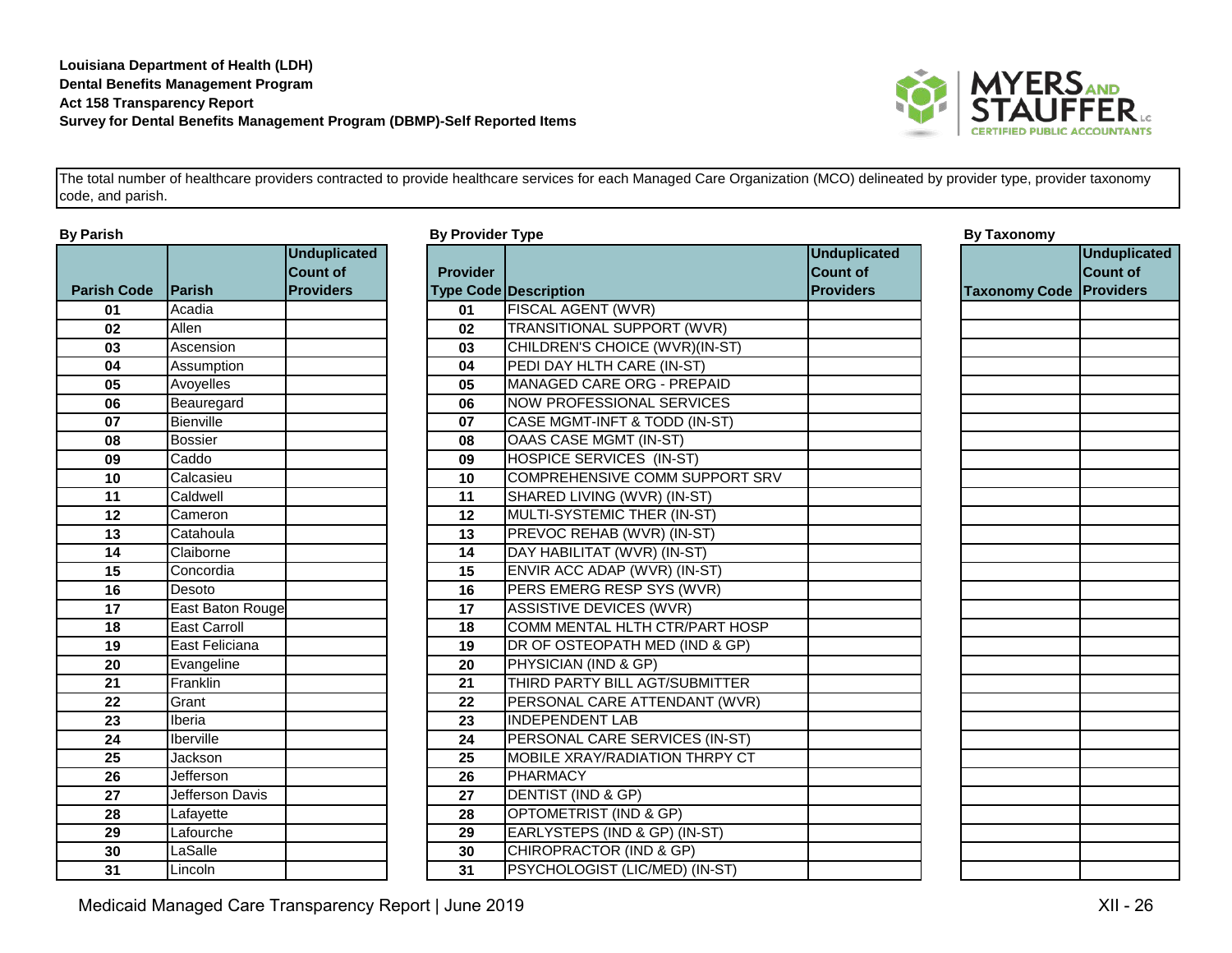

|                    |                     | <b>Unduplicated</b> |                 |                               |
|--------------------|---------------------|---------------------|-----------------|-------------------------------|
|                    |                     | <b>Count of</b>     | <b>Provider</b> |                               |
| <b>Parish Code</b> | Parish              | <b>Providers</b>    |                 | Type Code Description         |
| 32                 | Livingston          |                     | 32              | PODIATRIST (IND & GP)         |
| 33                 | Madison             |                     | 33              | PRESCRIBING ONLY PR           |
| 34                 | Morehouse           |                     | 34              | AUDIOLOGIST (IN-ST)           |
| 35                 | Natchitoches        |                     | 35              | PHYSICAL THERAPIST (I         |
| 36                 | Orleans             |                     | 36              | NOT ASSIGNED                  |
| 37                 | Ouachita            |                     | 37              | <b>OCCUPATIONAL THERA</b>     |
| 38                 | Plaquemines         |                     | 38              | <b>SCHOOL BSED HEALTH</b>     |
| 39                 | Pointe Coupee       |                     | 39              | SPEECH/LANGUAGE TH            |
| 40                 | Rapides             |                     | 40              | <b>DME</b>                    |
| 41                 | <b>Red River</b>    |                     | 41              | <b>REGISTERED DIETICIAN</b>   |
| 42                 | Richland            |                     | 42              | <b>NON-EMER MED TRANS</b>     |
| 43                 | Sabine              |                     | 43              | <b>CASE MGT - NHV/FTM (II</b> |
| 44                 | St Bernard          |                     | 44              | HOME HEALTH AGENCY            |
| 45                 | <b>St Charles</b>   |                     | 45              | CASE MGMT - CONTRAC           |
| 46                 | St Helena           |                     | 46              | <b>CASE MGMT - HIV</b>        |
| 47                 | St James            |                     | 47              | CASE MGMT - CMI               |
| 48                 | St John             |                     | 48              | CASE MGMT - PREGNAN           |
| 49                 | St Landry           |                     | 49              | CASE MGMT - DEVELOP           |
| 50                 | <b>St Martin</b>    |                     | 50              | PACE (ALL-INCLUSIVE C         |
| 51                 | St Mary             |                     | 51              | <b>AMBULANCE TRANSPOR</b>     |
| 52                 | St Tammany          |                     | 52              | <b>CO-ORDIN CARE NETWO</b>    |
| $\overline{53}$    | Tangipahoa          |                     | $\overline{53}$ | <b>SELF DIRECTED/DIRECT</b>   |
| 54                 | Tensas              |                     | 54              | <b>AMBULATORY SURGICT</b>     |
| 55                 | Terrebonne          |                     | 55              | <b>EMERG ACCESS HOSPI</b>     |
| 56                 | Union               |                     | 56              | <b>PRESCRIBER ONLY FOR</b>    |
| 57                 | Vermilion           |                     | 57              | <b>OPH REGISTERED NURS</b>    |
| 58                 | Vernon              |                     | 58              | <b>NOT ASSIGNED</b>           |
| 59                 | Washington          |                     | 59              | NEURO REHAB HOSPITA           |
| 60                 | Webster             |                     | 60              | <b>HOSPITAL</b>               |
| 61                 | West Baton Rouge    |                     | 61              | <b>VENERIAL DISEASE CL</b>    |
| 62                 | <b>West Carroll</b> |                     | 62              | <b>TUBERCULOSIS CLINIC</b>    |

| By Parish          |                      |                                        | <b>By Provider Type</b> |                                       |                                        | <b>By Taxonomy</b>             |                                 |  |
|--------------------|----------------------|----------------------------------------|-------------------------|---------------------------------------|----------------------------------------|--------------------------------|---------------------------------|--|
|                    |                      | <b>Unduplicated</b><br><b>Count of</b> | <b>Provider</b>         |                                       | <b>Unduplicated</b><br><b>Count of</b> |                                | <b>Unduplicated</b><br>Count of |  |
| <b>Parish Code</b> | Parish               | <b>Providers</b>                       |                         | <b>Type Code Description</b>          | <b>Providers</b>                       | <b>Taxonomy Code Providers</b> |                                 |  |
| 32                 | Livingston           |                                        | 32                      | PODIATRIST (IND & GP)                 |                                        |                                |                                 |  |
| 33                 | Madison              |                                        | 33                      | <b>PRESCRIBING ONLY PROVIDER</b>      |                                        |                                |                                 |  |
| 34                 | Morehouse            |                                        | 34                      | <b>AUDIOLOGIST (IN-ST)</b>            |                                        |                                |                                 |  |
| 35                 | Natchitoches         |                                        | 35                      | PHYSICAL THERAPIST (IN-ST)            |                                        |                                |                                 |  |
| 36                 | Orleans              |                                        | 36                      | <b>NOT ASSIGNED</b>                   |                                        |                                |                                 |  |
| 37                 | Ouachita             |                                        | 37                      | <b>OCCUPATIONAL THERAPIST (IN-ST)</b> |                                        |                                |                                 |  |
| 38                 | Plaquemines          |                                        | 38                      | SCHOOL BSED HEALTH CTR (IN-ST)        |                                        |                                |                                 |  |
| 39                 | Pointe Coupee        |                                        | 39                      | SPEECH/LANGUAGE THERAP (IN-ST)        |                                        |                                |                                 |  |
| 40                 | Rapides              |                                        | 40                      | <b>DME</b>                            |                                        |                                |                                 |  |
| 41                 | <b>Red River</b>     |                                        | 41                      | <b>REGISTERED DIETICIAN (IN-ST)</b>   |                                        |                                |                                 |  |
| 42                 | Richland             |                                        | 42                      | NON-EMER MED TRANSPORT (IN-ST)        |                                        |                                |                                 |  |
| 43                 | Sabine               |                                        | 43                      | CASE MGT - NHV/FTM (IN-ST)            |                                        |                                |                                 |  |
| 44                 | St Bernard           |                                        | 44                      | HOME HEALTH AGENCY (IN-ST)            |                                        |                                |                                 |  |
| 45                 | <b>St Charles</b>    |                                        | 45                      | CASE MGMT - CONTRACTOR (IN-ST)        |                                        |                                |                                 |  |
| 46                 | St Helena            |                                        | 46                      | <b>CASE MGMT - HIV</b>                |                                        |                                |                                 |  |
| 47                 | St James             |                                        | 47                      | <b>CASE MGMT - CMI</b>                |                                        |                                |                                 |  |
| 48                 | $\overline{St}$ John |                                        | 48                      | <b>CASE MGMT - PREGNANT WOMEN</b>     |                                        |                                |                                 |  |
| 49                 | St Landry            |                                        | 49                      | CASE MGMT - DEVELOP DISABLED          |                                        |                                |                                 |  |
| 50                 | <b>St Martin</b>     |                                        | 50                      | PACE (ALL-INCLUSIVE CARE-ELD)         |                                        |                                |                                 |  |
| $\overline{51}$    | St Mary              |                                        | $\overline{51}$         | AMBULANCE TRANSPORTATION              |                                        |                                |                                 |  |
| 52                 | St Tammany           |                                        | 52                      | CO-ORDIN CARE NETWORK-SHARED          |                                        |                                |                                 |  |
| 53                 | Tangipahoa           |                                        | 53                      | SELF DIRECTED/DIRECT SUPPORT          |                                        |                                |                                 |  |
| $\overline{54}$    | Tensas               |                                        | $\overline{54}$         | <b>AMBULATORY SURGI CTR (IN-ST)</b>   |                                        |                                |                                 |  |
| 55                 | Terrebonne           |                                        | 55                      | <b>EMERG ACCESS HOSPITAL (IN-ST)</b>  |                                        |                                |                                 |  |
| 56                 | Union                |                                        | 56                      | PRESCRIBER ONLY FOR MCO               |                                        |                                |                                 |  |
| 57                 | Vermilion            |                                        | 57                      | OPH REGISTERED NURSE (IN-ST)          |                                        |                                |                                 |  |
| 58                 | Vernon               |                                        | 58                      | <b>NOT ASSIGNED</b>                   |                                        |                                |                                 |  |
| 59                 | Washington           |                                        | 59                      | NEURO REHAB HOSPITAL (IN-ST)          |                                        |                                |                                 |  |
| 60                 | Webster              |                                        | 60                      | <b>HOSPITAL</b>                       |                                        |                                |                                 |  |
| 61                 | West Baton Rouge     |                                        | 61                      | VENERIAL DISEASE CL (IN-ST)           |                                        |                                |                                 |  |
| 62                 | <b>West Carroll</b>  |                                        | 62                      | <b>ITUBERCULOSIS CLINIC</b>           |                                        |                                |                                 |  |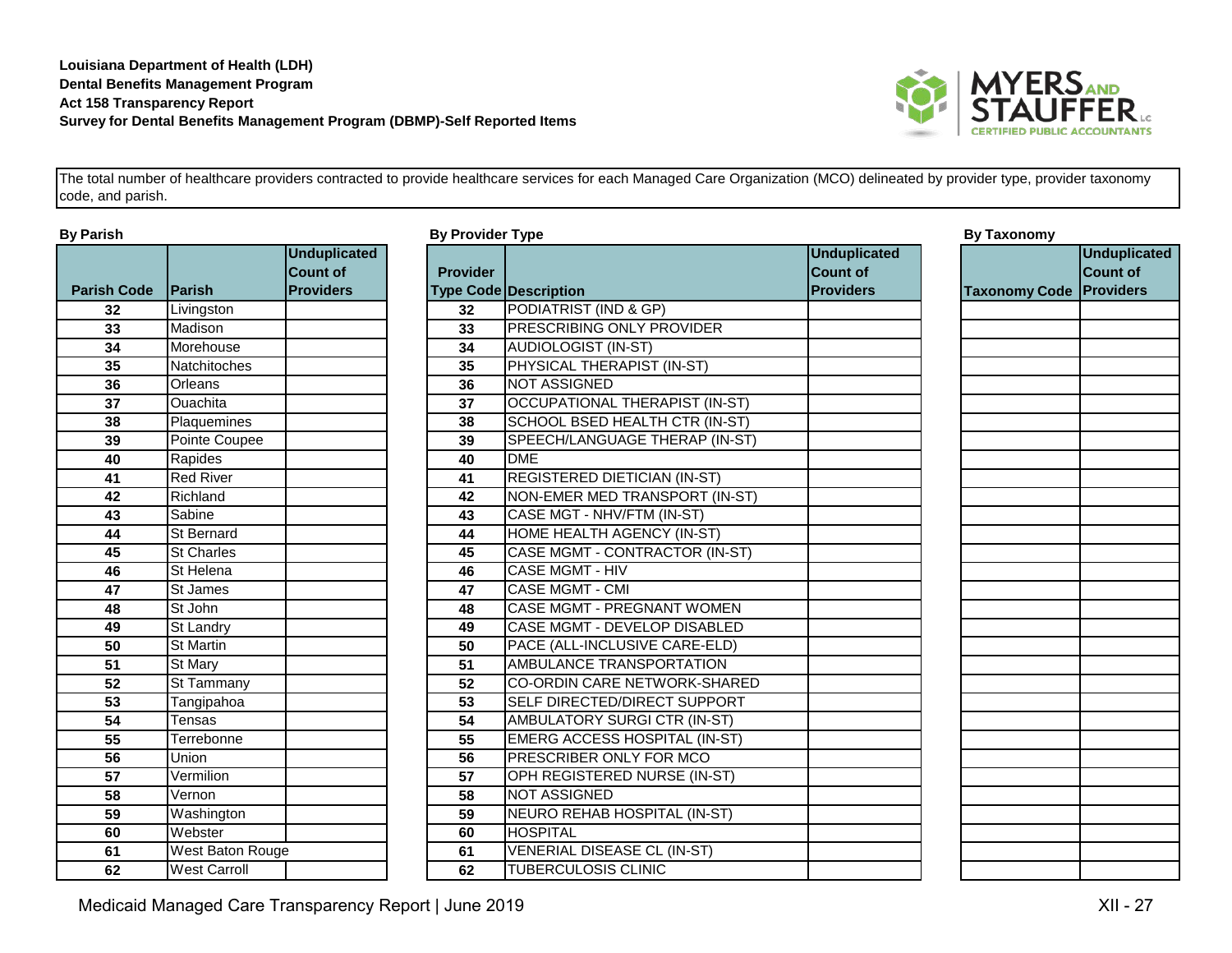

| <b>By Parish</b>    |                         |                                                     |
|---------------------|-------------------------|-----------------------------------------------------|
| <b>Parish Code</b>  | Parish                  | <b>Unduplicated</b><br>Count of<br><b>Providers</b> |
| 63                  | West Feliciana          |                                                     |
| 64                  | Winn                    |                                                     |
| OOS                 | <b>ALL Out of State</b> |                                                     |
| <b>Grand Total:</b> |                         |                                                     |

| By Parish          |                       |                                                     | <b>By Provider Type</b> |                                       |                                                            | <b>By Taxonomy</b>             |                                        |
|--------------------|-----------------------|-----------------------------------------------------|-------------------------|---------------------------------------|------------------------------------------------------------|--------------------------------|----------------------------------------|
| <b>Parish Code</b> | Parish                | <b>Unduplicated</b><br>Count of<br><b>Providers</b> | <b>Provider</b>         | <b>Type Code Description</b>          | <b>Unduplicated</b><br><b>Count of</b><br><b>Providers</b> | <b>Taxonomy Code Providers</b> | <b>Unduplicated</b><br><b>Count of</b> |
| 63                 | <b>West Feliciana</b> |                                                     | 63                      | <b>TUBERCULOSIS INPT HOSPITAL</b>     |                                                            |                                |                                        |
| 64                 | Winn                  |                                                     | 64                      | MENTAL HLTH HOSP (FREE-STAND)         |                                                            |                                |                                        |
| $\overline{OOS}$   | ALL Out of State      |                                                     | 65                      | REHABILITATION CENTER (IN-ST)         |                                                            |                                |                                        |
|                    | <b>Grand Total:</b>   |                                                     | 66                      | KIDMED SCREENING CLINIC               |                                                            |                                |                                        |
|                    |                       |                                                     | 68                      | SUBS/ALCOH ABSE CTR (X-OVERS)         |                                                            |                                |                                        |
|                    |                       |                                                     | 69                      | DIST PART PSYCH HOSP (IN-ST)          |                                                            |                                |                                        |
|                    |                       |                                                     | 70                      | <b>EPSDT HEALTH SERVICES (IN-ST)</b>  |                                                            |                                |                                        |
|                    |                       |                                                     | $\overline{71}$         | FMLY PLANNING CLINIC (IN-ST)          |                                                            |                                |                                        |
|                    |                       |                                                     | 72                      | FED QUALIFIED HLTH CTR (IN-ST)        |                                                            |                                |                                        |
|                    |                       |                                                     | 73                      | LIC CL SOCIAL WORKER (IN-ST)          |                                                            |                                |                                        |
|                    |                       |                                                     | 74                      | MENTAL HEALTH CLINIC (IN-ST)          |                                                            |                                |                                        |
|                    |                       |                                                     | 75                      | <b>OPTICAL SUPPLIER</b>               |                                                            |                                |                                        |
|                    |                       |                                                     | 76                      | <b>HEMODIALYSIS CENTER (IN-ST)</b>    |                                                            |                                |                                        |
|                    |                       |                                                     | 77                      | MENTAL REHAB AGENCY (IN-ST)           |                                                            |                                |                                        |
|                    |                       |                                                     | 78                      | NURSE PRACTITIONER (IND & GP)         |                                                            |                                |                                        |
|                    |                       |                                                     | 79                      | RURAL HLTH CL(PROV-BSE)(IN-ST)        |                                                            |                                |                                        |
|                    |                       |                                                     | 80                      | <b>NURSING FACILITY (IN-ST)</b>       |                                                            |                                |                                        |
|                    |                       |                                                     | 81                      | CASE MGMT - VENT ASSTD CARE           |                                                            |                                |                                        |
|                    |                       |                                                     | 82                      | PERS CARE ATTEND (WVR) (IN-ST)        |                                                            |                                |                                        |
|                    |                       |                                                     | 83                      | <b>CTR BASED RESPITE CARE (IN-ST)</b> |                                                            |                                |                                        |
|                    |                       |                                                     | 84                      | SUBSTIT FMLY CARE (WVR)(IN-ST)        |                                                            |                                |                                        |
|                    |                       |                                                     | 85                      | ADLT DAY HLTH CA (WVR) (IN-ST)        |                                                            |                                |                                        |
|                    |                       |                                                     | 86                      | <b>ICF/DD REHABILITATION</b>          |                                                            |                                |                                        |
|                    |                       |                                                     | 87                      | RURAL HLTH CL(INDEPEND)(IN-ST)        |                                                            |                                |                                        |
|                    |                       |                                                     | 88                      | <b>ICF/DD - GROUP HOME (IN-ST)</b>    |                                                            |                                |                                        |
|                    |                       |                                                     | 89                      | SPRVISE INDEP LIV (WVR)(IN-ST)        |                                                            |                                |                                        |
|                    |                       |                                                     | 90                      | <b>CERTIFIED NURSE MIDWIFE</b>        |                                                            |                                |                                        |
| .                  | $\sim$                |                                                     |                         |                                       |                                                            |                                | $\overline{1}$                         |

Medicaid Managed Care Transparency Report | June 2019 **XII - 28** Network 2019 XII - 28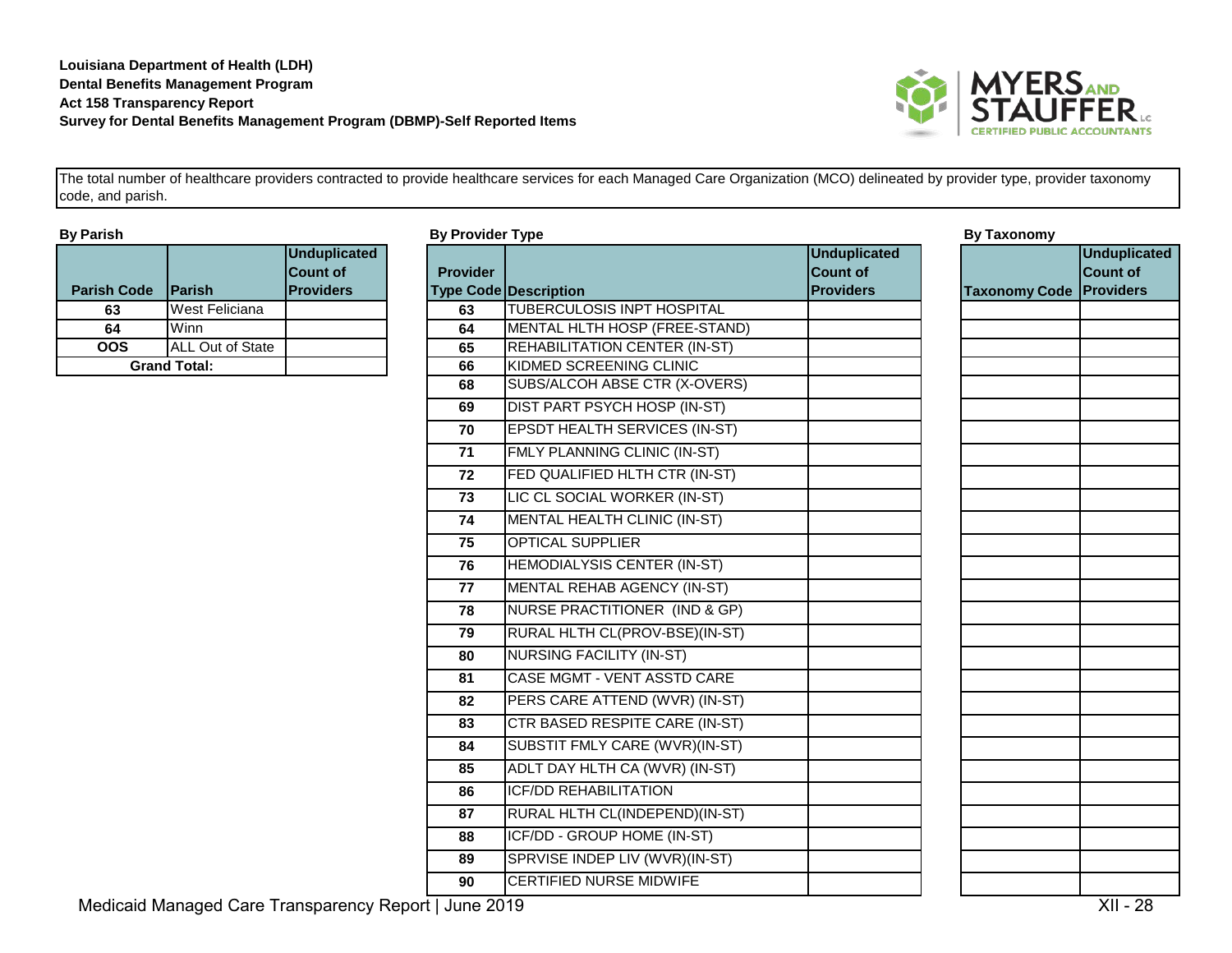

| <b>By Parish</b>   |        |                                                            |                 | <b>By Provider Type</b>              | <b>By Taxonomy</b>                                         |                                |                                 |
|--------------------|--------|------------------------------------------------------------|-----------------|--------------------------------------|------------------------------------------------------------|--------------------------------|---------------------------------|
| <b>Parish Code</b> | Parish | <b>Unduplicated</b><br><b>Count of</b><br><b>Providers</b> | <b>Provider</b> | <b>Type Code Description</b>         | <b>Unduplicated</b><br><b>Count of</b><br><b>Providers</b> | <b>Taxonomy Code Providers</b> | <b>Unduplicated</b><br>Count of |
|                    |        |                                                            | 91              | CERT REG NURS ANEST (IND & GP)       |                                                            |                                |                                 |
|                    |        |                                                            | 92              | <b>PRIVATE DUTY NURSE</b>            |                                                            |                                |                                 |
|                    |        |                                                            | 93              | CLINICAL NURSE SPECIALIST            |                                                            |                                |                                 |
|                    |        |                                                            | 94              | <b>PHYSICIAN ASSISTANT</b>           |                                                            |                                |                                 |
|                    |        |                                                            | 95              | AMERICAN INDIAN/638 FACILITY         |                                                            |                                |                                 |
|                    |        |                                                            | 96              | PSYCH RESID TREAT FACILITY           |                                                            |                                |                                 |
|                    |        |                                                            | 97              | ADULT RESIDENTIAL CARE FAC           |                                                            |                                |                                 |
|                    |        |                                                            | 98              | SUPPORTED EMPLYMENT (IN-ST)          |                                                            |                                |                                 |
|                    |        |                                                            | 99              | GREAT NO COMM HLTH CONN(IN-ST)       |                                                            |                                |                                 |
|                    |        |                                                            | AA              | ASSERTIVE COMM TREAT TEAM            |                                                            |                                |                                 |
|                    |        |                                                            | AB              | PREPAID INPATIENT HLTH PLAN          |                                                            |                                |                                 |
|                    |        |                                                            | <b>AC</b>       | <b>FAMILY SUPPORT ORGANIZATION</b>   |                                                            |                                |                                 |
|                    |        |                                                            | AD              | <b>TRANSITION COORDINATION</b>       |                                                            |                                |                                 |
|                    |        |                                                            | <b>AE</b>       | <b>RESPITE CARE SERVICE AGENCY</b>   |                                                            |                                |                                 |
|                    |        |                                                            | <b>AF</b>       | <b>CRISIS RECEIVING CENTER</b>       |                                                            |                                |                                 |
|                    |        |                                                            | <b>AG</b>       | BEHAVIORAL HLTH REHAB AGENCY         |                                                            |                                |                                 |
|                    |        |                                                            | AH              | LIC MARRIAGE & FAMILY THERAPY        |                                                            |                                |                                 |
|                    |        |                                                            | <b>AJ</b>       | <b>LICENSED ADDICTION COUNSELOR</b>  |                                                            |                                |                                 |
|                    |        |                                                            | AK              | <b>LICENSED PROFESSION COUNSELOR</b> |                                                            |                                |                                 |
|                    |        |                                                            | <b>AL</b>       | COMMUNITY CHOICE WAIVER-NURS         |                                                            |                                |                                 |
|                    |        |                                                            | AM              | <b>HOME DELIVERED MEALS</b>          |                                                            |                                |                                 |
|                    |        |                                                            | AN              | CAREGIVER TEMPORARY SUPPORT          |                                                            |                                |                                 |
|                    |        |                                                            | <b>AQ</b>       | NON-MEDICAL GROUP HOME               |                                                            |                                |                                 |
|                    |        |                                                            | <b>AR</b>       | <b>THERAPEUTIC FOSTER CARE</b>       |                                                            |                                |                                 |
|                    |        |                                                            | <b>AS</b>       | <b>OPH CLINIC</b>                    |                                                            |                                |                                 |
|                    |        |                                                            | <b>AT</b>       | THERAPEUTIC GROUP HOME               |                                                            |                                |                                 |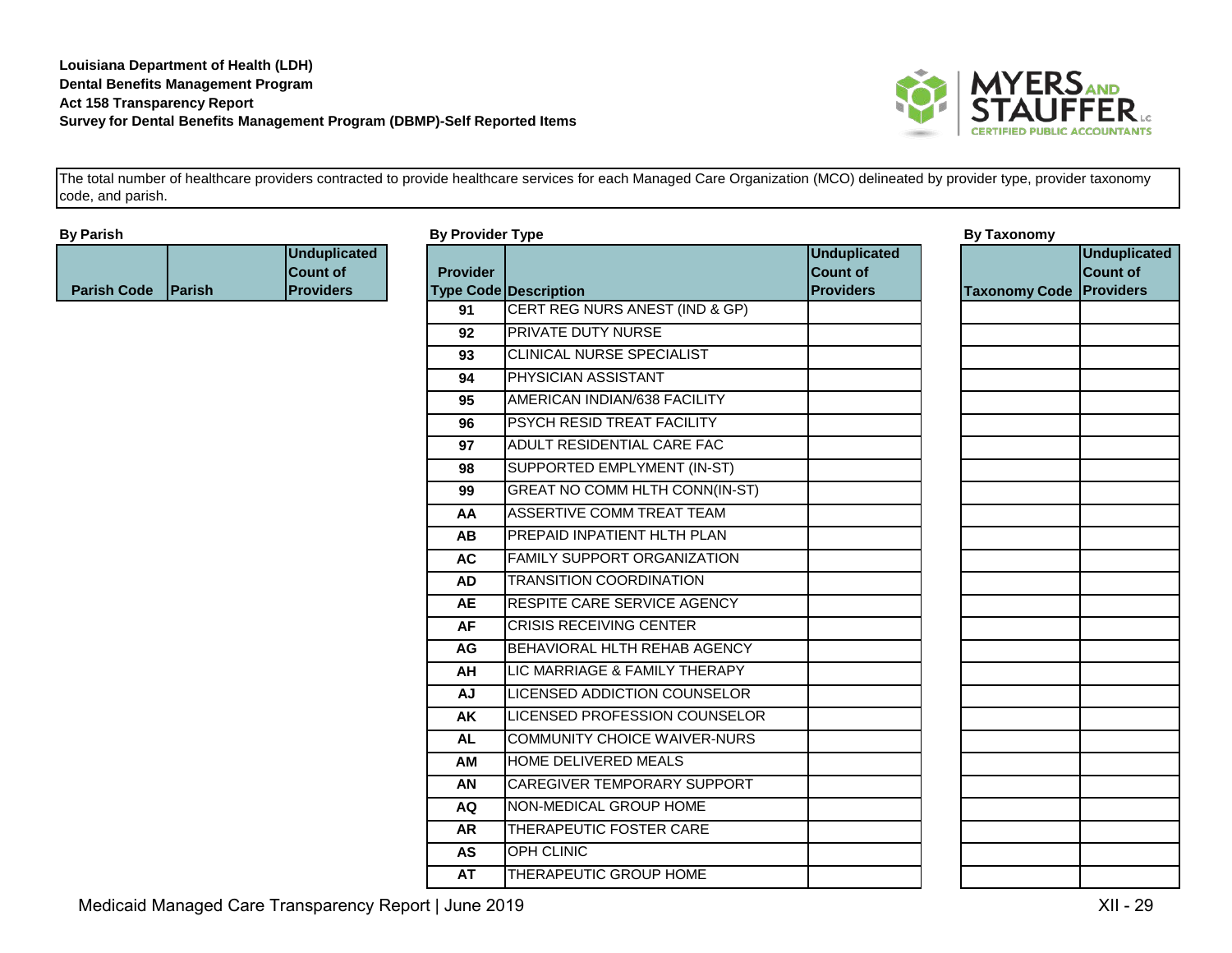

| <b>By Parish</b>          |                                                            | <b>By Provider Type</b> |                                            |                                                            | <b>By Taxonomy</b>             |                                        |
|---------------------------|------------------------------------------------------------|-------------------------|--------------------------------------------|------------------------------------------------------------|--------------------------------|----------------------------------------|
| <b>Parish Code Parish</b> | <b>Unduplicated</b><br><b>Count of</b><br><b>Providers</b> | <b>Provider</b>         | <b>Type Code Description</b>               | <b>Unduplicated</b><br><b>Count of</b><br><b>Providers</b> | <b>Taxonomy Code Providers</b> | <b>Unduplicated</b><br><b>Count of</b> |
|                           |                                                            | <b>AU</b>               | OPH REGISTERED DIETITIAN                   |                                                            |                                |                                        |
|                           |                                                            | AV                      | <b>EXTENDED DUTY DENTAL ASSISTANT</b>      |                                                            |                                |                                        |
|                           |                                                            | <b>AW</b>               | PERMANENT SUPPOR HOUSING AGENT             |                                                            |                                |                                        |
|                           |                                                            | AX                      | CERTIFIED BEHAVIOR ANALYST                 |                                                            |                                |                                        |
|                           |                                                            | AY                      | DENTAL BENEFIT PLAN MANAGER                |                                                            |                                |                                        |
|                           |                                                            | <b>AZ</b>               | SUBST USE RESIDENT TX FAC                  |                                                            |                                |                                        |
|                           |                                                            | BC                      | BIRTH CENTER (FREE-STANDING)               |                                                            |                                |                                        |
|                           |                                                            | BI                      | <b>BEHAVIOR INTERVENTION</b>               |                                                            |                                |                                        |
|                           |                                                            | <b>DC</b>               | <b>DCFS TARGETED CASE MANAGEMENT</b>       |                                                            |                                |                                        |
|                           |                                                            | IP                      | EHR INCENTIVE PROGRAM                      |                                                            |                                |                                        |
|                           |                                                            | MI                      | MONITORED IN-HOME CAREGIVING               |                                                            |                                |                                        |
|                           |                                                            | <b>MT</b>               | <b>MUSIC THERAPY</b>                       |                                                            |                                |                                        |
|                           |                                                            | <b>MW</b>               | <b>LICENSED MID-WIFE</b>                   |                                                            |                                |                                        |
|                           |                                                            | <b>PO</b>               | OPR (ORDERING, PRESCRIBING, AND REFERRING) |                                                            |                                |                                        |
|                           |                                                            | <b>SP</b>               | <b>SUPER PROVIDER/OHCDS</b>                |                                                            |                                |                                        |
|                           |                                                            | <b>TS</b>               | <b>TRANSPORTATION SUBCONTRACTOR</b>        |                                                            |                                |                                        |
|                           |                                                            | <b>XX</b>               | <b>ERROR PROVIDER</b>                      |                                                            |                                |                                        |
|                           |                                                            |                         | <b>Grand Total:</b>                        |                                                            | <b>Grand Total:</b>            |                                        |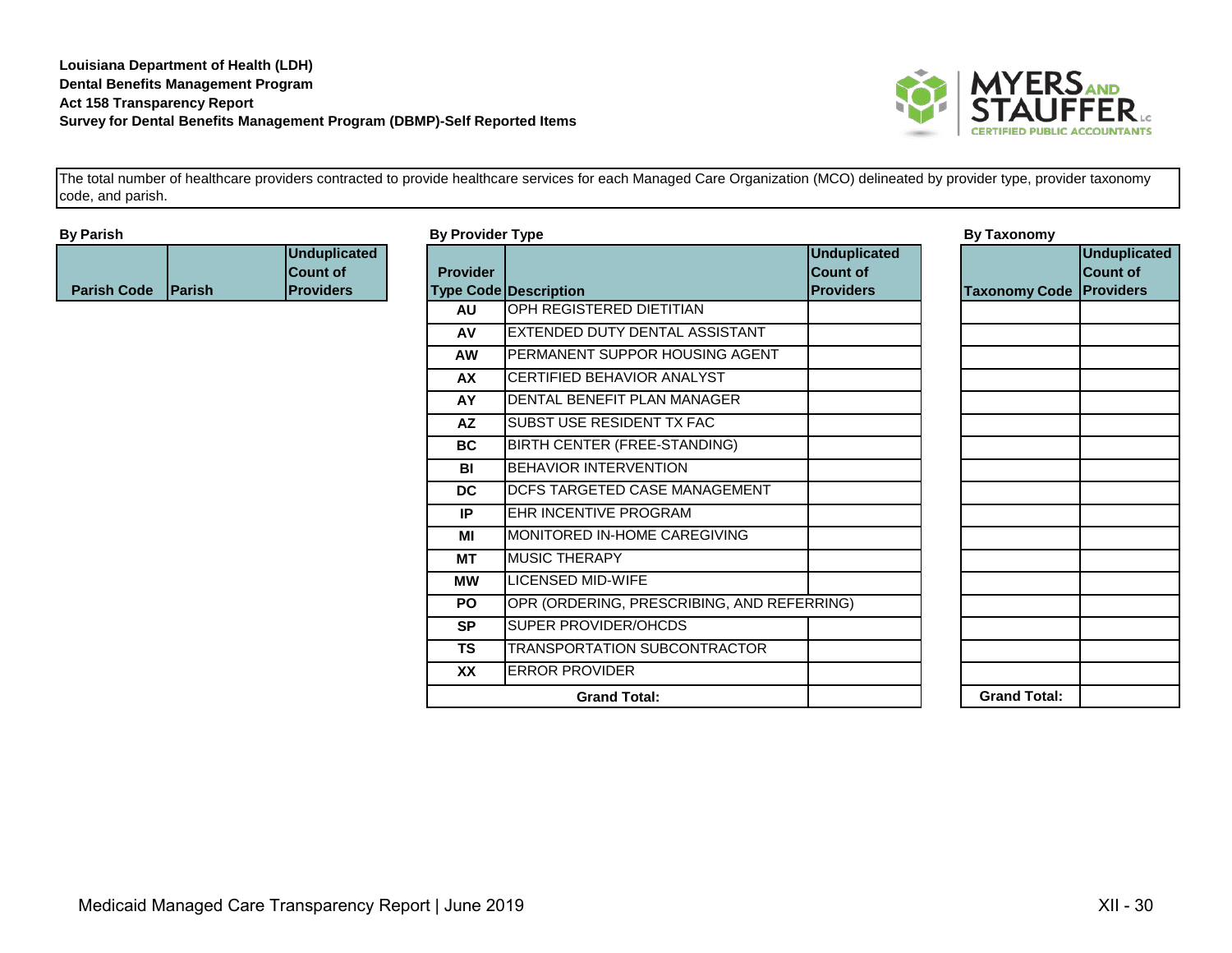# **Louisiana Department of Health (LDH) Dental Benefits Management Program Act 158 Transparency Report Survey for Dental Benefits Management Program (DBMP)-Self Reported Items**

Please complete the template below, reporting the number of appeals filed, the number of appeals that accessed the state fair hearing process and the number of appeals that were reversed, overturned or otherwise resolved in favor of the member. For purposes of this template, "appeal" means a request for review of an action.

# **MCNA should only complete the white empty cells. The yellow highlighted cells are formula driven**

|                                                                                                                                                     | <b>MCO Count</b>    |                    |  |  |
|-----------------------------------------------------------------------------------------------------------------------------------------------------|---------------------|--------------------|--|--|
| <b>Appeals and State Fair Hearings</b>                                                                                                              | <b>Member Count</b> | <b>Case Number</b> |  |  |
|                                                                                                                                                     | (Unduplicated)      | Count              |  |  |
| Total number of appeals filed in SFY18                                                                                                              |                     |                    |  |  |
| Total number of appeals that accessed the state fair hearing process in SFY18                                                                       |                     |                    |  |  |
| Total number of appeals with a determination <sup>1</sup> in SFY 2018                                                                               |                     |                    |  |  |
| <b>Appeal Determinations</b>                                                                                                                        |                     |                    |  |  |
| Total number of appeals at the MCO level in SFY18                                                                                                   |                     |                    |  |  |
| Number of appeals fully reversed or otherwise resolved in favor of the member at the MCO level                                                      |                     |                    |  |  |
| Number of appeals partially reversed or otherwise resolved in favor of the member at the MCO level                                                  |                     |                    |  |  |
| Total number of appeals reversed or otherwise resolved in favor of the member at the MCO level (Line 18 + Line 19)                                  | 0                   | 0                  |  |  |
| Number of appeals fully upheld at the MCO level                                                                                                     |                     |                    |  |  |
| Total Number of appeals FULLY UPHELD by MCO that went to State Fair Hearing (Do not include appeals partially overturned or partially upheld by MCO |                     |                    |  |  |
| Number of appeals reversed by the MCO after SFH requested                                                                                           |                     |                    |  |  |
| Number of appeals fully overturned at the State Fair Hearing in favor of the member                                                                 |                     |                    |  |  |
| Number of appeals partially overturned at the State Fair hearing in favor of the member                                                             |                     |                    |  |  |
| Total number of appeals overturned or otherwise resolved in favor of the member at the SFH level (Line 23 + Line 24 + Line 25)                      | $\mathbf{0}$        | $\mathbf{0}$       |  |  |
| Number of appeals fully upheld at the State Fair Hearing                                                                                            |                     |                    |  |  |
| <b>Total Appeals</b>                                                                                                                                |                     |                    |  |  |
| Total number of <b>appeals</b> overturned or otherwise resolved a decision in favor of the member in SFY18 (Line 20 + Line 26)                      | $\Omega$            | $\Omega$           |  |  |
| Percent of appeals that overturned or otherwise resolved a decision in favor of the member in SFY18 (Line 29 / Line 15)                             | #DIV/0!             | #DIV/0!            |  |  |

**Note: Amounts reported should agree with the sum of the monthly amounts reported to LDH on the Report 113 monthly Grievance, Appeal and SFH Report for the months ending July 2017 through June 2018. A reconciliation and explanation of any discrepancies, if applicable, should be included with your survey response.**

# **1Definitions of Determination**

**Denied:** Appeal requests that are found to be unacceptable for timeliness, coverage or appropriate filing, as determined by the Division of Administrative Law

**Order Terminating Adjudication:** A decision by the DAL that exhausts the appeal process within the Department of Health and Hospitals

**Overturned:** A decision at the State Fair Hearing level which reverses the health plan's decision in favor of the member

**Reversed:** A decision at the health plan level to approve a denied request prior to a State Fair Hearing being scheduled by the Division of Administrative Law.

**Upheld:** A decision at the State Fair Hearing level which confirms the health plan's denial of the member's request

**Withdrawal:** A written decision made by the appellant to terminate the appeals process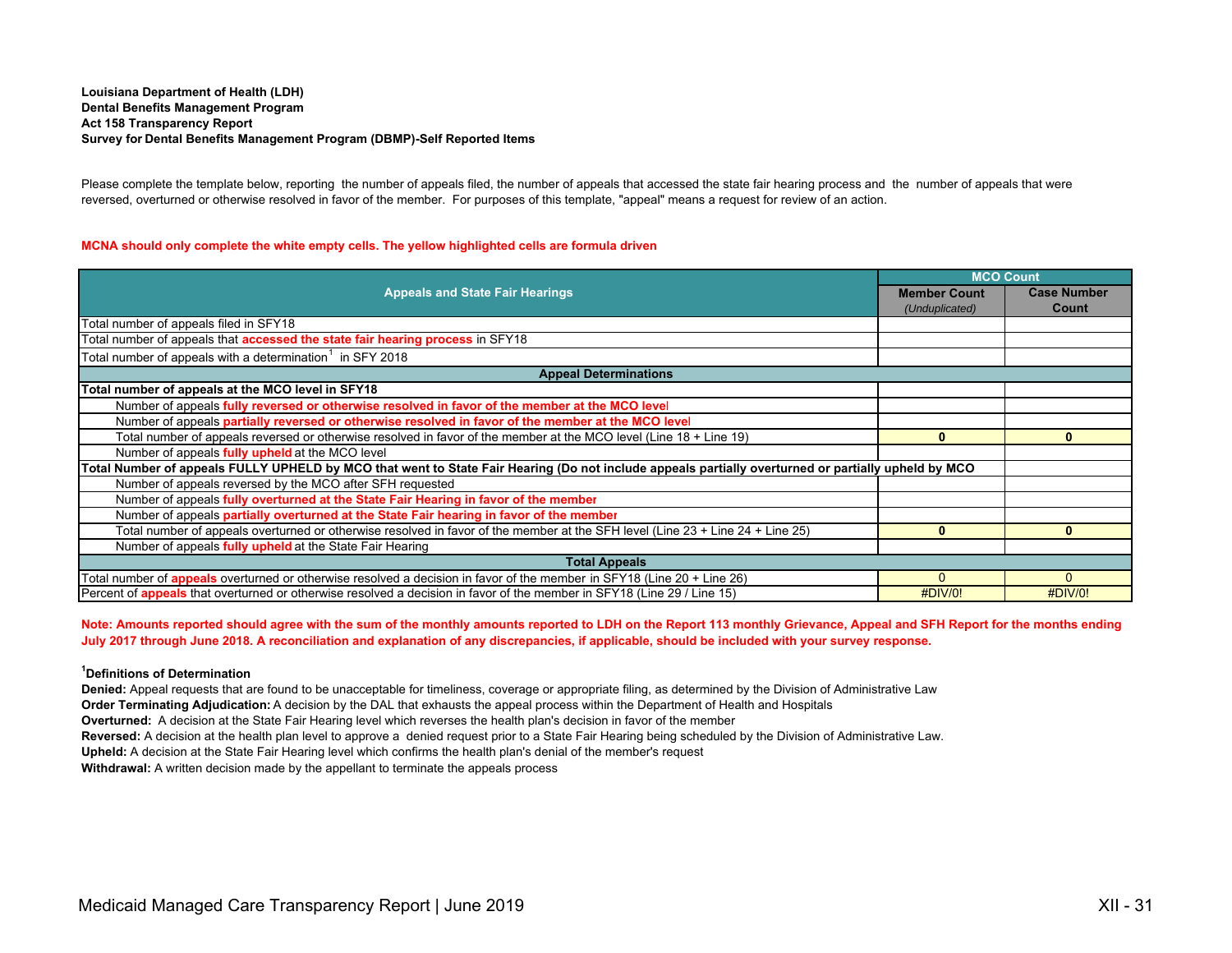

| <b>Prior Authorizations</b>                                                | <b>Total</b>           |                        |                        | Diagnostic D0100 - D0999 |
|----------------------------------------------------------------------------|------------------------|------------------------|------------------------|--------------------------|
|                                                                            | Valued-added           | Other                  | Valued-added           | <b>Other</b>             |
|                                                                            | <b>Dental Services</b> | <b>Dental Services</b> | <b>Dental Services</b> | <b>Dental Services</b>   |
| Total number of prior authorization requests for SFY18                     |                        |                        |                        |                          |
| Total number of prior authorization requests DENIED,                       |                        |                        |                        |                          |
| delineated by reasons for denial (See Tab Line 11 Reasons for Denial)      |                        |                        |                        |                          |
| Total number of claims denied AFTER prior authorization approval,          |                        |                        |                        |                          |
| delineated by reasons for denial (See Tab Line 13 Reasons for Denial)      |                        |                        |                        |                          |
| What is the average time for responding to prior authorization requests?   |                        |                        |                        |                          |
| What is the range of times for responding to prior authorization requests? |                        |                        |                        |                          |

| <b>Prior Authorizations</b>                                                |                        | <b>Preventive D1000 - D1999</b> |                        | Restorative D2000 - D2999 |
|----------------------------------------------------------------------------|------------------------|---------------------------------|------------------------|---------------------------|
|                                                                            | Valued-added           | <b>Other</b>                    | Valued-added           | <b>Other</b>              |
|                                                                            | <b>Dental Services</b> | <b>Dental Services</b>          | <b>Dental Services</b> | <b>Dental Services</b>    |
| Total number of prior authorization requests for SFY18                     |                        |                                 |                        |                           |
| Total number of prior authorization requests DENIED,                       |                        |                                 |                        |                           |
| delineated by reasons for denial (See Tab Line 11 Reasons for Denial)      |                        |                                 |                        |                           |
| Total number of claims denied AFTER prior authorization approval,          |                        |                                 |                        |                           |
| delineated by reasons for denial (See Tab Line 13 Reasons for Denial)      |                        |                                 |                        |                           |
| What is the average time for responding to prior authorization requests?   |                        |                                 |                        |                           |
| What is the range of times for responding to prior authorization requests? |                        |                                 |                        |                           |

| <b>Prior Authorizations</b>                                                | Endodontics D3000 - D3999 |                        | Periodontics D4000 - D4999 |                        |
|----------------------------------------------------------------------------|---------------------------|------------------------|----------------------------|------------------------|
|                                                                            | Valued-added              | <b>Other</b>           | Valued-added               | <b>Other</b>           |
|                                                                            | <b>Dental Services</b>    | <b>Dental Services</b> | <b>Dental Services</b>     | <b>Dental Services</b> |
| Total number of prior authorization requests for SFY18                     |                           |                        |                            |                        |
| Total number of prior authorization requests DENIED,                       |                           |                        |                            |                        |
| delineated by reasons for denial (See Tab Line 11 Reasons for Denial)      |                           |                        |                            |                        |
| Total number of claims denied AFTER prior authorization approval,          |                           |                        |                            |                        |
| delineated by reasons for denial (See Tab Line 13 Reasons for Denial)      |                           |                        |                            |                        |
| What is the average time for responding to prior authorization requests?   |                           |                        |                            |                        |
| What is the range of times for responding to prior authorization requests? |                           |                        |                            |                        |

| <b>Prior Authorizations</b> |  | <b>IRemovable Prosthodontics D5000   Maxillofacial Prosthetics D5900 - D5999</b> |
|-----------------------------|--|----------------------------------------------------------------------------------|
|-----------------------------|--|----------------------------------------------------------------------------------|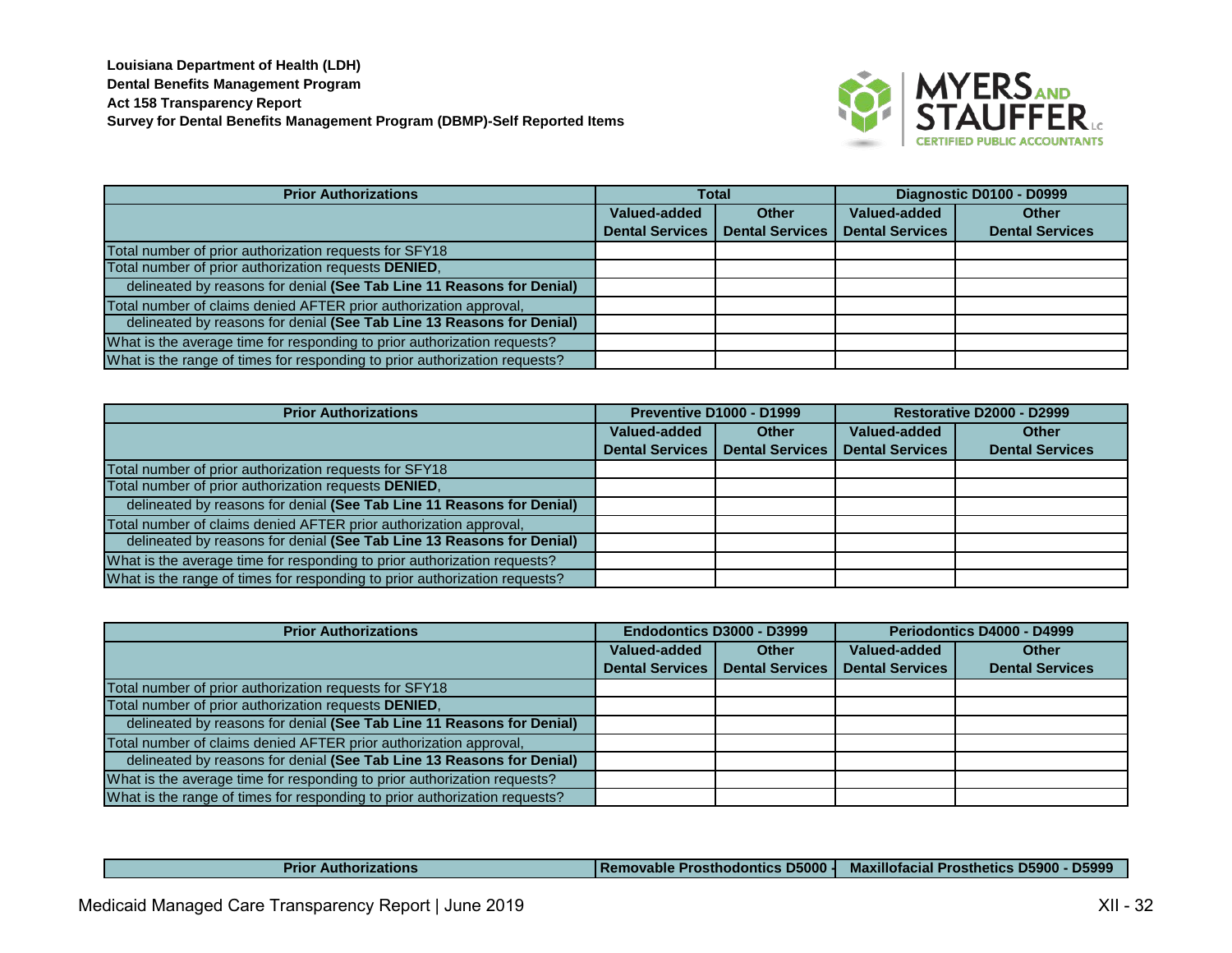

|                                                                            | Valued-added           | <b>Other</b>           | Valued-added           | Other                  |
|----------------------------------------------------------------------------|------------------------|------------------------|------------------------|------------------------|
|                                                                            | <b>Dental Services</b> | <b>Dental Services</b> | <b>Dental Services</b> | <b>Dental Services</b> |
| Total number of prior authorization requests for SFY18                     |                        |                        |                        |                        |
| Total number of prior authorization requests DENIED,                       |                        |                        |                        |                        |
| delineated by reasons for denial (See Tab Line 11 Reasons for Denial)      |                        |                        |                        |                        |
| Total number of claims denied AFTER prior authorization approval,          |                        |                        |                        |                        |
| delineated by reasons for denial (See Tab Line 13 Reasons for Denial)      |                        |                        |                        |                        |
| What is the average time for responding to prior authorization requests?   |                        |                        |                        |                        |
| What is the range of times for responding to prior authorization requests? |                        |                        |                        |                        |

| <b>Prior Authorizations</b>                                                | Implant Services D6000 - D6199 |                        | Fixed Prosthodontics D6200 - D6999 |                        |
|----------------------------------------------------------------------------|--------------------------------|------------------------|------------------------------------|------------------------|
|                                                                            | Valued-added                   | <b>Other</b>           | Valued-added                       | <b>Other</b>           |
|                                                                            | <b>Dental Services</b>         | <b>Dental Services</b> | <b>Dental Services</b>             | <b>Dental Services</b> |
| Total number of prior authorization requests for SFY18                     |                                |                        |                                    |                        |
| Total number of prior authorization requests DENIED,                       |                                |                        |                                    |                        |
| delineated by reasons for denial (See Tab Line 11 Reasons for Denial)      |                                |                        |                                    |                        |
| Total number of claims denied AFTER prior authorization approval,          |                                |                        |                                    |                        |
| delineated by reasons for denial (See Tab Line 13 Reasons for Denial)      |                                |                        |                                    |                        |
| What is the average time for responding to prior authorization requests?   |                                |                        |                                    |                        |
| What is the range of times for responding to prior authorization requests? |                                |                        |                                    |                        |

| <b>Prior Authorizations</b>                                                | <b>Oral &amp; Maxillofacial Surgery D7000</b> |                        | Orthodontics D8000 - D8999 |                        |
|----------------------------------------------------------------------------|-----------------------------------------------|------------------------|----------------------------|------------------------|
|                                                                            | Valued-added                                  | <b>Other</b>           | Valued-added               | <b>Other</b>           |
|                                                                            | <b>Dental Services</b>                        | <b>Dental Services</b> | <b>Dental Services</b>     | <b>Dental Services</b> |
| Total number of prior authorization requests for SFY18                     |                                               |                        |                            |                        |
| Total number of prior authorization requests DENIED,                       |                                               |                        |                            |                        |
| delineated by reasons for denial (See Tab Line 11 Reasons for Denial)      |                                               |                        |                            |                        |
| Total number of claims denied AFTER prior authorization approval,          |                                               |                        |                            |                        |
| delineated by reasons for denial (See Tab Line 13 Reasons for Denial)      |                                               |                        |                            |                        |
| What is the average time for responding to prior authorization requests?   |                                               |                        |                            |                        |
| What is the range of times for responding to prior authorization requests? |                                               |                        |                            |                        |

| <b>Prior Authorizations</b> | <b>Adjunctive General Services D9000</b> |                                          |  |
|-----------------------------|------------------------------------------|------------------------------------------|--|
|                             | Valued-added                             | <b>Other</b>                             |  |
|                             |                                          | <b>Dental Services   Dental Services</b> |  |